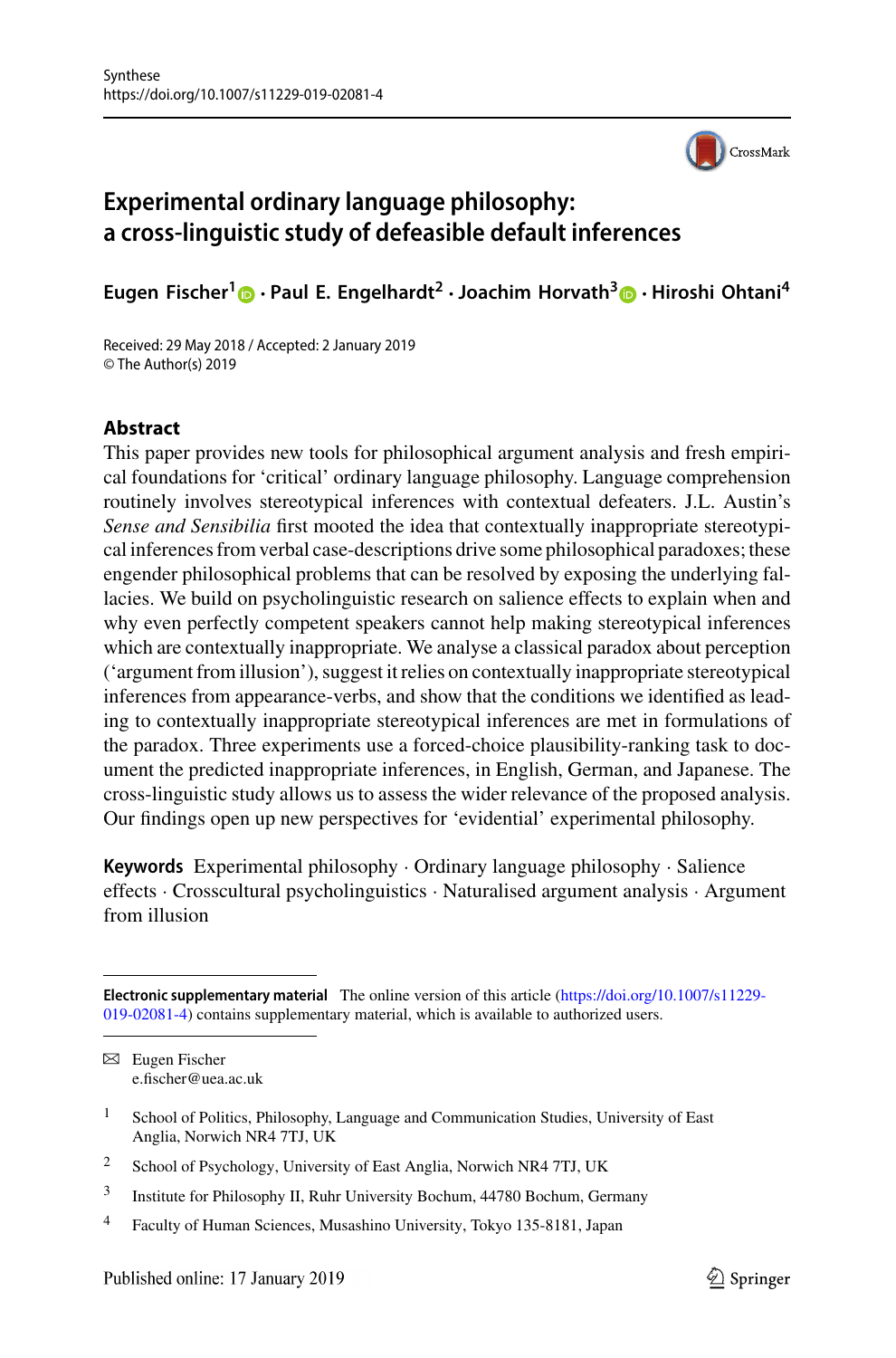# <span id="page-1-2"></span>**1 Introduction**

Some words bewitch. So do some senses. Among these are dominant senses of polysemous words, namely when they are (in ways to be explained) 'functional' for the interpretation of more rarefied uses: Even in competent speakers, such less salient uses then predictably prompt stereotypical inferences licensed by the dominant sense or use but not by the less salient sense or use demanded by the context. Such contextually inappropriate stereotypical inferences are at the root of some philosophical paradoxes and problems. These two hypotheses, one psycholinguistic, the other metaphilosophical, promise to jointly provide fresh foundations for the best known critical project in ordinary language philosophy, initiated by J.L. Austin [\(1962\)](#page-35-0), which addresses philosophical problems by disentangling contextually inappropriate default inferences. We will examine the two hypotheses through experiments on inferences from appearance verbs and by following up the suggestion that the contextually inappropriate inferences we document are at the root of a classical paradox about perception, known as 'argument from illusion'. This philosophically motivated exercise in experimental pragmatics will forge fresh connections between experimental philosophy and ordinary language philosophy.

The rise of experimental philosophy has contributed to renewed interest in ordinary language philosophy (OLP) (Fischer [2011;](#page-36-0) Baz [2012,](#page-35-1) [2016;](#page-35-2) Garvey [2014;](#page-37-0) Gustafsson and Sørli [2011;](#page-37-1) Hansen [2014,](#page-37-2) [2018;](#page-38-0) Laugier [2013\)](#page-38-1). OLP was analytic philosophy's first attempt to overcome limitations of armchair reflection through the use of (informal) experiments (Hansen and Chemla [2015\)](#page-38-2), (peer-based) focus groups (Urmson [1969\)](#page-41-0), and empirical surveys (Murphy  $2014$  $2014$  $2014$ ).<sup>1</sup> Forging fresh connections between experimental philosophy and its historical precursor, this paper will draw on inspiration from OLP to recruit psycholinguistic methods and findings for further development of one main strand of experimental philosophy's 'evidential' research programme (Sytsma and Livengood [2016,](#page-41-1) pp. 40–42). We will explore how ideas pioneered by OLP's 'critical' Austinian strand, exemplified by *Sense and Sensibilia* (Austin  $1962$  $1962$ ),<sup>2</sup> can help develop the prominently discussed 'restrictionist' strand of evidential experimental philosophy (reviews: Mallon [2016;](#page-39-1) Stich and Tobia [2016\)](#page-41-2), into an 'experimental philosophy 2.0' (Nado [2016\)](#page-39-2).

Restrictionism seeks to debunk intuitions adduced as evidence for philosophical claims and theories (reviews: Alexander [2012,](#page-35-3) pp. 70–89; Horvath [2010\)](#page-38-3) and—more recently—to 'dissolve' certain philosophical problems (Weinberg [2017,](#page-41-3) p. 179). A first generation of contributions sought to assess the evidentiary value of philosophically relevant intuitions. These studies examined the sensitivity of such intuitions to presumably irrelevant parameters, and inferred lack of evidentiary value from observed sensitivity to demographic parameters, order and framing effects. This research met

<span id="page-1-0"></span><sup>&</sup>lt;sup>1</sup> 'OLP' is a family resemblance concept (*cf.* Baz [2016,](#page-35-2) p. 112) associated with several related paradigms. These include two precursors of experimental philosophy: J.L. Austin (e.g., [1957,](#page-35-4) [1962\)](#page-35-0) and Arne Naess (e.g., [1956,](#page-39-3) [1961\)](#page-39-4). This paper develops Austinian ideas. For Naess, and methodological debates between the two camps, see Murphy [\(2014\)](#page-39-2) and *cf.* Hansen [\(2017\).](#page-38-2)

<span id="page-1-1"></span><sup>2</sup> OLP's other, 'constructive' main strand, exemplified by Austin [\(1957\)](#page-35-4), is continued, e.g., by experimental work on epistemic contextualism (Gerken and Beebe [2016;](#page-37-3) Grindrod et al. [2018;](#page-37-4) Hansen and Chemla [2013;](#page-38-4) Schaffer and Knobe [2012\)](#page-40-0).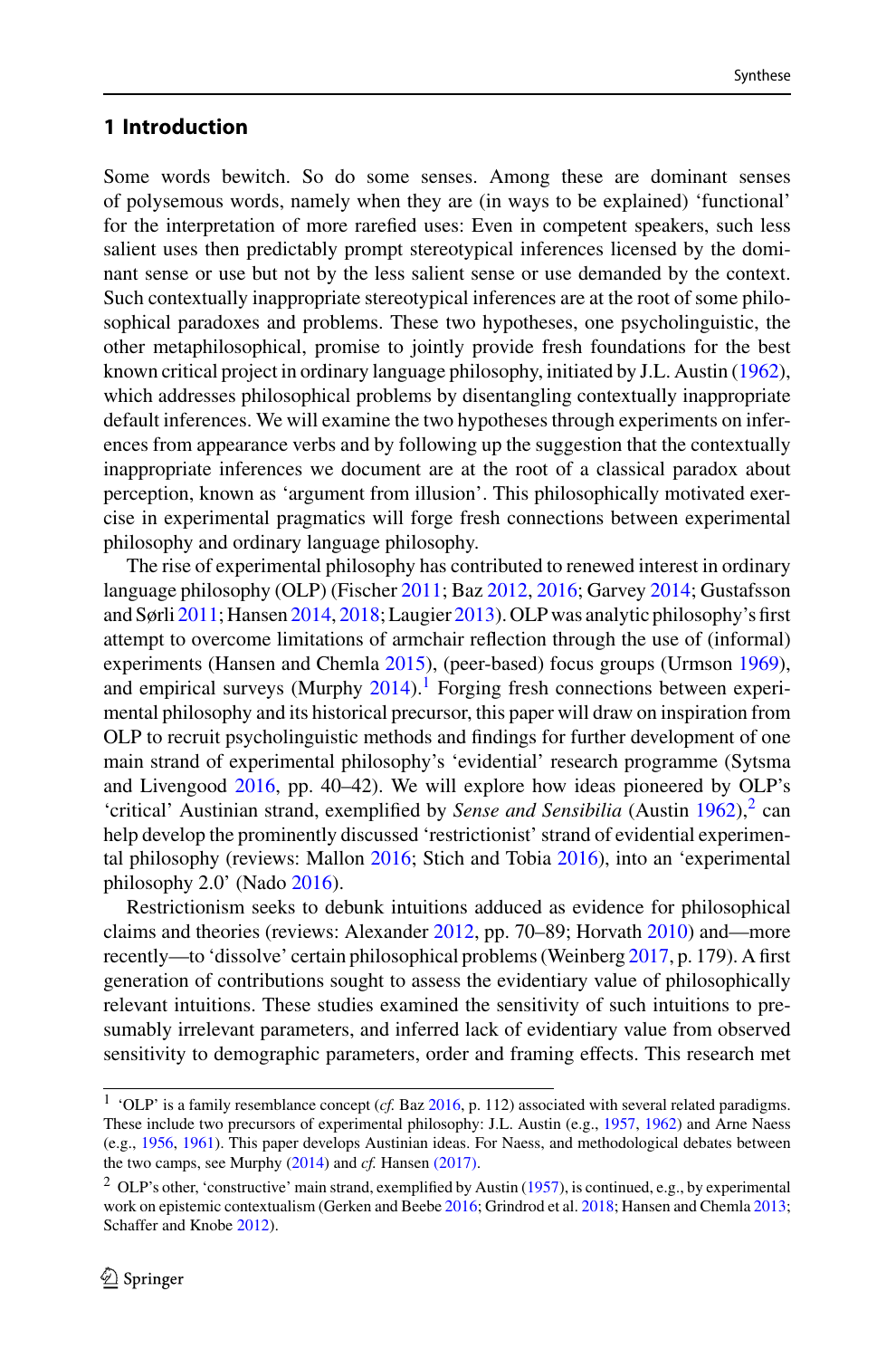with empirical and theoretical challenges: Studies on demographic parameters (age, gender, etc.) encountered replication difficulties (review: Machery [2017,](#page-39-5) ch. 2) exceeding those of experimental philosophy as a whole (Cova [2018\)](#page-36-1); the inference from apparent order effects to lack of evidentiary value was forcefully questioned (Horne and Livengood [2017\)](#page-38-5); and critics maintained that philosophers do not rely on intuitions as evidence in the way restrictionism presupposes (Cappelen [2012;](#page-36-2) Deutsch [2015;](#page-36-3) Williamson [2007\)](#page-41-4). Partially in response to these difficulties, recent calls for an 'experimental philosophy 2.0' (Nado [2016\)](#page-39-2) suggest that evidential experimental philosophers should, instead, (1) examine cognitive processes that underpin philosophical thought (paradigm: Nichols and Knobe [2007\)](#page-39-6), (2) seek to develop epistemological profiles of such processes, which indicate under which conditions we may (not) trust their outputs (Weinberg [2015,](#page-41-5) [2016\)](#page-41-6), and (3) assess a wider range of outputs: not only intuitive judgments but also inferences in arguments (Fischer and Engelhardt [2017\)](#page-37-5).

At this point in the development of evidential experimental philosophy, OLP's critical Austinian strand provides fresh inspiration: Austin [\(1962\)](#page-35-0) considered defeasible default inferences which are shaped by ordinary uses of words, and sought to 'dissolve' philosophical problems by disentangling such inferences. Defeasible default inferences continuously occur in language comprehension and production—e.g., whenever thinkers read or state verbal case-descriptions or premises of arguments. This paper conceptualises relevant inferences, in a neo-Gricean framework, as part-and-parcel of 'stereotypical enrichment' (Levinson [2000\)](#page-38-6). In the spirit of experimental philosophy 2.0, we (1) experimentally examine this key cognitive process which can shape thought in *any* area of philosophy, in order to (2) contribute towards an epistemological profile of stereotypical enrichment and, on this basis, (3) assess how stereotypical inferences influence philosophical argument, for better or worse. In the spirit of critical OLP, we explore to what extent our findings can contribute to resolving a philosophical paradox and 'dissolving' a problem it engenders. For this purpose, we chose the classical paradox about perception ('argument from illusion') targeted by Austin's *Sense and Sensibilia* [\(1962\)](#page-35-0). Together with related paradoxes, it engenders the 'problem of perception', a renewed focus of debate (Crane and French [2015;](#page-36-4) Fish [2009;](#page-37-6) Robinson [2001;](#page-40-1) Smith [2002\)](#page-40-2). We thus seek to trial the application of psycholinguistic methods and findings in philosophical argument analysis and to provide proof of concept for experimental implementation of Austin's critical project: an 'experimental ordinary language philosophy (2.0)'.

We now empirically substantiate Austinian ideas about defeasible default inferences from words by reviewing psycholinguistic findings about stereotypical inferences and their contextual integration (Sect. [2\)](#page-3-0). We then draw on psycholinguistic research on salience effects (Fein et al. [2015;](#page-36-5) Giora [2003\)](#page-37-7) to contribute to an epistemological profile of stereotypical enrichment and identify vitiating conditions under which the process leads to inappropriate inferences (Sect. [3\)](#page-1-2). Three experiments on inferences from appearance verbs evaluate our psycholinguistic hypothesis that, under the conditions identified, even competent language users make and accept contextually inappropriate stereotypical inferences. To show that our findings are not merely reflective of idiosyncrasies in English and to assess their philosophical relevance, we follow up an English study (Sect. [4\)](#page-3-0) with replications in languages with different sentence positions for verbs, viz., German (Sect. [5\)](#page-18-0) and Japanese (Sect. [6\)](#page-20-0). Finally, we deploy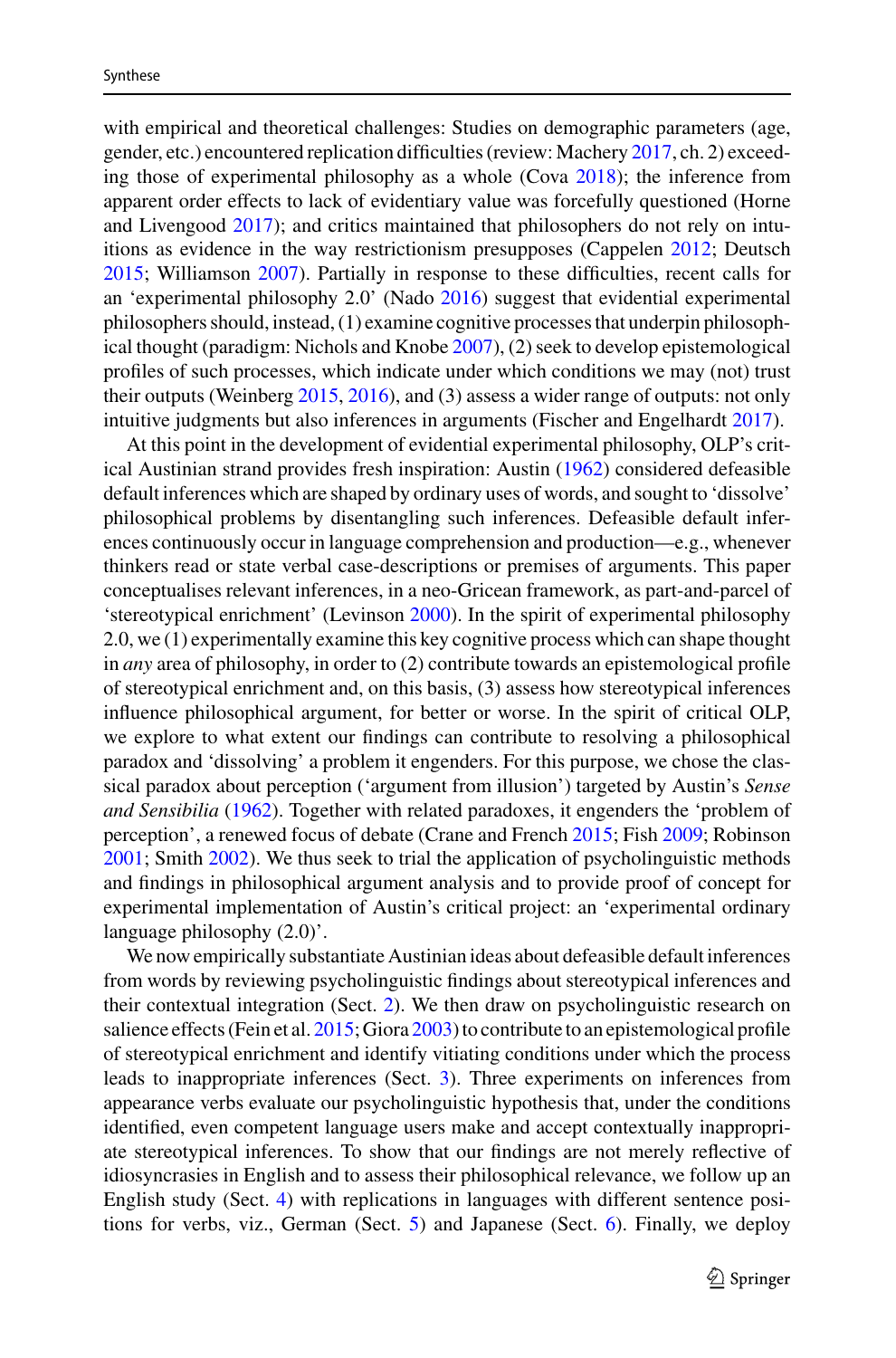these empirical findings to develop the metaphilosophical hypothesis that contextually inappropriate stereotypical inferences from appearance verbs are at the root of the 'argument from illusion', and explore how psycholinguistic findings can contribute to 'dissolving' the 'problem of perception' (Sect. [7\)](#page-22-0). We thus aim to provide proof of concept for a more widely applicable approach that adresses certain kinds of problems by developing and empirically investigating psycholinguistic (and metaphilosophical) hypotheses which are also interesting in their own right.

# <span id="page-3-0"></span>**2 Stereotypical enrichment**

Much of *Sense and Sensibilia* discusses default inferences from words which have subtle contextual defeaters. Without the benefit of the conceptual apparatus available today, Austin sought to clarify 'the root ideas behind the uses of', e.g., appearance verbs 'look', 'appear', and 'seem' (Austin [1962,](#page-35-0) p. 37) which are employed in the initial premises of the paradox he targeted in that work. He considered example sentences and 'in just what circumstances we would say which, and why' (p. 36), e.g., (*cf.* Price [1932,](#page-40-3) p. 28):

- 1. 'The hill looks steep'—[it has the look of a steep hill];
- 2. 'The hill appears steep'—when you look at it from down here;
- 3. 'The hill seems steep'—to judge by the fact that we had to change gear twice.

Such examples suggest that while 'looks' is used simply to comment on the look of things, 'appears' 'would typically be used with reference to certain *special circumstances'* affecting judgment, and 'seems' 'makes an implicit reference to certain [inconclusive] *evidence'* supporting judgment (Austin [1962,](#page-35-0) pp. 36–37). If this is correct, hearers will tend to infer *S is inclined to judge/think that X is F* from 'X appears F to S' and 'X seems F to S', but not from 'X looks F to S' (Fischer [2014a\)](#page-36-6).

Simultaneously, Austin stresses the radical context-sensitivity of inferences made or anticipated in language-comprehension and -production:

'If I say that petrol looks like water, I am simply commenting on the way petrol looks; I am under no temptation to think, nor do I imply, that perhaps petrol *is* water. […] But 'This looks like water' … may be a different matter; if I don't already know what 'this' is, I *may* be taking the fact that it looks like water as a ground for thinking it *is* water' (Austin [1962,](#page-35-0) pp. 40–41).

Therefore, 'just what is meant and what can be inferred (if anything) can be decided only by examining the full circumstances in which the words are used' (p. 41): Under some circumstances, 'X looks F (to S)' may prompt and warrant a doxastic inference to *S is inclined to think that X is F*, which otherwise is the preserve of 'seem' and 'appear'.

Psycholinguistic research has since substantiated both general suggestions: that the use of particular words is associated with 'root ideas' which facilitate defeasible default inferences; and that inferences—appropriately—made from uses of words depend upon sentence- and, indeed, utterance-context. In today's terms, Austin's 'root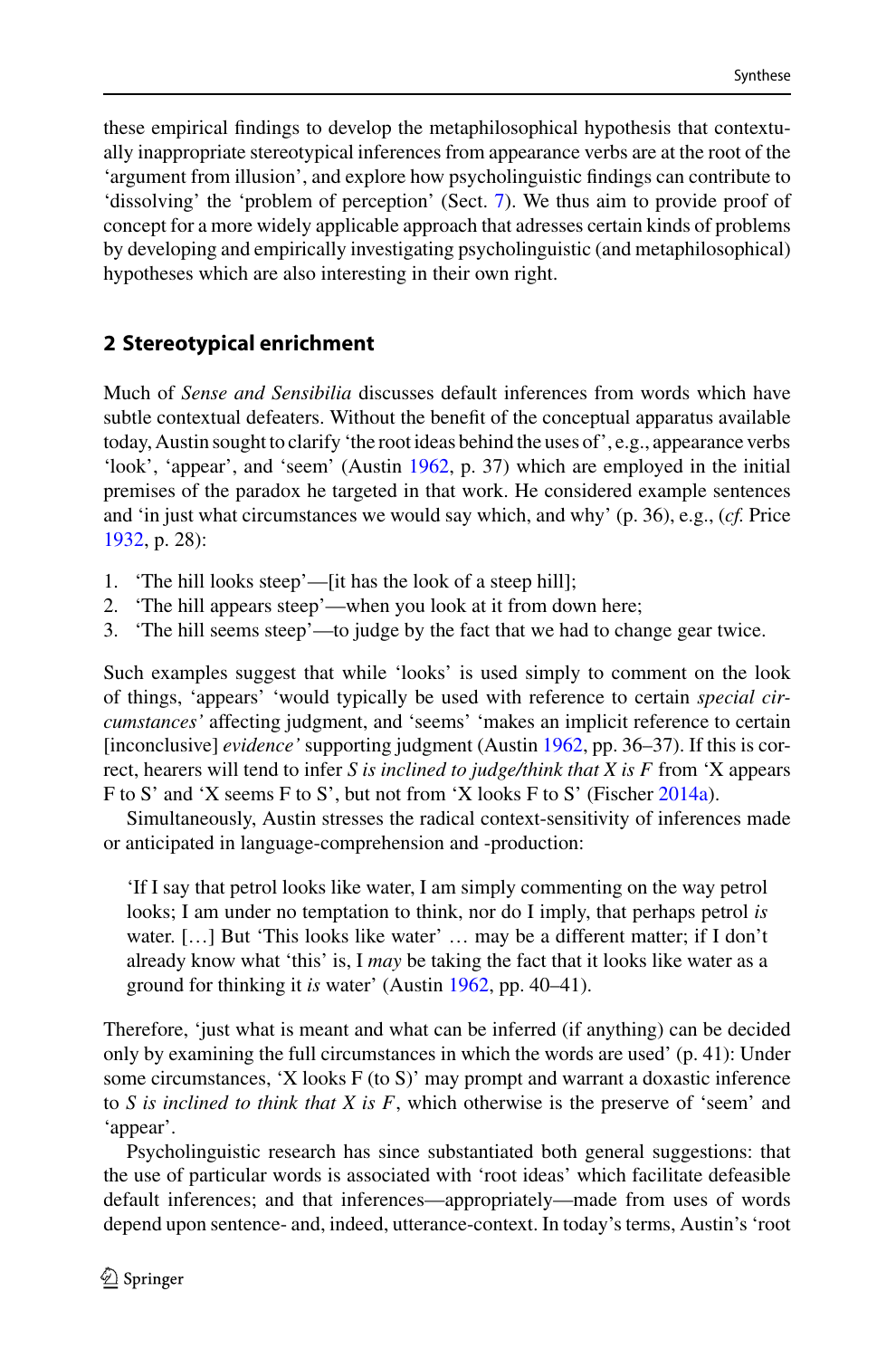ideas' are stereotypes; and the 'root ideas' associated with the verbs of interest are generalised situation schemas.

As traditionally conceived, *stereotypes* are sets of features (categories, properties, relations, etc.) which come to mind first, and are easiest to process, when we hear a noun, verb, or idiomatic expression. In the simplest examples, relevant features can be elicited through listing or sentence-completion tasks ('Tomatoes are\_\_') (e.g., McRae et al. [1997\)](#page-39-7). Single words activate features rapidly (within 250 ms), as shown by priming experiments (Balota and Lorch [1986;](#page-35-5) Ferretti et al. [2001;](#page-36-7) Hare et al. [2009;](#page-38-7) Lupker [1984;](#page-39-8) Welke et al.  $2015$ ).<sup>[3](#page-4-0)</sup> According to standard accounts of semantic memory (McRae and Jones [2013;](#page-39-9) Neely and Kahan [2001\)](#page-39-10), stereotypical associations between things and their features (properties, relations, etc.), parts and wholes, causes and effects are built up through observed co-occurrences in the physical environment and linguistic representations. Strength of stereotypical association thus encodes information about the world.

Stereotypical associations do not determine the extension of words (Hampton and Passanisi [2016\)](#page-37-8), but support automatic default inferences from words to features stereotypically associated with them. Such *stereotypical inferences* have been studied through reading times (Garrod and Sanford [1981;](#page-37-9) McKoon and Ratcliff [1980;](#page-39-11) O'Brien and Albrecht [1992\)](#page-39-12), eye movements (Patson and Warren [2010;](#page-40-4) Rayner [1998\)](#page-40-5), and event-related brain potentials (ERPs) (Kutas and Federmeier [2000,](#page-38-8) [2011\)](#page-38-9). In these studies, participants read sentences where the expression of interest is followed by a sequel inconsistent with a hypothesised inference. Conflicts lead readers to slow down and make more backwards eye-movements; they also prompt signature electrophysiological responses (known as 'N400s'). For example, when reading 'sewing', people rapidly infer the agent used a needle—and slow down when the text continues '…the job would be easier if Carol had a needle' (Harmon-Vukic et al. [2009\)](#page-38-10).

Event nouns (Hare et al. [2009\)](#page-38-7) and verbs (e.g., Ferretti et al. [2001\)](#page-36-7) can be associated with complex stereotypes: Where the actions or events denoted typically involve particular (kinds of) agents, patients acted on, instruments, or relations between them (Tanenhaus et al. [1989\)](#page-41-8), associated stereotypes include typical features of these role-fillers. For example, 'frighten' immediately brings to mind agent-properties *mean*, *ugly*, and *big*, as well as patient properties including *small* and *weak* (McRae et al. [1997\)](#page-39-7). In incremental language comprehension, these complex stereotypes are deployed in a structured manner: Sentence fragments ('She was arrested by the \_\_\_') activate typical agents (*cop*) in post-verbal position only when they leave the agent role blank (as above), not when they leave open the patient ('She arrested the \_\_\_') (Ferretti et al. [2001\)](#page-36-7)[.4](#page-4-1) These complex, structured stereotypes are known as *generalised*

<span id="page-4-0"></span><sup>3</sup> Participants are presented with a 'prime' word or short text and then a 'probe' word or letter string, and have to, e.g., read out the word or decide whether the string forms a word. That the prime *activates* the probe concept, i.e., makes it more accessible and likely to be used by cognitive processes (from word recognition to forward-inferencing), is inferred from shorter response times (Lucas [2000\)](#page-38-11).

<span id="page-4-1"></span><sup>4</sup> Similarly, while ERP studies show the verb is expected (as indicated by reduced N400 amplitude), where preceded by subject and object ('The restaurant owner forgot which *customer* the *waitress* had served…'), even where their typical roles are reversed ('…which *waitress*the *customer* had served') (Chow et al. [2016\)](#page-36-8), this reversal prompts signature electrophysiological responses to syntactic violations (known as 'enhanced P600'). This suggests that participants expected the verb in the passive voice ('which waitress the customer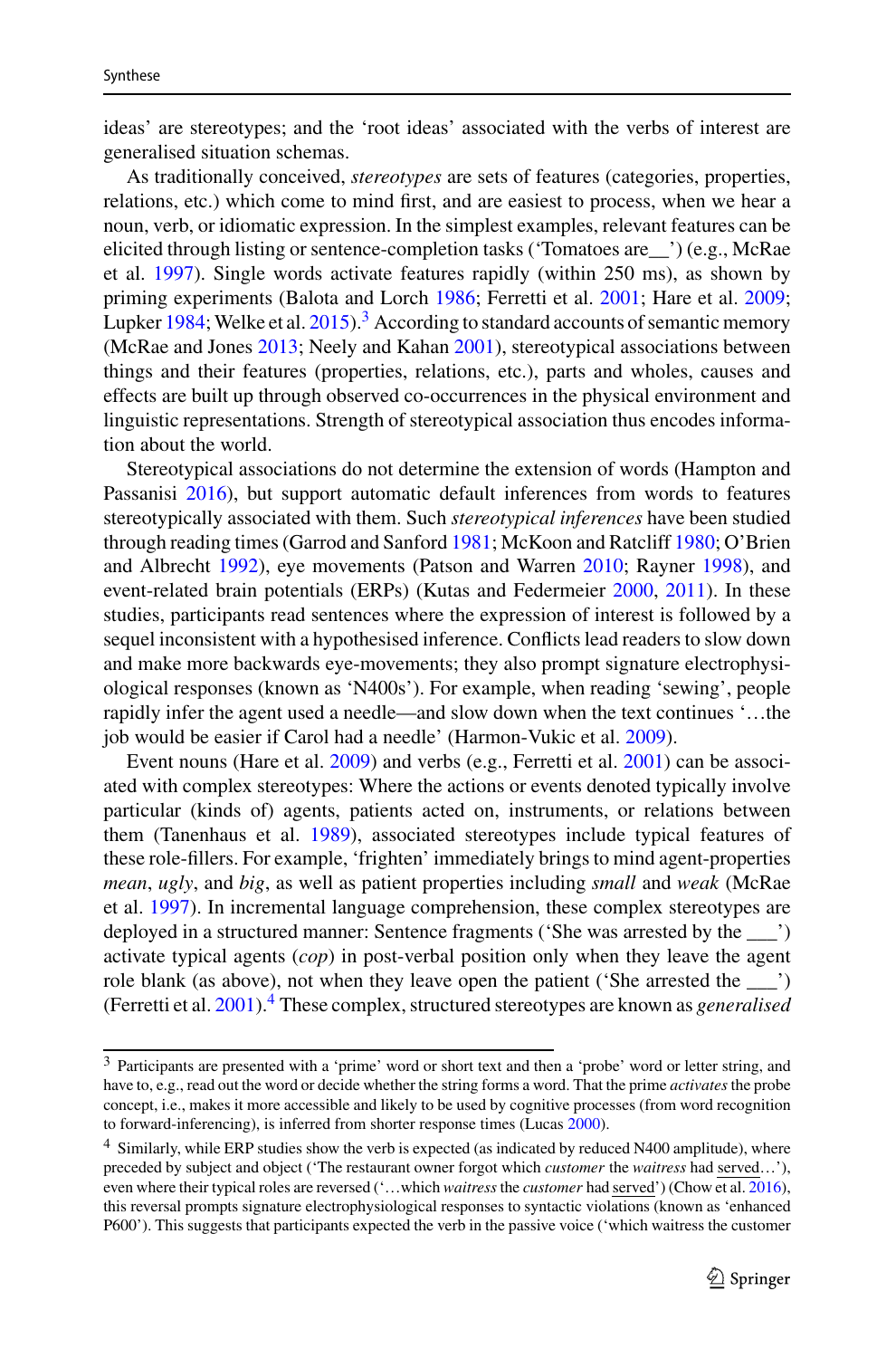*situation schemas* (Rumelhart [1978;](#page-40-6) Tanenhaus et al. [1989\)](#page-41-8). If Austin is right, the situation schemas associated with 'X appears F to S' and 'X seems F to S' include the patient-feature *S is inclined to judge that X is F*.

The radical context-sensitivity of comprehension inferences that Austin noted partially arises from the fact that inferences made from the verb can take into account previous agent and instrument nouns. Self-paced reading-time studies found that participants read the remainder of the sentence more slowly when subject and verb were followed by a patient atypical for that particular agent-action pairing ('The *mechanic/journalist* checked the spelling of his latest report') (Bicknell et al. [2010\)](#page-35-6). A similar finding was made for instruments ('Susan used the *saw/scissors* to cut the expensive paper…'), despite the absence of single-word priming of typical patients (e.g., 'scissors'-*paper*) (Matsuki et al. [2011\)](#page-39-13). These findings suggest that reading activates not only knowledge about the typical features of, say, journalists and mechanics, or of checking events, but also more specific knowledge about what mechanics check that does not get activated by single words. ERP and eye-tracking studies suggest that inferences supported by activation of such specific knowledge were made at the earliest possible moment, i.e., right after the verb (Bicknell et al. [2010;](#page-35-6) Kamide et al. [2003\)](#page-38-12). In incremental comprehension, hearers/readers immediately employ knowledge encoded in event schemas of varying degrees of complexity and specificity, the moment their relevance becomes apparent. These schemas go beyond schemas associated with specific words and include generalised situation schemas which encode empirical knowledge about events, but are not associated with any one word.

In accordance with the *I*-*heuristic* ('What is expressed simply is stereotypically exemplified', Levinson [2000,](#page-38-6) p. 37), hearers deploy such schemas and speakers anticipate their use, to devise or facilitate interpretations that are positive, stereotypical, and highly specific (op.cit. pp. 114–115), in the process of *stereotypical enrichment*:

- (I-speaker) Skip mention of stereotypical features but make deviations from stereotypes explicit.
- (I-hearer) In the absence of such explicit indications to the contrary, assume that the situation talked about conforms to the relevant schemas, deploy the most specific schemas relevant, and fill in detail in line with this knowledge about situations of the kind at issue.

The research reviewed supports what we call a *'cued schemas account'* of language comprehension and production: Articulation of speech proceeds at a slower pace than pre-articulation in speech production (Wheeldon and Levelt [1995\)](#page-41-9) or parsing- and inference-processes in comprehension (Mehler et al. [1993\)](#page-39-14). Inferences based on cued schemas ('stereotypical inferences', in a wider sense) help mitigate this 'communication bottleneck': Words and syntactic constructions (Goldberg [2003;](#page-37-10) along with verb aspect: Ferretti et al. [2007;](#page-36-9) Kehler et al. [2008\)](#page-38-13) are used as complementary cues for indicating and accessing relevant empirical knowledge in incremental language comprehension and production (Elman [2009\)](#page-36-10). Relevant knowledge is encoded by

Footnote 4 continued

had been served by'), consistent with assignments of agent and patient-roles typical for the verb (Kim et al. [2016;](#page-38-14) *cf.* Kim and Osterhout [2005\)](#page-38-15).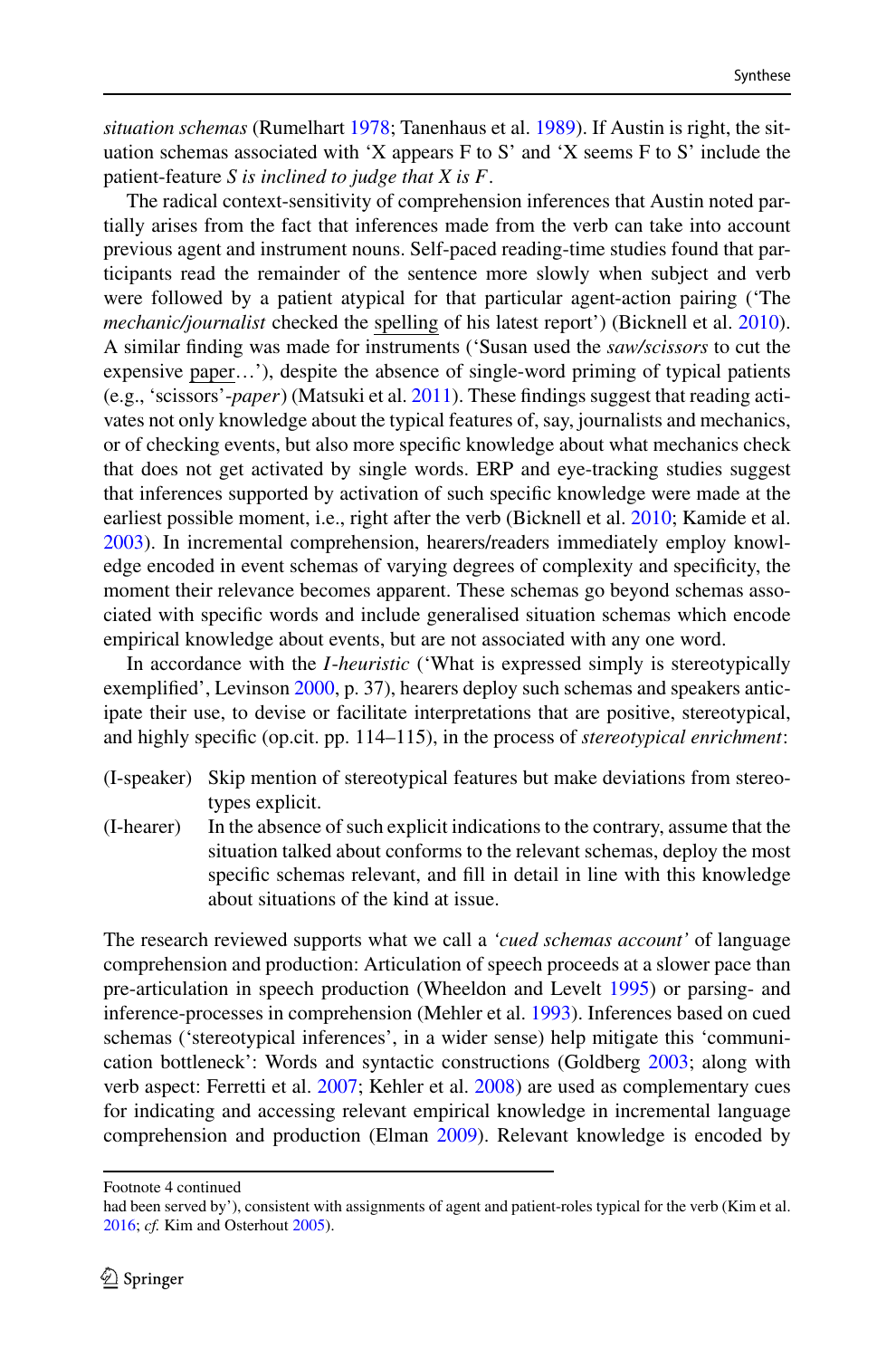stereotypes, in particular situation schemas. Increasingly specific schemas are activated by words and combinations of verbs and agent- or patient-nouns, as well as discourse context (Metusalem et al. [2012\)](#page-39-15). Activated schemas then support a multitude of rapid, parallel stereotypical inferences. At each point, receivers use the most specific inferences to flesh out utterance content. The activation processes in semantic memory that support these inferences occur in both comprehension and production (Pickering and Garrod [2013;](#page-40-7) Stephens et al. [2010\)](#page-41-10). Psycholinguistic findings therefore provide empirical support for Austin's (1962, pp. 40–41) suggestion that while words are associated with 'root ideas', how they are 'intended and taken' in ordinary discourse depends upon the utterance-context.

## <span id="page-6-0"></span>**3 Contextually inappropriate inferences**

Austin [\(1962,](#page-35-0) pp. 4–5) also moots the idea that some philosophical paradoxes and problems turn on contextually inappropriate default inferences, so they can be resolved by exposing such inappropriate inferences. This idea provides the metaphilosophical foundation of Austin's brand of critical ordinary language philosophy. This key idea, however, faces a serious challenge: As we have just seen, how competent speakers intend and interpret words is highly sensitive to utterance context. Philosophers formulating and addressing paradoxes are competent speakers. Austin's empirically confirmed positive point about the context-sensitivity of comprehension inferences thus seems to undercut the rationale of his critical project, and motivates the question: Exactly when (if ever) and why should competent speakers (like philosophers) make, or fall for, contextually inappropriate stereotypical inferences, in formulating their arguments or problems?

This question is rendered yet more pressing by the 'paradox of charity' (Lewinski [2012;](#page-38-16) *cf.* Adler [1994\)](#page-35-7): Hermeneutic principles of charity constrain attributions of fallacies to competent thinkers. To warrant such attributions, any 'diagnostic' analysis that seeks to identify fallacies in philosophical paradoxes has to be supported by empirical explanations that let us understand when and why competent thinkers commit those fallacies (Thagard and Nisbett [1983\)](#page-41-11). Austin's general approach as well as 'diagnostic' responses to specific philosophical problems require empirical validation.

To provide empirical foundations for Austin's general approach, and diagnostic argument analysis more generally, we will develop and experimentally test a psycholinguistic explanation that identifies one relevant set of conditions under which even competent speakers make contextually inappropriate stereotypical inferences (Sects. [3](#page-6-0)[–6\)](#page-20-0). Then we will explore to what extent our findings support a specific philosophical application, namely, a diagnostic reconstruction of Austin's chief target, the 'argument from illusion', which identifies inappropriate stereotypical inferences from appearance-verbs as the root of this paradox (Sect. [7\)](#page-22-0). We now draw on psycholinguistic research on salience effects to explain when and why competent speakers go along with contextually inappropriate stereotypical inferences (Sect. [3.1\)](#page-7-0). Then we review empirical evidence concerning appearance verbs (Sect. [3.2\)](#page-9-0). This will allow us to derive from our explanation some word-specific hypotheses that are experimentally testable (Sect. [3.3\)](#page-10-0).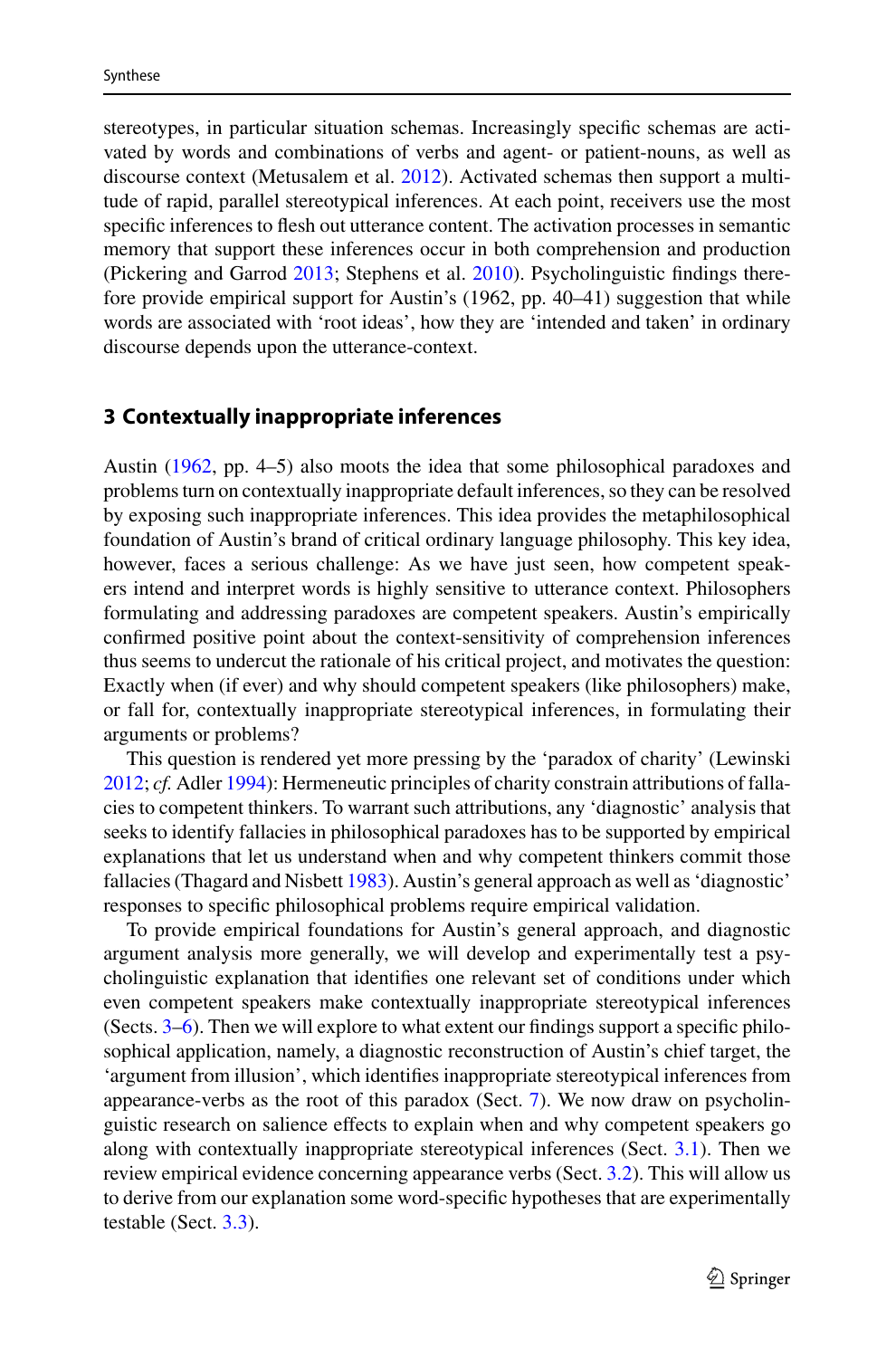#### <span id="page-7-0"></span>**3.1 Psycholinguistic explanation**

Most words have more than one meaning or sense (Klein and Murphy [2001\)](#page-38-17). Whenever we hear or read them, all their meanings or senses get initially activated (Fodor [1983;](#page-37-11) Simpson and Burgess [1985;](#page-40-8) Till et al. [1988\)](#page-41-12). That is, a linguistic stimulus activates all (sets of) semantic and stereotypical features associated with the expression, in any of its senses. It does so regardless of contextual relevance. For example, the homophonous word 'mint' activates *candy* rapidly and strongly, even where used in a less frequent meaning ('All buildings collapsed except the mint') (Till et al. [1988\)](#page-41-12).

Purely stimulus-driven activation processes run in parallel with context-sensitive processes (Giora [2003;](#page-37-7) Levinson [2000;](#page-38-6) Peleg and Giora [2011\)](#page-40-9) that are driven, *inter alia*, by more specific situation schemas activated in incremental comprehension (Sect. [2\)](#page-3-0). Their outputs are continuously integrated via processes such as reinforcement and decay (Oden and Spira [1983\)](#page-40-10), and more effortful suppression (Faust and Gernsbacher [1996\)](#page-36-11). Thus, initial activation is mitigated in the light of context ('the secretary scratched his beard') (Sturt [2003\)](#page-41-13) and explicit indications of deviation from relevant stereotypes ('male secretary') (Osterhout et al. [1997\)](#page-40-11), including situation schemas and scripts (Traxler et al. [2000\)](#page-41-14). We now build up towards conditions under which initially activated stereotypical features remain activated in inappropriate contexts, even so, and influence further cognitive processing.

According to the *Graded Salience Hypothesis* (Fein et al. [2015;](#page-36-5) Giora [2003\)](#page-37-7), initial activation is ordered by 'salience' (where this label is applied to a magnitude that is insensitive to immediate discourse context): The (non-contextual) *salience* of a sense or use is a function of exposure frequency (how often a language user encounters the word in that use), modulated by prototypicality.<sup>[5](#page-7-1)</sup> The more salient a use is for a speaker/hearer, the more rapidly and strongly the situation schema associated with that use is activated. Highly salient uses will strongly activate the associated situation schema, regardless of contextual (im)propriety. The more strongly activated a schema is, the longer its activation takes to decay (Farah and McClelland [1991;](#page-36-12) Loftus [1973\)](#page-38-18) and the more effortful it is to suppress (De Neys et al. [2003;](#page-36-13) Levy and Anderson [2002;](#page-38-19) Giora [1997\)](#page-37-12).

When the word is used in a different, less salient sense, context-sensitive processes may lead to suppression of the initially activated, but contextually inappropriate, dominant schema that is associated with the most salient sense. This happens, specifically, where the less salient sense is associated with an entirely different schema whose activation is enhanced by explicit marking of the less salient sense (Givoni et al. [2013\)](#page-37-13). But the less salient sense need not be associated with an entirely different schema. Rather, according to the *Retention/Suppression Hypothesis* (Giora [2003;](#page-37-7) Giora et al. [2014\)](#page-37-14), its interpretation (e.g., 'I see your point') may involve retaining the dominant schema and suppressing its contextually inappropriate features (*agent S uses her eyes*; *patient X is located in front of S*, etc.) while deploying the contextually relevant ones (*S knows what X is*) (Fischer and Engelhardt [2019\)](#page-37-15). This 'retention strategy' (for short)

<span id="page-7-1"></span><sup>5</sup> Since exposure frequency cannot be directly measured, it is inferred from occurrence frequencies in corpora or from familiarity and conventionality ratings, leading to the early, but not strictly accurate, explanation of (non-contextual) salience as a function of 'frequency, familiarity, conventionality, and prototypicality' (e.g., Giora [2003,](#page-37-16) pp. 15–22). Giora now concurs with the above explication (personal communication).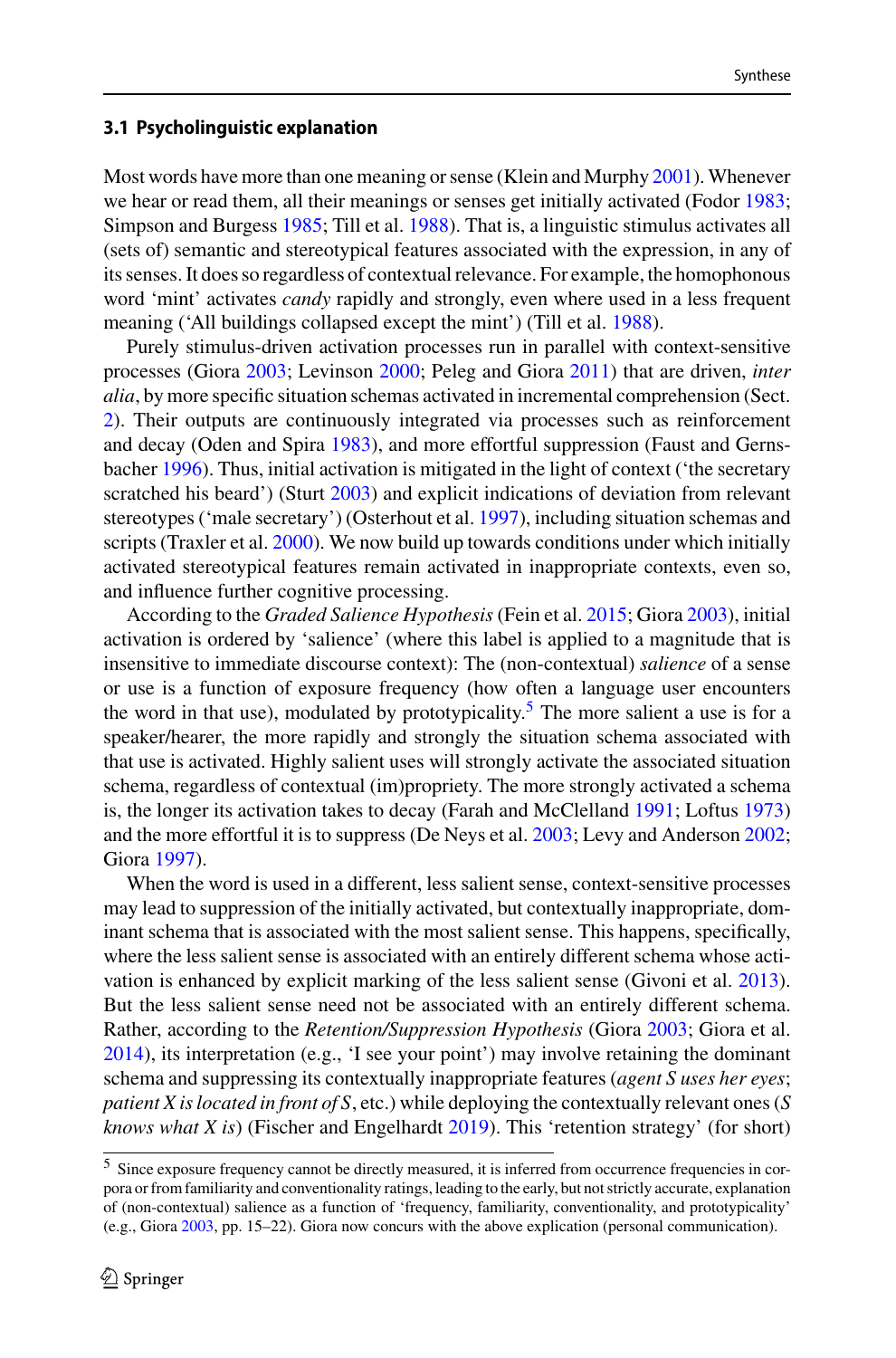has been shown to be used in interpreting irony (Giora et al. [2007b\)](#page-37-17), sarcasm (Fein et al. [2015\)](#page-36-5), and metaphor (Giora et al. [2007a;](#page-37-18) Giora and Fein [1999\)](#page-37-16).

Under some conditions, suppression of irrelevant features will remain partial: Where a word

- 1. is frequently used and
- 2. has a dominant sense that is far more salient than the others,

the semantic and stereotypical features that make up its associated situation schema may go together so often that initial stimulus-driven activation (due to salience) will be complemented by lateral activation between frequently co-occurring features, as elements of a situation schema activate others (Hare et al. [2009;](#page-38-7) McRae et al. [2005\)](#page-39-16). It will then be difficult to suppress only some, but not all of them, when

3. the retention strategy is used to interpret less salient uses.

Where suppression of contextually irrelevant features remains partial, these irrelevant schema components will support contextually inappropriate stereotypical inferences which are presupposed in further reasoning. We have thus built up to a set of jointly vitiating conditions—(1) to (3)—in which stereotypical enrichment leads to contextually inappropriate inferences, despite the general context-sensitivity of comprehension inferences noted already by Austin [\(1962,](#page-35-0) pp. 40–41). These conditions are articulated by the *Salience Bias Hypothesis (SBH)* (Fischer and Engelhardt [2019,](#page-37-15) [under review\)](#page-37-19):

SBH When frequently used polysemous words have a clearly dominant sense or use whose associated schema is deployed in interpreting less salient uses, the latter uses will prompt inferences licensed (only) by the dominant sense, also in inappropriate contexts.

Conclusions of these inappropriate inferences are particularly likely to go through and influence further reasoning

- (a) where an uninformative context fails to trigger further comprehension inferences that have a bearing on the truth of those conclusions, and
- (b) where any incompatible comprehension inferences from previous text are supported by considerably weaker stereotypical associations than those that need suppressing—which then duly sideline the weak competition (Foss and Speer [1991;](#page-37-20) Morris [1994\)](#page-39-17).

To derive from the general SBH some word-specific hypotheses which are experimentally testable, we first need to identify words which fit the bill: high-frequency words with a dominant sense deployed in interpreting less salient uses. Fischer and Engelhardt [\(2017,](#page-37-5) [2019,](#page-37-15) under review) combined a comprehension task with pupillometry and reading-time measurements, respectively, to examine inferences from perception verbs, and provided evidence of inappropriate stereotypical inferences from less salient uses of 'see'. We now turn to a new, if related, word class, the appearance verbs 'look', 'appear', and 'seem', and extend the investigation in two critical ways that will allow us to gauge the potential relevance of the inappropriate inferences identified by the SBH: We will investigate how robust stereotypical inferences from verbs are in the light of competing pragmatic inferences that may defeat them, and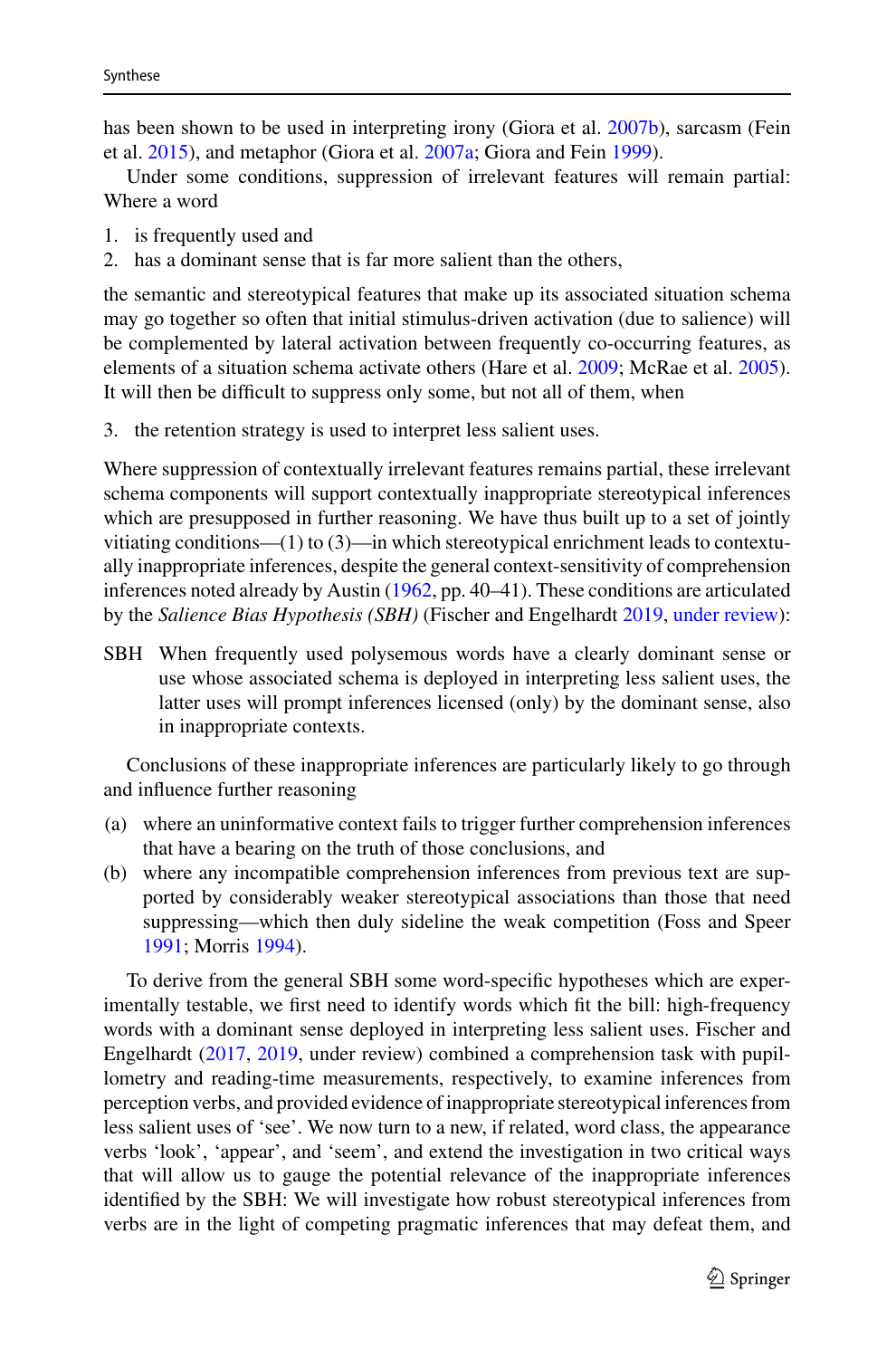will examine this not only for English but also for languages with verb-final sentence structure which accord stereotypical inferences from verbs less influence on utterance interpretation.

#### <span id="page-9-0"></span>**3.2 Appearance-verbs**

The philosophically most relevant use of appearance verbs is with adjectival complement or infinitive. Only one dictionary-attested sense of 'appear' (*MEDAL* 1, *OD* 2), 'seem' (*MEDAL* 1, *OD* 1), and 'look' (*OD* 3, though counted as two senses in *MEDAL*, 3 and 5) allows these syntactic constructions.<sup>6</sup> For all three verbs, this sense is characterised identically (*WordNet*) or almost identically (*MEDAL*, *OD*), suggesting that, in conjunction with the relevant syntactic cues (Goldberg [2003\)](#page-37-10), all three verbs rapidly (ibid.) activate the same associated situation schema ('appearance schema')[.7](#page-9-2) This schema combines doxastic and experiential elements: 'give a certain impression or have a certain outward aspect' (see also *WordNet*). Brogaard [\(2013,](#page-35-8) [2014\)](#page-36-14) argues that, in their intransitive sense ('Joe looks dirty'), appearance verbs function as subject-raising verbs (Postal [1973\)](#page-40-12) which are semantically unrelated to their grammatical subjects ('Joe') and serve not so much to predicate any property from their complement (*dirtiness*) of those subjects' referents (Joe) as to attribute to the often implicit patient an experiential, epistemic, or doxastic attitude towards a content (*Joe is dirty*).

To examine to what extent appearance verbs are stereotypically associated with these different patient properties, Fischer et al. [\(2015\)](#page-37-21) conducted a distributional semantic analysis (Erk [2012\)](#page-36-15) of the intransitive use of the verbs in a large corpus (a parsed Wikipedia snapshot, which disambiguates polysemous words on the basis of argument structure) (Flickinger et al. [2010\)](#page-37-22). That analysis identified the 'nearest neighbours' of each verb, i.e., those verbs that are distributionally (significantly) more similar to them than others. Two predicates, e.g., 'seem  $(x, Fx, y)$ ' and 'think  $(y, Fx)$ ', have a similar distribution to the extent that they co-occur in the corpus with the same other words as arguments, and in the same proportion (!). The five nearest neighbours of 'appear' and 'seem' included the three doxastic verbs 'believe', 'think', and 'find(mental)', while those of 'look' included the latter verb (and 'think' and 'believe' among the top twenty). For all three verbs, epistemic verbs (like 'know' or 'realise') were distributionally less similar. Remarkably, the nearest neighbours identified did not include any clearly experiential terms.

Distributionally similar expressions are used interchangeably in a variety of prototypical contexts (after argument swapping). Across such contexts, 'X seems/appears/looks F to S' are used interchangeably most often with 'S thinks/believes that  $X$  is  $F'$ , less often with 'S knows that  $X$  is  $F'$ , and yet less often with experiential terms. We can infer, first, that the intransitive use of appearance verbs

<span id="page-9-1"></span><sup>6</sup> See relevant entries in: [http://www.macmillandictionary.com/;](http://www.macmillandictionary.com/) [https://en.oxforddictionaries.com/;](https://en.oxforddictionaries.com/) *cf.* [https://wordnet.princeton.edu/wordnet/.](https://wordnet.princeton.edu/wordnet/) Last accessed 20/05/2018.

<span id="page-9-2"></span> $<sup>7</sup>$  It is an open question whether this generalised situation schema has subordinate schemas that are verb-</sup> specific and include components suggested by Austin [\(1962,](#page-35-0) pp. 36–37): special circumstances, agent's possession of inconclusive evidence, etc.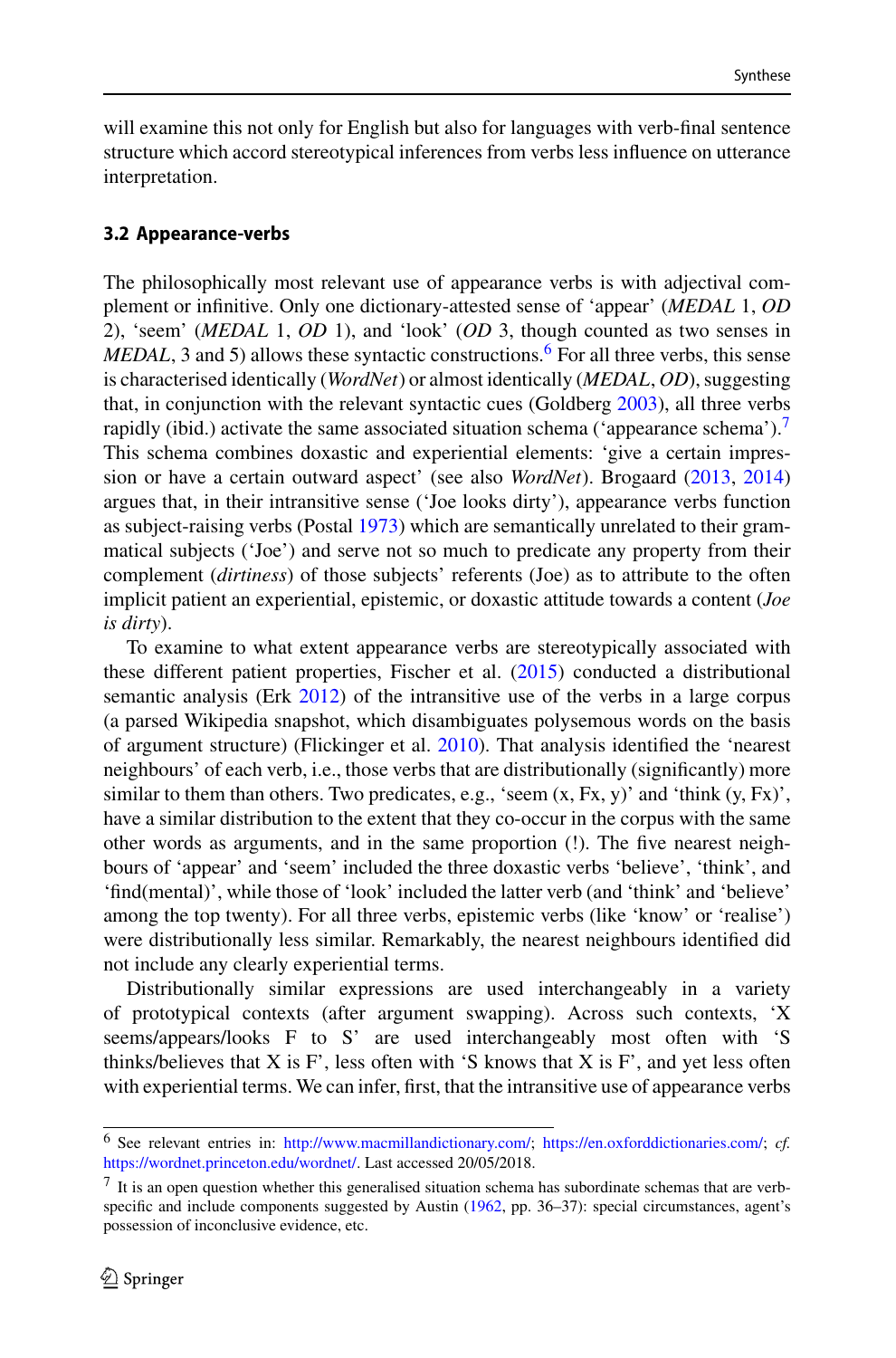is more frequently employed to attribute doxastic than epistemic or experiential attitudes; and, second, that its stereotypical association with different patient properties varies: The highly salient use at issue is strongly associated with doxastic patientproperties, less strongly with epistemic patient properties, and even more weakly with experiential properties lexicalised by other expressions. These properties are decreasingly strongly integrated in the 'appearance schema'. *Pace* Austin [\(1962,](#page-35-0) pp. 36–37), our 'nearest neighbours' analysis thus suggests that, in their dominant sense, *all* three appearance verbs are stereotypically associated with doxastic patient-properties, and more strongly with these than with others. Behavioural experiments using a forcedchoice plausibility-ranking task (*cf.* below, Sect. [4.1\)](#page-13-0) further suggest that doxastic patient-properties are as strongly associated with 'look' as with 'appear' and more strongly with 'seem' (Fischer and Engelhardt [2016\)](#page-36-16).

A less salient special sense is provided by philosophers of perception who have explained a 'phenomenal' use of appearance- and perception-verbs, in which these verbs merely serve to describe subjects' experience, without factive, epistemic, or doxastic implications (*cf.* 'Hit on the head, he saw stars') (Ayer [1956,](#page-35-9) p. 90; Jackson [1977,](#page-38-20) pp. 33–49; Maund [1986;](#page-39-18) *cf.* Chisholm [1957,](#page-36-17) pp. 44–48). For example, in the argument from illusion (see below, Sects. [7.2–](#page-24-0)[7.3\)](#page-28-0), this phenomenal sense, and only this sense, allows them to describe familiar cases of non-veridical perception (where nobody is taken in) by saying, e.g., that a round coin appears elliptical, when viewed sideways. The intended phenomenal interpretation is metaphorical and can be obtained with the common feature-transfer strategy of metaphor interpretation (Bortfeld and McGlone [2001;](#page-35-10) Ortony [1993;](#page-40-13) Searle [1993\)](#page-40-14): Subject to contextual constraints, one or more stereotypical implications of a word are chosen as its intended interpretation, and all contextually irrelevant others suppressed ('Achilles is a lion'—Achilles is [as] noble and courageous [as a lion]). For verbs, this means that one or more components of the stereotypically associated situation schema are retained for interpretation. To interpret the phenomenal use of appearance-verbs, this strategy retains the experiental component of the appearance schema (*S looks at X, X visually looks F to S*) and interprets the utterance as stating that the agent's experience is similar to that model (*cf.* Ayer [1956,](#page-35-9) p. 96).

The three conditions identified by our Salience Bias Hypothesis hence apply when appearance verbs are used in the phenomenal sense: (1) These verbs are high-frequency (see *MEDAL*), our nearest neighbours analysis suggests (2) their doxastic use is far more salient than all others, and we have just argued that (3) the retention strategy is used to interpret less salient phenomenal uses. According to our hypothesis, these uses should therefore prompt doxastic inferences (e.g., from 'X appears F to S' to *S thinks that X is F*), even in inappropriate contexts (where the viewer does not think that  $X$  is  $F$ ).

#### <span id="page-10-0"></span>**3.3 Hypotheses**

Our general Salience Bias Hypothesis thus motivates the experimentally testable wordspecific hypothesis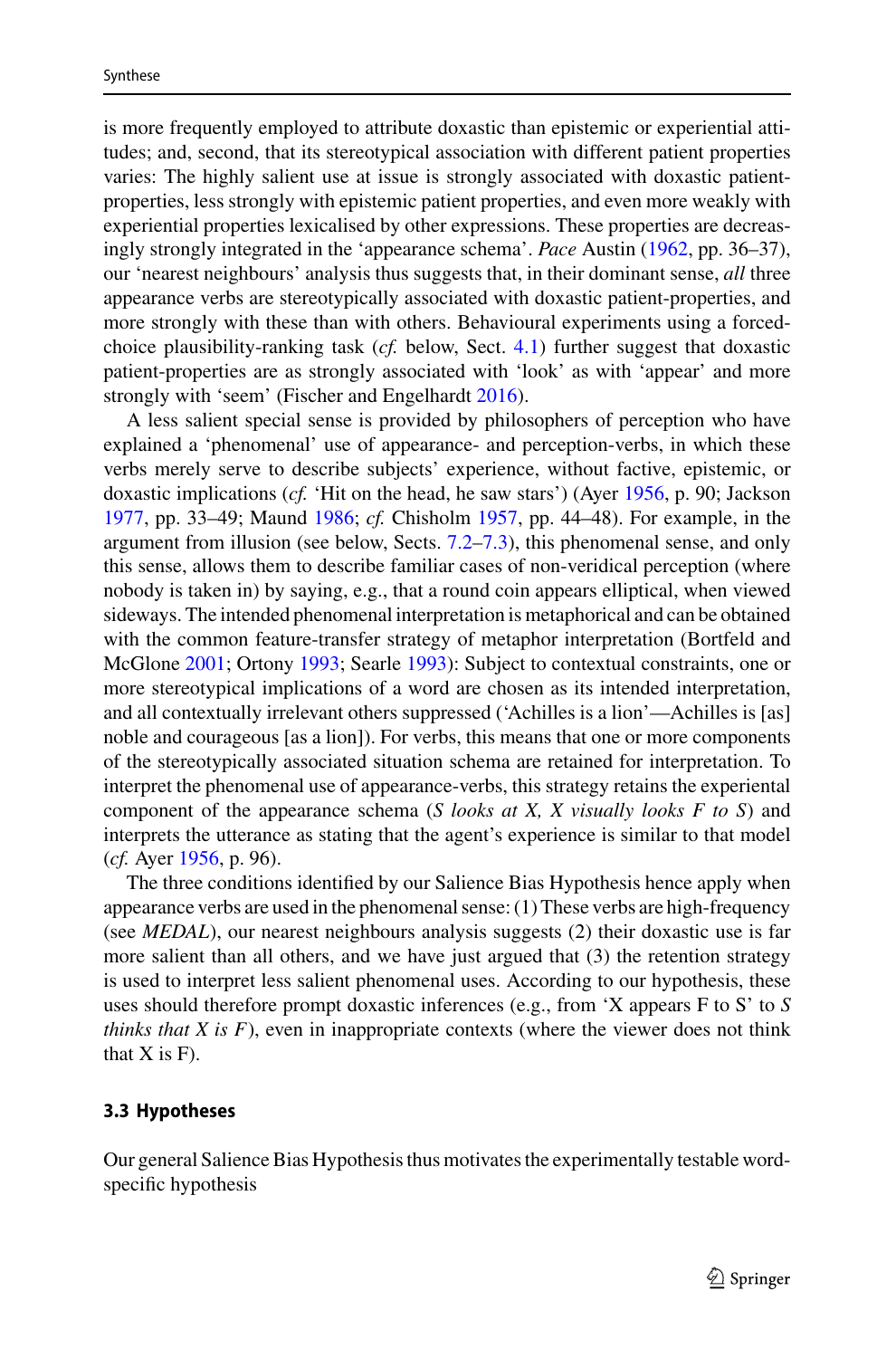H1 Even in inappropriate contexts which invite phenomenal interpretation of the verb, 'X looks F [to S]', 'X appears F [to S]', and 'X seems F [to S]' all [i] trigger stereotypical inferences to *S thinks that X is F*, and [ii] their conclusions influence further cognition (judgment and reasoning).

Inferences with the I-heuristic are at the bottom of the pragmatic pecking order and can be defeated by conflicting inferences with other heuristics or maxims (Levinson [2000,](#page-38-6) pp. 157–158): Even when triggered, their conclusions may be swiftly suppressed in face of conflicting inferences and *fail* to influence further cognition. The inferences suggested by  $H_1$  are particularly vulnerable to defeat by inferences from the Maxim of Manner (Grice [1989\)](#page-37-23): In many contexts, speakers might have used 'is' instead of appearance verbs, and hearers will infer from preference for these verbs over the simpler and more frequent copula that it is in doubt or contention whether X is F (Grice [1961\)](#page-37-24). This would render it less likely that patients are inclined to think that X is F. We therefore further examine the robustness of the hypothesised stereotypical inferences in the face of competing Manner-inferences.

To develop a testable hypothesis, consider the more precise formulation of the neo-Gricean *M*-*heuristic* (Levinson [2000,](#page-38-6) pp. 136–137):

(M-hearer) Where S uses a marked expression in saying 'p', and there is an unmarked alternate expression which the speaker might have employed in the same sentence frame, instead, infer that the situation talked about does not conform to the stereotype associated with the unmarked alternate expression.

Where will such inferences be triggered by appearance verbs? These verbs are marked by comparison to 'is', in virtue of being less frequent and less neutral in register (Eckman [1977;](#page-36-18) Shattuck-Hufnagel and Klatt [1979\)](#page-40-15). The M-heuristic will trigger inferences from preference of appearance verbs over 'is', when those verbs are used in the same sentence-frames ('X appears/is F'), i.e., leave the patient implicit, and when 'is' is regarded as 'alternate expression' to appearance verbs. This will happen only where these verbs, like 'is', are interpreted as predicating properties of agents. Since they are typically used, instead, to attribute doxastic and other attitudes to patients (Brogaard [2013,](#page-35-8) [2014\)](#page-36-14), this only happens where, as in Grice's [\(1961\)](#page-37-24) examples, the implicit patient is the speaker herself: Exploiting the stereotypical doxastic implication ('I, the speaker, am inclined to think that…') then allows speakers to express judgments about the appearance-verbs' agent X, which they might have expressed more simply by saying 'X is F'. M-inferences from preference of appearance verbs over 'is' will hence only occur in case the patient-role is re-assigned from the verb's (implicit) patient, to the speaker. Such a re-assignment occurs when it avoids attributing contradictions to the speaker.

Where appearance-verbs take non-perceptual objects as agents ('The strategy appeared perfect'), contextually inappropriate experiential components of the appearance-schema will be suppressed, and 'X appears F' reduces to the attribution of epistemic or doxastic attitudes to the implicit patient. Where sequels are inconsistent with these attributions, recipients will perceive a strong clash, prompting remedial interpretative action in the shape of patient-reassignment, which facilitates M-inferences. By contrast, where appearance-verbs go with visual objects ('The dress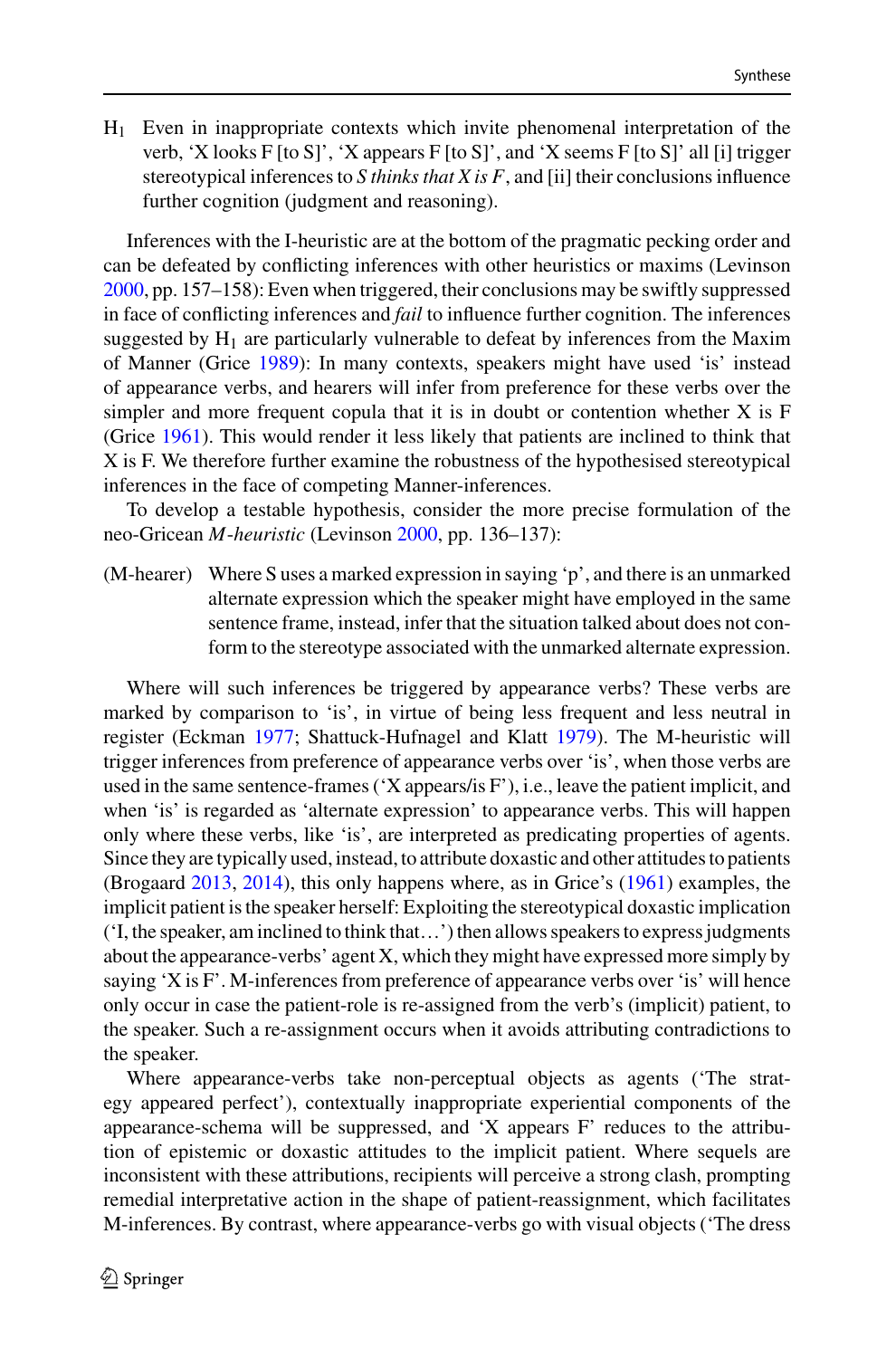appeared orange'), the verb-noun combination will reinforce the experiential implications that the patient is looking at the object, and this offers a certain aspect to her (*cf.* Bicknell et al. [2010\)](#page-35-6). Sequels inconsistent with inferred doxastic attributions will therefore be perceived as clashing less strongly, and less likely prompt patientreassignment. This reasoning motivates hypothesis

H2 Inferences with the M-heuristic defeat the posited inferences with the I-heuristic only when appearance-verbs go with non-perceptual objects as agent-role fillers, but not when the verbs go with visual objects (as, e.g., in arguments from illusion).

By examining psycholinguistic hypotheses  $H_1$  and  $H_2$  we seek empirical support for the key idea the Austinian strand of critical ordinary language philosophy relies on: the idea that even competent speakers (like philosophers) make contextually inappropriate stereotypical inferences that influence further judgment and reasoning. To begin examining Austin's further metaphilosophical hypothesis that such inferences are at the root of some philosophical paradoxes, we will deploy psycholinguistic findings to assess a diagnostic hypothesis about a particular example:

H3 Arguments from illusion crucially involve contextually inappropriate stereotypical inferences from phenomenal uses of appearance verbs to doxastic conclusions.

That such automatic inferences are crucially involved in these arguments means that they afford the best available explanation of a crucial step made in the arguments. This hypothesis can be followed up in two complementary ways: Analyses of different versions of the argument (below, Sect. [7\)](#page-22-0) can examine to what extent the argument involves the step supposedly best explained by the inferences at issue—i.e., whether this step is indeed crucial. But further experimental work can help us assess whether these inferences indeed best explain the step: Perhaps surprisingly, we can bring findings from cross-linguistic investigations to bear on this issue.

Cross-linguistic investigation can help because the arguments of interest were advanced also in languages with increasingly rigid verb-final sentence structure, including German (reviews: Staudacher [2011;](#page-41-15) Wiesing [2002\)](#page-41-16) and Japanese (Genka [2017;](#page-37-25) Nobuhara [1999\)](#page-39-19). Verb-associated stereotypes affect utterance interpretation less strongly in verb-final languages than in verb-medial languages like English: Grammatical information and processing preferences are conventionalised differently in typologically distinct languages (Hawkins  $1994$ )<sup>8</sup>: If the verb comes at the end (German, Japanese), then identification of arguments for the verb employs prior information. By contrast, verb-medial languages (English) allow more verb processing time, but initially leave the object undetermined (Melinger and Mauner [1999;](#page-39-20) Tanenhaus and Carlson [1989\)](#page-41-17). Therefore, information associated with the verb, including stereotypes, has more time to affect interpretations, and may affect comprehension more strongly, in verb-medial than verb-final languages (Masuoka [2002;](#page-39-21) Matsui [2000\)](#page-39-22). It is hence a live possibility that stereotypical inferences from appearance verbs do not affect utterance interpretation in German and Japanese strongly enough to drive paradoxical arguments. Since arguments from illusion still had their following in these

<span id="page-12-0"></span><sup>8</sup> Pre-verb interpretation of nouns is facilitated by morphological case-markers (Bornkessel et al. [2004\)](#page-35-11), which are highly correlated with verb-final languages (Hawkins [2004\)](#page-38-22).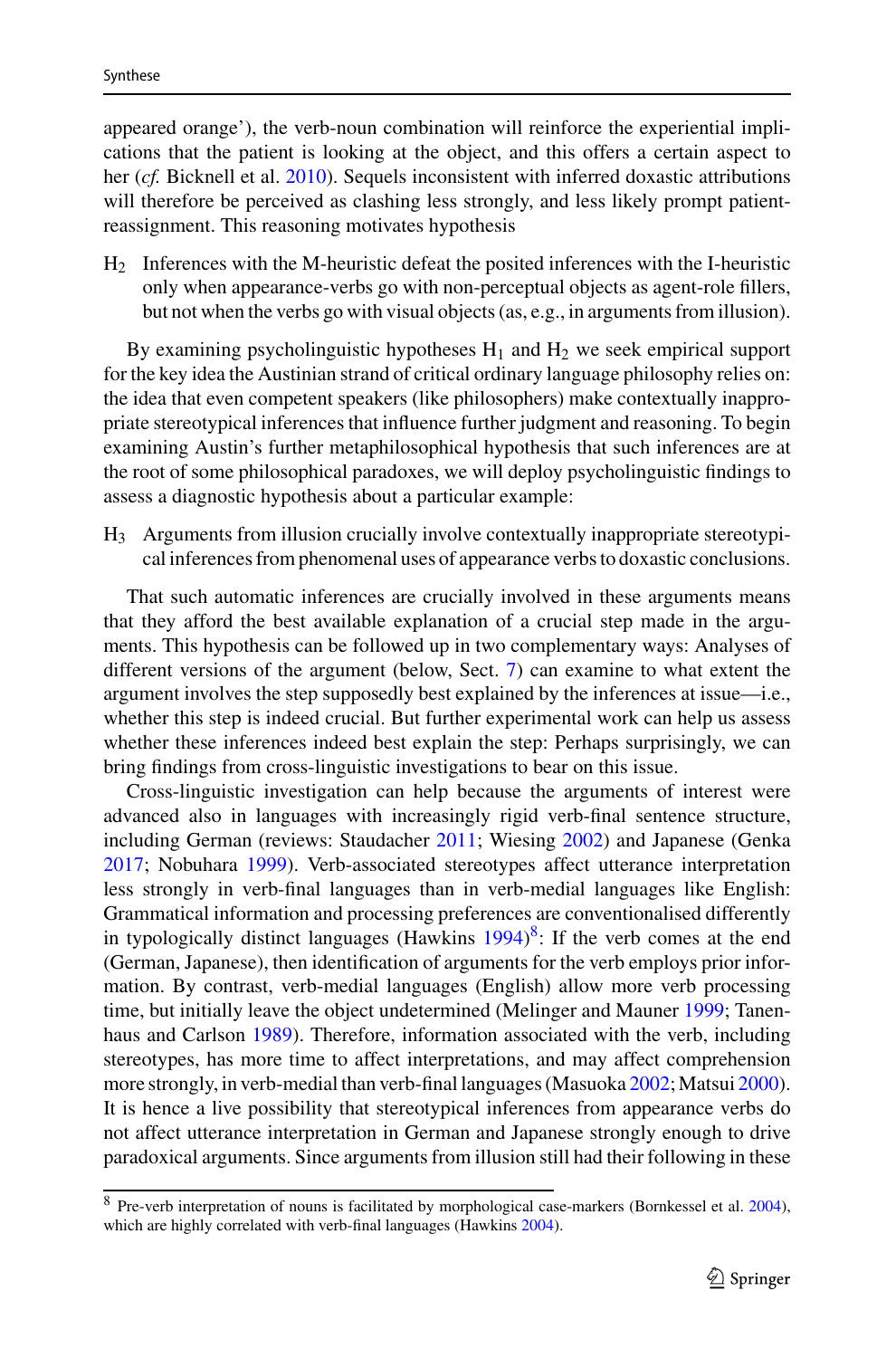language communities, the inferences of interest would then arguably not offer the best available explanation for any step in the argument—even in English (where they would at best add to the persuasiveness of a step made independently). To examine H3, we therefore followed up a study of English with studies of German and Japanese. The stereotypical inferences we identified play a crucial role in the target arguments only if positive findings for English are replicated in these languages.

# **4 Experiment 1: English**

# <span id="page-13-0"></span>**4.1 Approach and predictions**

We used a forced-choice plausibility-ranking task. Participants were presented with short (2-sentence) texts<sup>9</sup> which differ in one critical word ('minimal pairs'):

- 6a. The hill seemed quite steep. The rambler thought it was gentle.
- 6b. The hill was quite steep. The rambler thought it was gentle.

Participants are asked to indicate which of the two strikes them as more plausible, even in the absence of a clear-cut preference. Critical items paired sentences using 'look', 'appear', or 'seem' with otherwise identical sentences which employed 'is' (a verb without doxastic implications). The second sentence ('The rambler thought it was gentle') was inconsistent with the posited doxastic inferences from the appearance verb. This conflict invites a phenomenal (re)interpretation of the verb, which lacks doxastic implications. If, even so (by  $H_1$ ), participants make doxastic inferences from that verb and retain (rather than suppress) the conclusion (here: 'The rambler thought the hill was quite steep'), then the conclusion's persistent clash with the sequel should lower plausibility of 'seem'- etc. sentences (6a), while no such inferences will affect plausibility of 'is'-sentences (6b). Other things being equal (or given exclusion of other relevant factors, see Sect. [4.2\)](#page-14-0), these 'is'-sentences will then strike participants as more plausible than counterparts with appearance verbs. By contrast, if the posited inferences are not triggered, or are swiftly suppressed, preferences should be random (i.e., no difference in plausibility). In view of conflicts with background beliefs or simultaneous inferences, initial inferences can be swiftly suppressed, and fail to influence plausibility judgments in as little as 1 s after the sentence (Fischer and Engelhardt [2017\)](#page-37-5). While it cannot assess whether inferences are first triggered and then suppressed, the forced-choice paradigm is well suited to examining whether inferences are triggered *and influence further cognition*.

Since the task requires participants to compare sentences differing in one word, this paradigm lends itself particularly well to studying the robustness of stereotypical inferences (with the I-heuristic) in the light of competing pragmatic inferences with the M-heuristic. The reasoning motivating  $H_2$  has us complement items with visual objects (like 6) with items containing non-perceptual objects:

<span id="page-13-1"></span><sup>9</sup> In view of criticism against experimental philosophy from 'radically contextualist' OLP (Baz [2017\)](#page-35-12), note the context-free presentation of brief items is well suited precisely to study automatic inferences from brief premises of philosophical arguments, presented out of any (non-theoretical) context.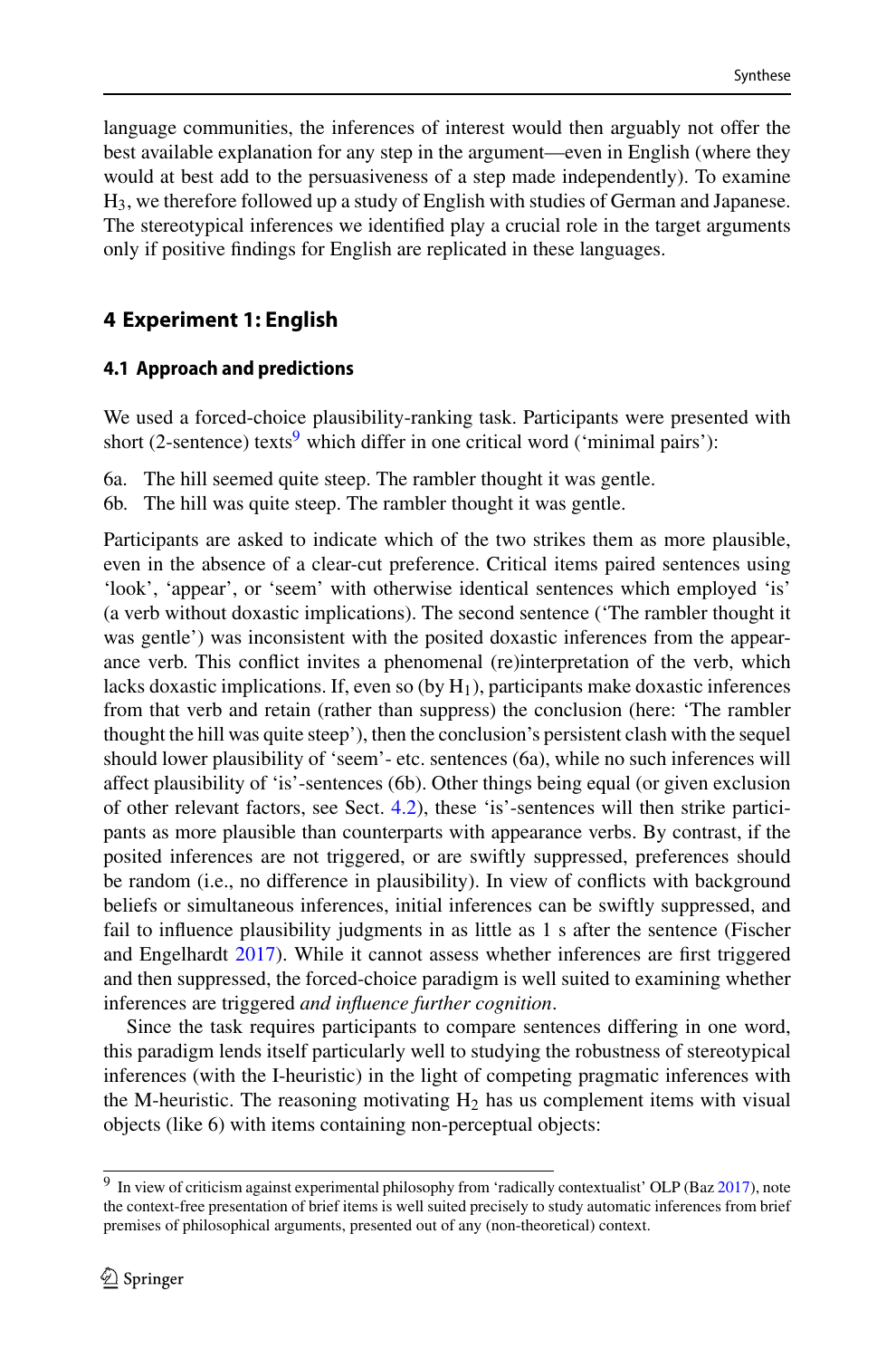- 19a. The plan looked good. Cole believed it was terrible.
- 19b. The plan was good. Cole believed it was terrible.

If participants re-assign the implicit patient role of the first sentence from Cole to the statement's author, they will infer with the M-heuristic from (19a) that the quality of the plan was in doubt. This makes it more plausible that Cole believed it was terrible, and attenuates preferences for 'is'-sentences (19b).  $H_2$  predicts such attenuation for items involving non-perceptual, but not visual objects.

We thus infer from our first two hypotheses that

- [Prediction 1] participants will prefer (find more plausible) 'is'-sentences over all alternatives, in pairs with visual objects, and
- [Prediction 2] this (plausibility) preference will be attenuated, possibly to the point of randomness, in pairs with non-perceptual objects.

H3 predicts that positive findings for English will be replicated in German and Japanese.

By inviting comparisons and providing salient triggers for the M-heuristic, our task seems to provide the strongest possible invitation to make defeating M-inferences. Any such inferences picked up (through decreased preference for 'is'-sentences) may therefore be task artefacts. But, by the same token, significant preferences for 'is' sentences will provide strong evidence that the stereotypical (I-heuristic) inferences of interest are not defeated by competition (M-heuristic inferences), in the contexts of interest (arguments from illusion).

## <span id="page-14-0"></span>**4.2 Methods**

### **4.2.1 Participants**

Seventy-three undergraduate psychology students from the University of East Anglia participated for course credit. All were native speakers of English. Four were bilingual.

### <span id="page-14-1"></span>**4.2.2 Materials**

Participants received a pen-and-paper questionnaire with 120 items, and were asked to indicate which of each pair 'strikes you as more plausible'. The questionnaire contained 36 critical items, 12 for each pairing 'look'/'is', 'appear'/'is', and 'seem'/'is'. For each pairing, half of the items had visual objects, and half had non-perceptual objects. Items with visual objects attributed to them colour, shape, and size (one each per verb) or more complex visually ascertainable properties, e.g., 'Tom's shoes appeared/were dirty. Tom believed they were clean.' Items were controlled for verb-order: In items with visual and non-perceptual objects, respectively, each critical verb appeared in sentence (a) precisely half the time. Cancellation sentences employed 'believed' or 'thought', in equal number.

When participants cannot base plausibility assessments on factual knowledge (as in uninformative items, e.g., about fictitious people and their shoes), participants base them on metacognitive cues, in particular on the level of fluency or subjective ease they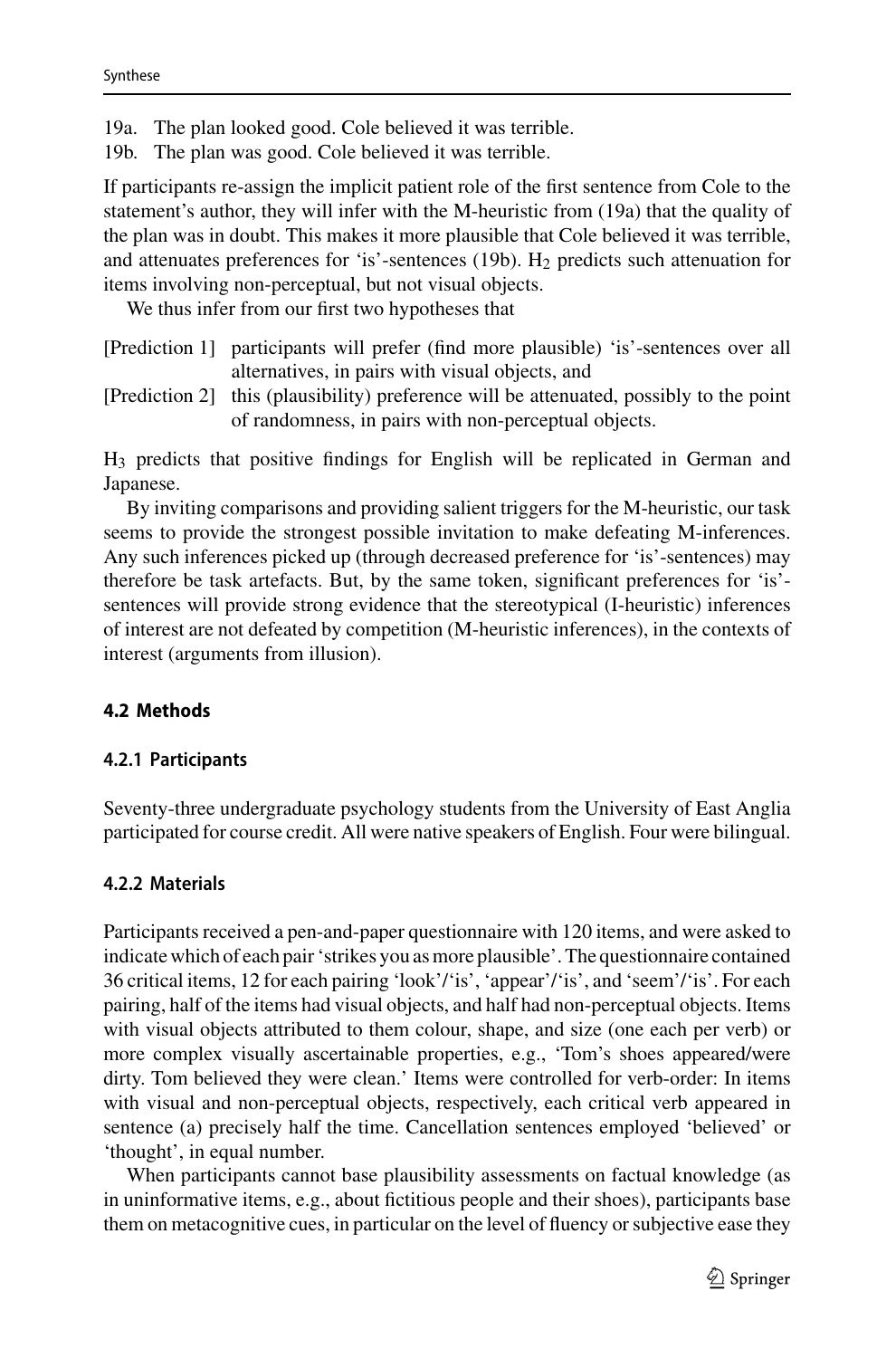experience in processing the sentence(s) (review: Alter and Oppenheimer [2009\)](#page-35-13). We predicted differences in plausibility due to the presence versus absence of stereotypical inferences to conclusions inconsistent with the sequel: Where incongruence engenders difficulty or 'dysfluency', it leads to lower (subjective) plausibility. While most factors that influence fluency, including familiarity and pronounceability of individual words (Oppenheimer [2006\)](#page-40-16), syntactic complexity of the sentence (Lowrey 1989), and priming by earlier words, are controlled by using minimal pairs or exclusion norming (below), we cannot eliminate differences in frequency and hence familiarity between appearance verbs and 'is' (Supplementary Appendix, Section A).

To examine the extent in which participants' plausibility rankings are influenced by word frequency, we constructed 30 minimal pairs whose critical verbs differed in frequency. Each of the 15 verbs occurred once in a *'frequency*-*congruent' item* where the text employing the more frequent verb was also more consistent with its associated stereotype, and once in a *'frequency*-*reversed' item*, where word-frequency and stereotype-consistency work in opposite directions. E.g., the more frequent verb 'obey' stereotypically implies submission to formal authority:

## *[frequency*-*congruent]*

80a/b. The colonel told the captain not to change his company's position until further notice. The captain thought this reckless but obeyed/complied.

### *[frequency*-*reversed]*

18a/b. Jane asked the campers on her land to move somewhere else by tomorrow afternoon. They weren't happy but complied/obeyed.

If participants make judgments predominantly in line with stereotype-consistency, and do not make fewer such judgments about frequency-reversed than frequencycongruent items, their plausibility judgments are unlikely to be influenced by frequency.

## **4.2.3 Procedure and design**

In constructing frequency-congruent and -reversed fillers, we used a written British English corpus (Leech et al. [2001\)](#page-38-23), appropriate for our participants.

In a prior norming study, four philosophy graduate students responded to a draft questionnaire and then explained their responses with the first reasons coming to mind, first independently on paper, then in group discussion. To exclude the influence of associative priming, which makes sentences 'sound better' or 'more idiomatic', we discharged or modified critical items where even one participant mentioned that one formulation 'sounded better' or 'more idiomatic' than the other. To exclude extraneous content-based considerations, we also changed items where even one participant offered such considerations. As frequency-congruent and -reversed filler items, we only kept items where at least two participants independently invoked the same stereotypical association of the critical verb, all agreed in subsequent discussion that the verb had these 'connotations' or 'associations', and no other association was mentioned by more than one student.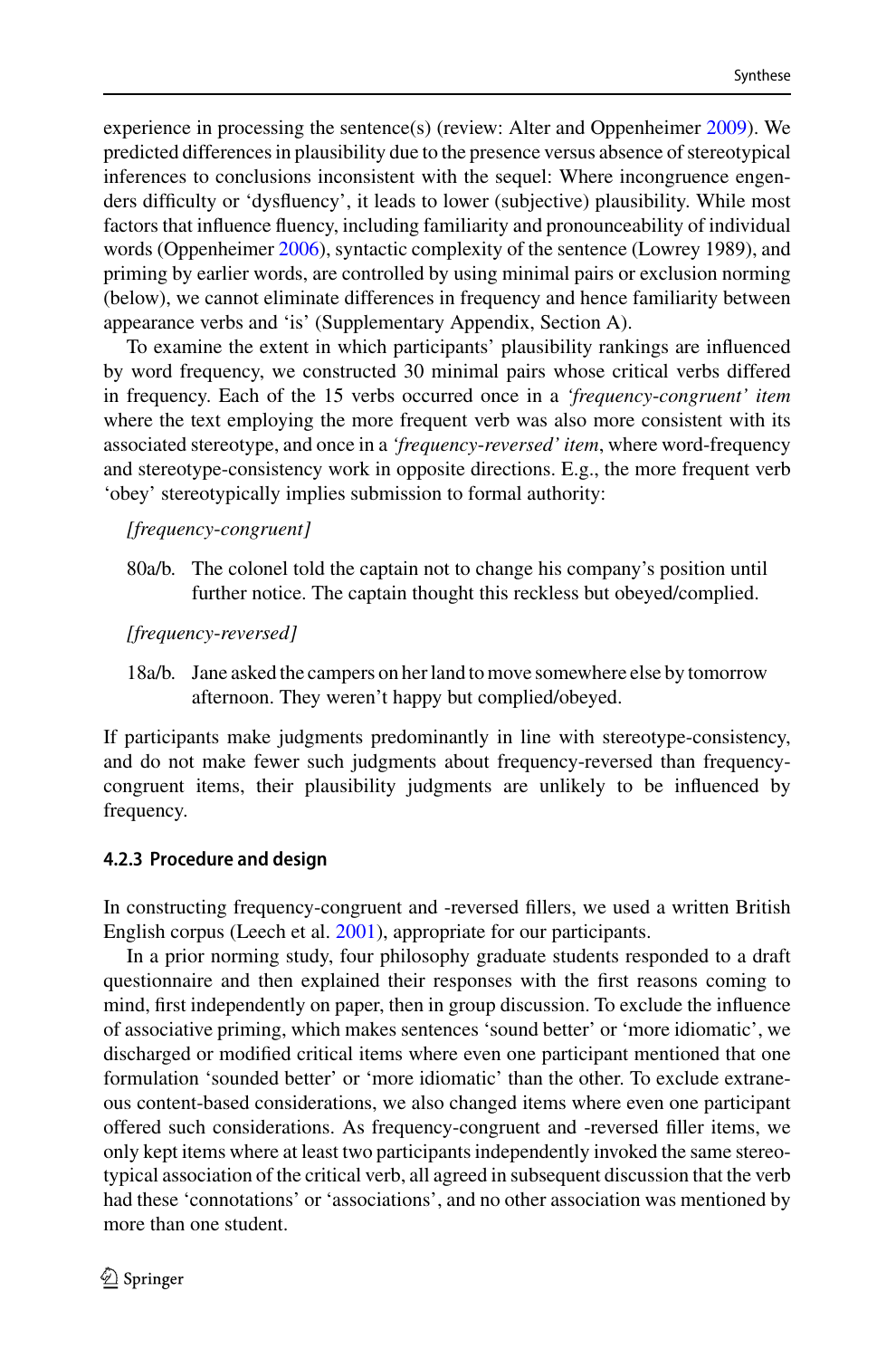In the actual study, participants were instructed to 'read each text carefully and then respond as quickly as you can', to ensure responses in under 5 s, before controlled processes could modify automatic cognition (De Neys [2006\)](#page-36-19). Brief discussion of three practice items ensured understanding of the procedure. To prevent fatigue, participants were instructed to take a 5 min break half way (remaining seated, no phones).

We manipulated verb (look/appear/seem) and object (visual/non-perceptual) within subject, in a  $3 \times 2$  design, and measured consistency of preference, which admits parametric tests. Predicted responses were coded as '1', 'incorrect' responses as '0'. Data were screened for outliers prior to analysis, but there were no datapoints greater than 3 SDs from the mean in any condition.

#### **4.3 Results**

For the reader's convienience, results for all languages (Experiments 1–3) are presented together, in Tables [1](#page-17-0) and  $2<sup>10</sup>$  $2<sup>10</sup>$  $2<sup>10</sup>$  To preview results, both predictions were confirmed, for all languages: As per Prediction 1, participants had a significant preference for 'is'-sentences with visual objects over counterparts using any appearance verb. As per Prediction 2, preferences were attenuated for 'is'-sentences with non-perceptual objects, in many conditions to the point of randomness. Given the binary choice, preferences are random when 'is'-sentences are deemed more plausible than counterparts half the time. Whether preferences were significant or random was determined with one-sample *t*-tests with a test-value of .5.

For English, a  $3 \times 2$  (verb  $\times$  object) repeated measures ANOVA revealed no significant interaction ( $p > .50$ ), but showed a significant main effect of verb  $F(2,144) =$ 14.05, *p* < .001,  $η<sup>2</sup> = .16$  and object  $F(1,72) = 8.40$ ,  $p = .005$ ,  $η<sup>2</sup> = .10$ . That is: Which appearance-verb was used made a difference for participants' plausibility preferences, and whether sentences had a visual or non-perceptual object also affected preferences. Preferences concerning 'look'-items (mean across objects .59) and 'appear'-items (mean across objects .59) were not significantly different from each other  $(p > .69)$ , but 'is' preferences were significantly stronger for them than for 'seem'-items (mean across objects .51) ('look' vs 'seem'  $t(72) = 4.43$ ,  $p < .001$ ; 'appear' vs 'seem'  $t(72)$  $=$  4.94,  $p$  < .001). The significant effect of object was based on higher preferences for 'is'-sentences with visual objects than with non-perceptual objects (means across verbs .64 vs .48). In the absence of a significant interaction, there is no statistical support for more detailed comparisons. As predicted, however, 'is'-preferences were significant for items with all three appearance-verbs and visual objects, and attenuated to randomness, or even reversed, for items with non-perceptual objects (Table [1\)](#page-17-0).<sup>[11](#page-16-1)</sup>

<span id="page-16-0"></span> $10$  To assess whether there were significant differences within the full dataset, we conducted an omnibus analysis which included language as a variable. This analysis helps guard against family-wise Type I error, and reveals whether some conditions differ significantly from each other. A  $3 \times 3 \times 2$  (language  $\times$  verb  $\times$ object) repeated measures ANOVA showed a significant main effect of verb  $F(2,414) = 10.51$ ,  $p < .001$ ,  $n^2 = .05$ , object  $F(1,207) = 22.36$ ,  $p < .001$ ,  $n^2 = .10$ , and language  $F(2,207) = 6.73$ ,  $p = .001$ ,  $n^2 = .06$ . The 3-way interaction was also significant  $F(4,414) = 2.41$ ,  $p = .049$ ,  $\eta^2 = .02$ .

<span id="page-16-1"></span> $11$  In view of forceful arguments that correction for multiple comparisons is too conservative (e.g., Armstrong [2014;](#page-35-14) Cabin and Mitchell [2000;](#page-36-20) Nakagawa [2004\)](#page-39-23), we used the conventional significance threshold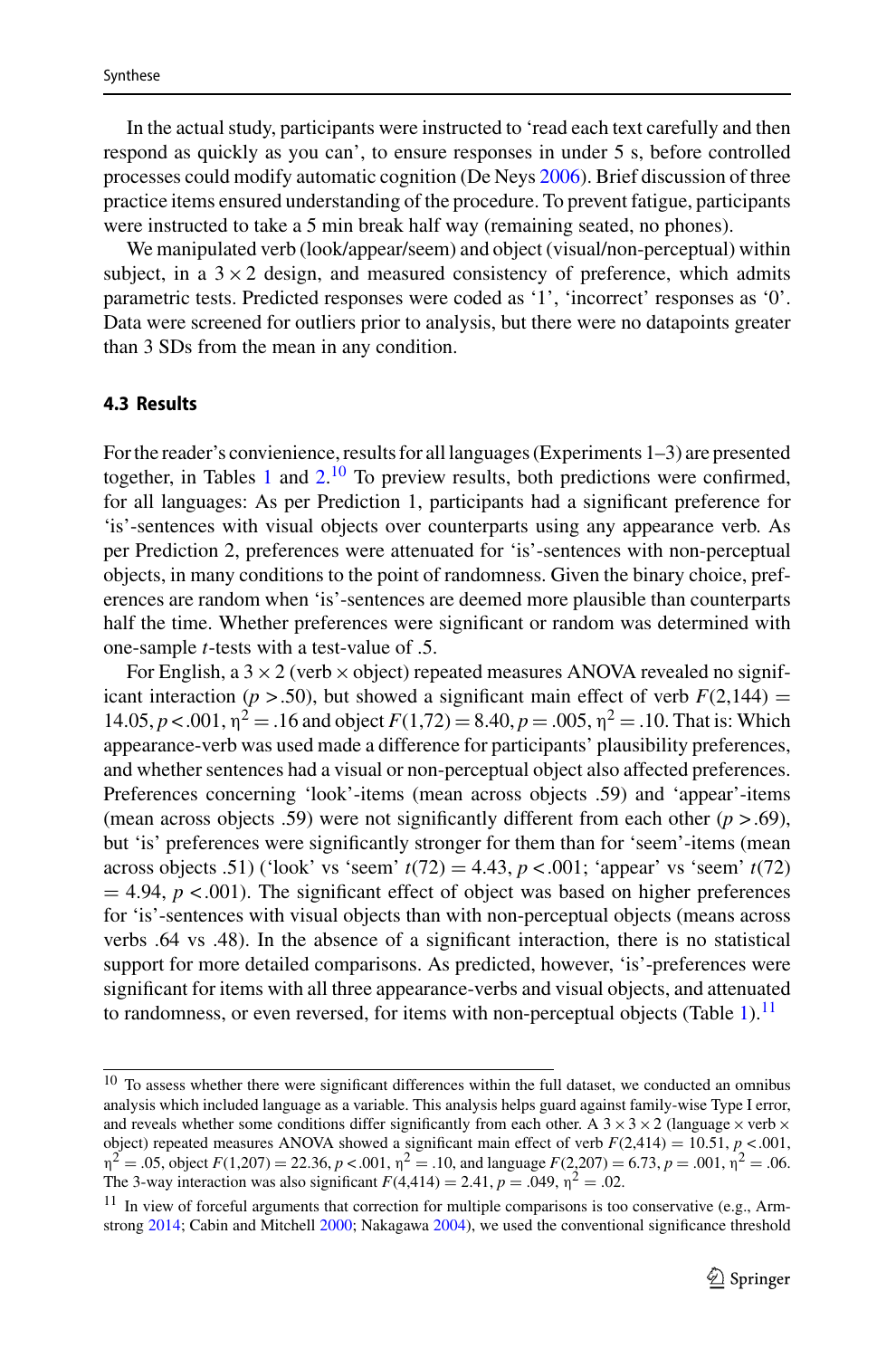<span id="page-17-0"></span>

|          | Visual         |                |                   | Non-visual     |                   |                |
|----------|----------------|----------------|-------------------|----------------|-------------------|----------------|
|          | Look           | Appear         | Seem              | Look           | Appear            | Seem           |
| English  | $.68(.28)$ *** | $.66(.30)$ *** | $.59(.27)$ **     | .49(.28)       | .52(.30)          | $.43$ $(.29)*$ |
| German   | $.73(.28)$ *** | $.78(.25)$ *** | $.69(.28)$ ***    | $.65(.31)$ *** | $.67$ $(.29)$ *** | .57(.30)       |
| Japanese | $.57(.28)$ *   | $.58(.31)$ *   | $.66$ $(.27)$ *** | .56(.30)       | $.56(.27)^*$      | .51(.29)       |

**Table 1** Means (SDs) for verb and object broken down by language

Significant one-sample *t* tests (test value .5) are indicated ( $p < .05$ ,  $\frac{p}{p} < .01$ ,  $\frac{p}{p} < .001$ )

<span id="page-17-1"></span>**Table 2** Means (SDs) for verb and object broken down by language, after exlusion of potentially frequencysensitive responders

|          | Visual            |                |                | Non-visual   |               |          |
|----------|-------------------|----------------|----------------|--------------|---------------|----------|
|          | Look              | Appear         | Seem           | Look         | Appear        | Seem     |
| English  | $.72(.23)$ ***    | $.69(.27)$ *** | $.63(.26)$ **  | .46(.24)     | .55(.29)      | .44(.28) |
| German   | $.74$ $(.27)$ *** | $.77(.28)$ *** | $.69(.30)$ **  | .59(.34)     | $.68(.31)$ ** | .57(.32) |
| Japanese | $.59(.28)*$       | $.60(.31)*$    | $.68(.26)$ *** | $.59(.29)$ * | $.58(.27)$ *  | .55(.27) |

English ( $N = 44$ ), German ( $N = 35$ ), Japanese ( $N = 64$ ). Significant one-sample *t*-tests (test value of .5) are indicated (*\*p* < .05, \*\**p* < .01, \*\*\**p* < .001)

To examine the potential influence of word frequency, we used responses to filler items to identify participants whose responses might be influenced by frequency: those who give 'correct' (stereotype-consistent) responses more frequently for frequencycongruent than for frequency-reversed fillers (where frequency and stereotypes work in opposite directions). We derived relevant criteria empirically, by considering meaningful gaps in the distribution of responses (Supplementary Appendix, Section B). In this experiment, we defined 'potentially frequency-sensitive responders' as those who responded 'correctly' to over 70% of frequency-congruent fillers but to under 70% of frequency-reversed items. 29 participants met this criterion and were excluded from further analysis. Results for the 44 remaining 'frequency-insensitive' participants showed the same pattern as those for the overall sample: We observed no significant interaction ( $F(2,86) = 2.59$ ,  $p = .08$ ,  $\eta^2 = .06$ ), but main effects of object ( $F(1,43)$ )  $= 9.15, p = .004, \eta^2 = .18$ ) and verb ( $F(2,86) = 8.47, p < .001, \eta^2 = .17$ ), and similar paired comparisons (look = appear; look > seem; appear > seem) (appear vs. look:  $t(43) = 1.10, p = .28$ ; appear vs. seem:  $t(43) = 3.91, p < .001$ ; look vs. seem:  $t(43) =$ 3.03,  $p = .004$ ). 'Is'-preferences remained significant for items with all appearanceverbs and visual objects (Table [2\)](#page-17-1). This excludes word-frequency as a counfound, and allows us to interpret results as indicative of the hypothesised stereotypical inferences from appearance-verbs.

Footnote 11 continued

of .05. However, all *p*-values reported in Tables [1](#page-17-0) and [2](#page-17-1) as < .01 would retain significance upon Bonferroni correction.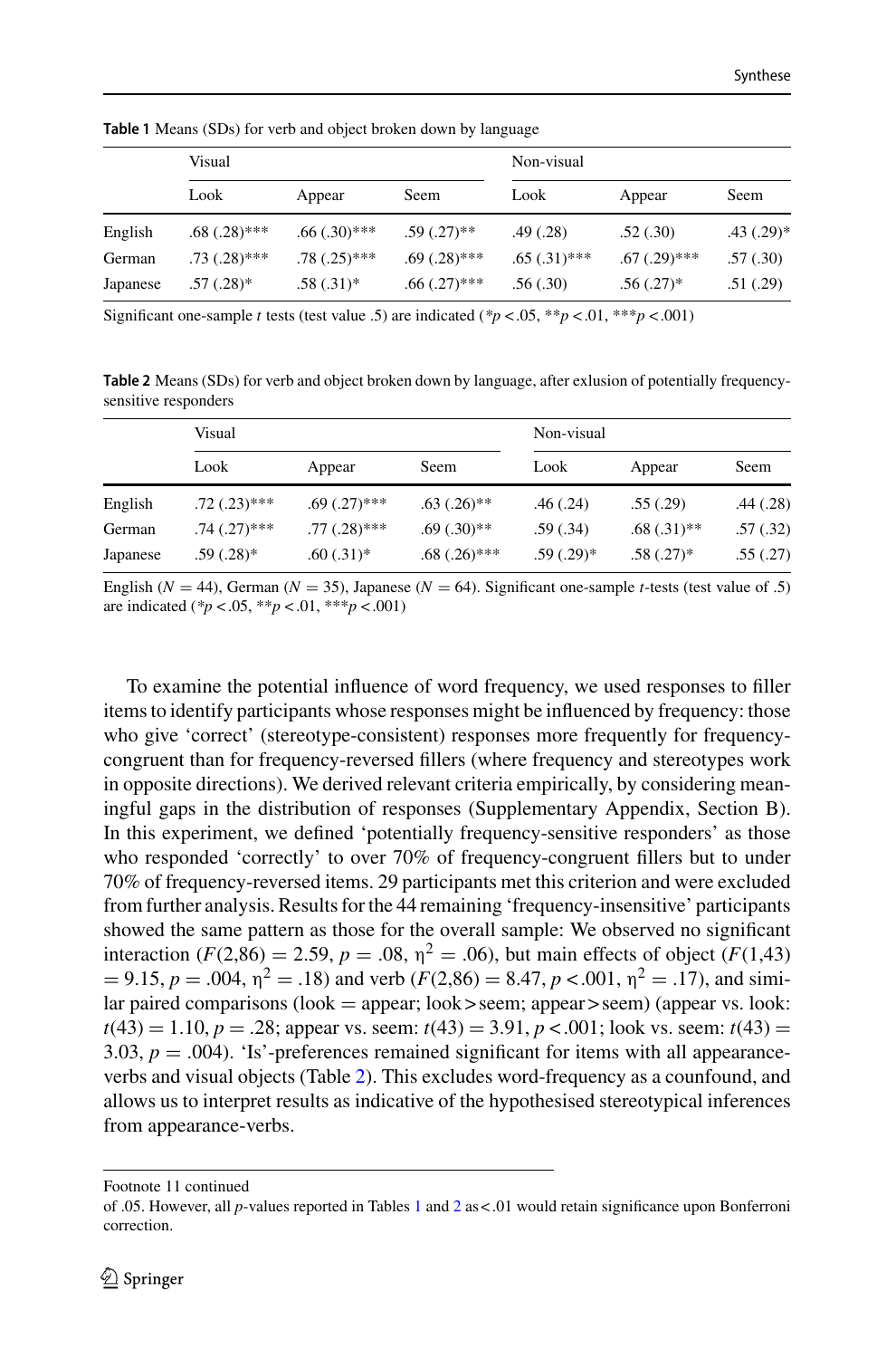# <span id="page-18-0"></span>**5 Experiment 2: German**

To identify the relevant German verbs, we consulted translations of English philosophical texts discussing the argument from illusion, and two major German-English dictionaries. Austin [\(1975,](#page-35-15) transl. of 1962) translates 'look' as 'aussehen', 'appear' as 'erscheinen', and 'seem' as '(zu sein) scheinen', as does Staudacher [\(2011,](#page-41-15) p. 74, Fn.85). In translating from Ayer [\(1940\)](#page-35-16), Wiesing [\(2002,](#page-41-16) p. 3) renders 'look' as either 'aussehen' or 'erscheinen', 'appear' as either 'erscheinen' or 'scheinen', and 'seem' as 'scheinen' or 'zu sein scheinen', while Russell [\(1967,](#page-40-17) transl. of 1912) uses both 'aussehen' and 'erscheinen' for 'look', and 'erscheinen' for both 'appear' and 'seem'. The *Duden*-*Oxford* (Scholze-Stubenrecht and Sykes [1999\)](#page-40-18) translates relevant senses of 'look' (sense indicator: *appear*) as 'aussehen', and 'appear' (sense indicator: *seem*) and 'seem' (sense indicator: *appear*) as '(zu sein) scheinen'. The *Great Muret*-*Sanders* (Springer [2000\)](#page-40-19) concurs and adds the more explicitly doxastic 'den Anschein haben' and 'den Eindruck erwecken' for 'appear' (sense 3), as well as 'anscheinend sein' and 'erscheinen' for 'seem' (sense 1). We therefore examined 'aussehen', 'erscheinen', and '(zu sein) scheinen', using the same approach as for English.

# **5.1 Methods**

# **5.1.1 Participants**

48 undergraduate philosophy students from the University of Cologne participated without remuneration. All were native speakers of German.

# **5.1.2 Materials**

Participants received a pen-and-paper questionnaire with 66 items, and the same instructions as in English. The questionnaire contained translations of the 36 critical items, translating 'look' with 'aussehen', 'appear' with 'erscheinen', and 'seem' with 'scheinen (zu sein)'. Half of the 30 fillers were 'frequency-congruent', the other half were 'frequency-reversed' items with the same verb (see Sect. [4.2.2\)](#page-14-1). Critical items were slightly modified in translation, where this was necessary to retain idiomaticity. This included using an infinitive ('scheint …. zu sein') for half of visual and non-perceptual 'seems' items. All other critical items used an adjectival complement. Cancellation phrases employed 'dachte' ('thought') or 'glaubte' ('believed'). Items were controlled for verb-order.

# **5.1.3 Procedure and design**

In constructing frequency-congruent and -reversed filler items, we used wordfrequency information from the Leipzig University *Wortschatz*. [12](#page-18-1) A prior norming

<span id="page-18-1"></span><sup>12</sup> [http://corpora.informatik.uni-leipzig.de/,](http://corpora.informatik.uni-leipzig.de/) using a German newspaper corpus (deu\_newscrawl\_2011).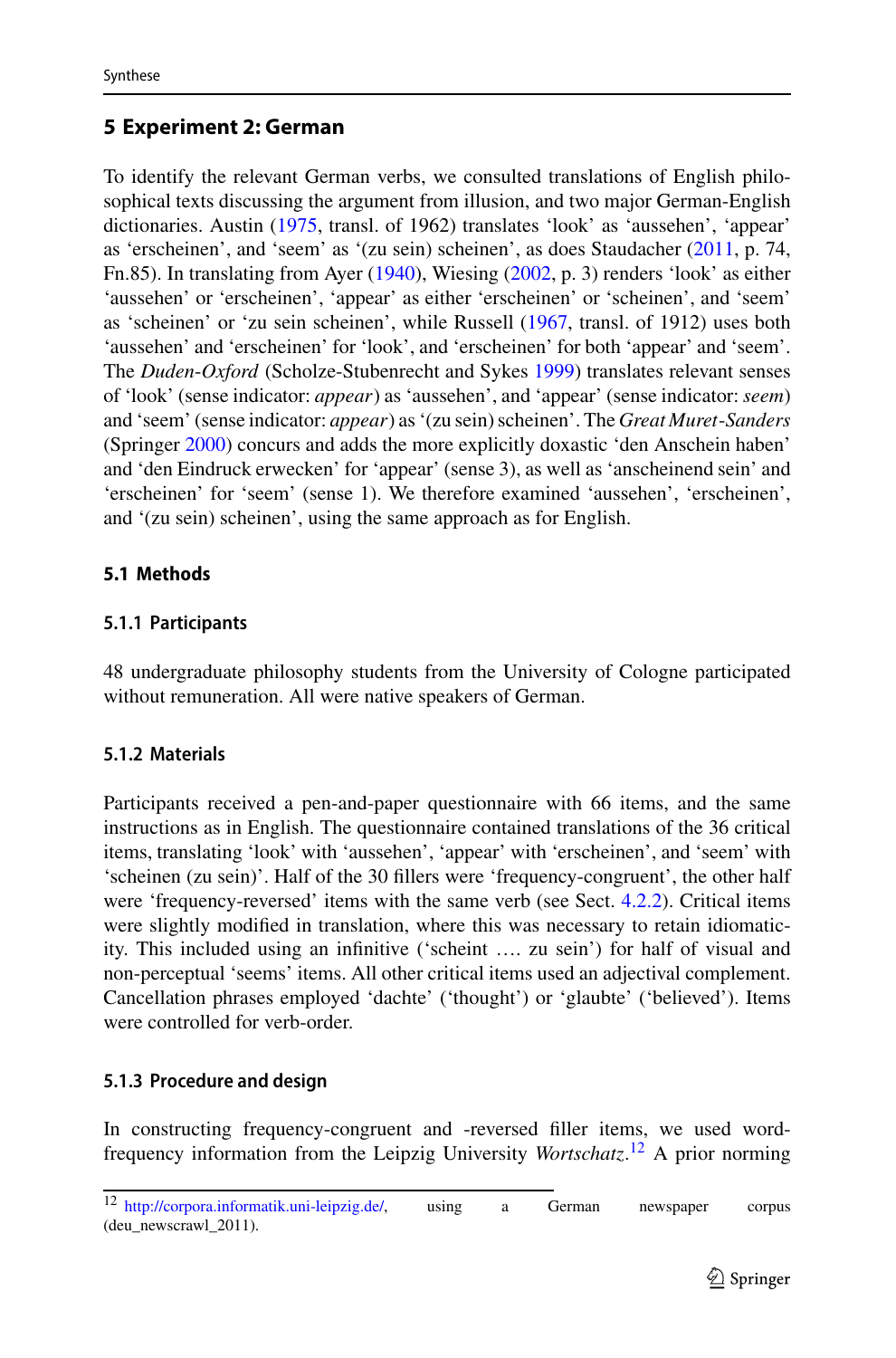study with 4 participants followed the same protocol as Experiment 1, as did the main study (except that no break was required). Design and coding were the same as before.

### **5.2 Results**

 $A$  3  $\times$  2 (verb  $\times$  object) repeated measures ANOVA revealed no significant interaction ( $p > .70$ ) but showed significant main effects of verb ( $F(2,94) = 8.53$ ,  $p < .001$ ,  $p<sup>2</sup>$ ) = .15) and object  $(F(1,47) = 14.46, p < .001, \eta^2 = .24$ . The main effect of verb was due to 'is'-preferences concerning 'look'-items (mean across objects .69) and 'appear'-items (mean .73) being higher than for 'seem'-items (mean .63). Preferences concerning 'look' and 'appear' did not differ significantly  $(t(47) = 1.74, p = .088)$ , but were significantly stronger for them than for 'seem' ('look' vs. 'seem'  $t(47) = 2.29$ ,  $p = .026$ ; 'appear' vs. 'seem'  $t(47) = 4.28$ ,  $p < .001$ ). The main effect of object was due to significantly higher 'is'-preferences for items with visual objects (mean across verbs .74) than with non-perceptual objects (mean .63)  $(t(47) = 3.80, p < .001)$ . As predicted, 'is'-preferences were significant for items with all appearance-verbs and visual objects, and attenuated with non-perceptual objects, to the point of randomness for 'seem' (Table [1\)](#page-17-0).

We again used gaps in the distribution of data to derive a criterion to identify potentially frequency-sensitive responders. In this study, participants qualified when responding 'correctly' to over 90% of frequency-congruent fillers but to under 90% of frequency-reversed items. 13 participants met this criterion and were excluded from further analysis. Results for the 35 remaining particiants showed the same pattern as the overall sample: We observed no interaction  $(F(2,68) = .63, p = .537, \eta^2 = .02)$  but main effects of object  $(F(1,34) = 12.15, p = .001, \eta^2 = .26)$  and verb  $(F(2,68) = 5.47,$  $p = .006$ ,  $\eta^2 = .14$ ). However, 'is'-preferences were now marginally lower concerning 'look'-items (mean across objects .67) than 'appear'-items (mean .72)  $(t(34) = 1.90,$  $p = .066$ ), and no longer significantly higher than for 'seem'-items (mean .63) ( $t(34)$  $= 1.37, p = .179$ ), while 'is'-preferences were still significantly higher concerning 'appear'-items than 'seem'-items  $(t(34) = 3.31, p = .002)$ ; 'is'-preferences remained significant for all items with visual objects (Table [2\)](#page-17-1). Again, this excluded frequency as a confound.

Half the German 'seem'-items (with visual and non-perceptual objects), employed an infinitival construction, which should strengthen the doxastic implications. We therefore predicted stronger 'is'-preferences for infinitival than adjectival items with visual objects, and expected stronger interference of the M-heuristic in items with nonperceptual objects, resulting in a more pronounced difference between 'is'-preferences concerning visual and non-perceptual objects for infinitival than for adjectival 'seem' items. A 2 (infinitive vs. adjective)  $\times$  2 (visual vs. non-perceputal object) repeated measures ANOVA revealed a (marginal) interaction  $(F(1,47) = 3.97, p = .052, \eta^2)$ = .08) and a main effect of object  $(F(1,47) = 8.00, p = .007, \eta^2 = .15)$ , allowing us to make the relevant comparisons. We indeed observed that 'is'-preferences for adjectival items with visual objects were marginally lower than for infinitival items with such objects  $(t(47) = -1.80, p = .078)$ , and that 'is'-preferences for infinitival items with non-perceptual objects were significantly lower than for infinitival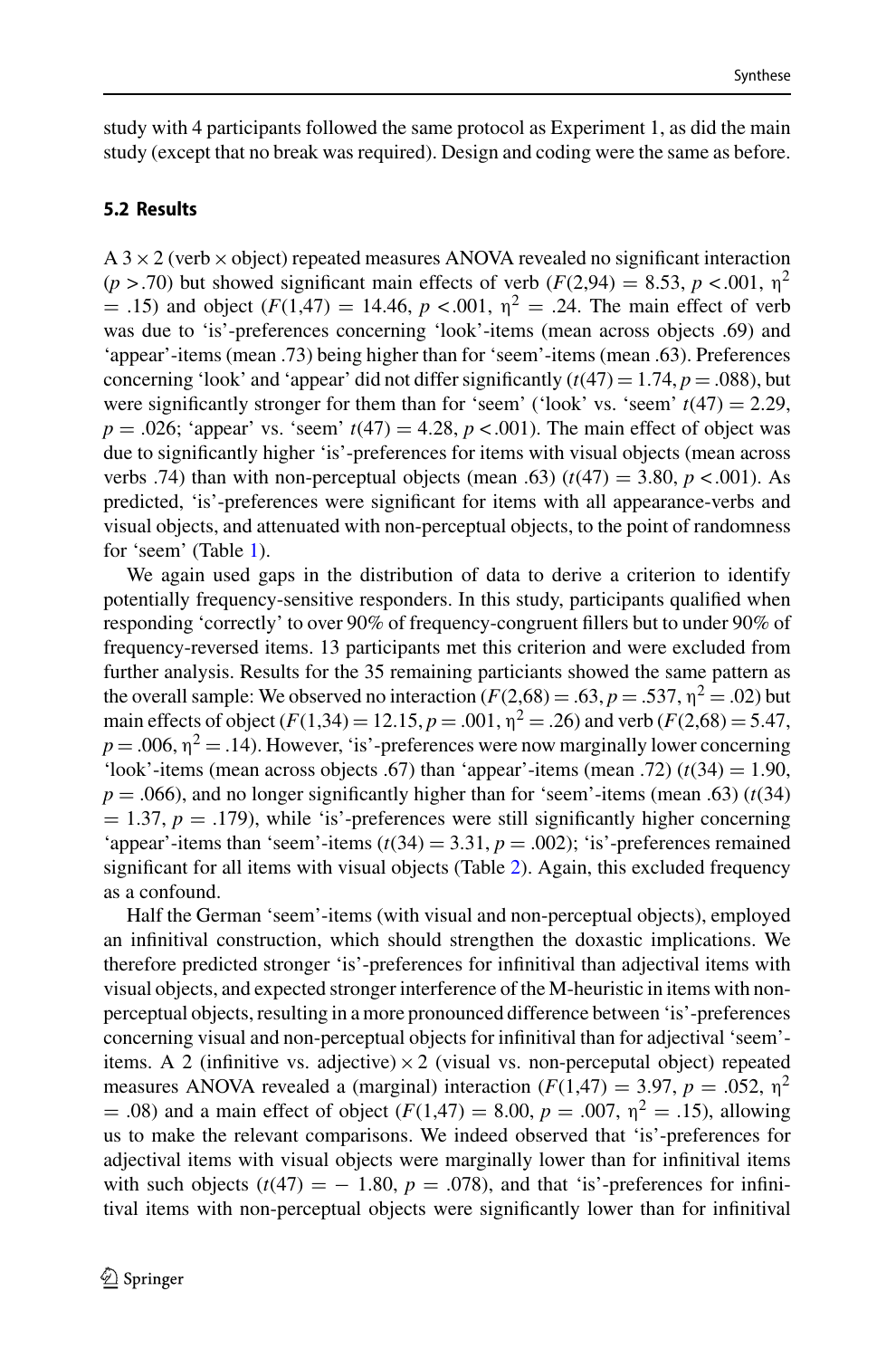items with visual objects  $(t(47) = -3.47, p = .001)$ , while there was no significant difference for the corresponding adjectival items  $(t(47) = -0.82, p = 0.419)$ . Crucially, while 'is'-preferences concerning infinitival items with visual objects (mean .75) were very pronounced  $(t(47) = 5.06, p = .000)$ , preferences concerning their adjectival counterparts (mean .66) remained significant  $(t(47) = 3.59, p = .001)$ . The posited inferences are therefore not due to the infinitival construction, which merely reinforces them.

### <span id="page-20-0"></span>**6 Experiment 3: Japanese**

To identify the relevant verbs in Japanese, we consulted Japanese translations of philosophical texts discussing arguments from illusion (Austin [1984,](#page-35-17) transl. of 1962; Ayer [1991,](#page-35-18) transl. of 1940; Ayer [1981,](#page-35-19) transl. of 1956; Russell [1964,](#page-40-20) [1965,](#page-40-21) [2005,](#page-40-22) three transl. of 1912). We adopted the only consistent translation schema extant, provided by Austin [\(1984\)](#page-35-17), which renders 'seem' as 'omowareru', and 'look' and 'appear' as 'mieru', using the Kanji and the hiragana character 'mi', respectively.<sup>13</sup> 'Omowareru' is a derivative of the polysemous but clearly doxastic verb 'omou'.<sup>14</sup> Standard dictionaries explain 'omowareru' in the relevant syntactic constructions as 'something gives some impression' (Minamide and Nakamura [2011,](#page-39-24) p. 268) and suggest 'look', 'appear', and 'seem' as translations. 'Mieru' with kanji and hiragana 'mi' are largely interchangeable derivatives of the visual verb 'miru'.<sup>15</sup> Standard dictionaries explain their meaning with the relevant syntactic constructions as 'some impression is given' or 'something is interpreted/supposed as such and such', and again suggest 'look', 'appear', and 'seem' as translations (Minamide and Nakamura [2011,](#page-39-24) p. 1720; Watanabe et al. [2003,](#page-41-18) p. 2486). The two versions of 'mieru' differ in that Kanji symbols convey meanings and sounds, whereas hiragana only represent sounds. Given processing differences between these scripts (Goryo [1987;](#page-37-26) Sasanuma [1980\)](#page-40-23), the Kanji character 'mi', connoting (literal or metaphorical) vision, may suggest more strongly that visual perception is involved.

Whereas the German verbs of interest preceded their complements, the Japanese verbs appeared in sentence-final position, behind their complement, as in the translation of 'The coin looks (seems) elliptical':

Coin/wa/daen/ni/mieru (omowareru). The coin/[topic-marker]/elliptical/[case forming particle]/looks (seems).

<span id="page-20-1"></span><sup>13</sup> Ayer [\(1991\)](#page-35-18) employs the same translations, but uses both spellings of 'mieru', in translating 'appear'. The different translations of Russell [\(1912\)](#page-40-20) render both 'look' and 'seem' as 'mieru' with Kanji 'mi', but 'appear' variously as 'mieru' with Kanji or hiragana, 'omowareru', 'arawareru', and 'arawareteiru'. The last two are idiomatic only where 'appear' applies in the sense 'become visible', despite sharing kanji with the noun for 'appearance' (possibly motivating this problematic translation), and we disregarded them. Ayer [\(1981\)](#page-35-19) also translates 'look' as 'yôsu wo shiteiru', but this is mainly used to express hedged judgments and has strong doxastic implications.

<span id="page-20-2"></span><sup>14</sup> 'think', 'intend', 'judge', 'evaluate', 'imagine', 'assume', 'expect', 'pray', 'desire' 'believe', 'suspect' and 'recall' (Watanabe et al. [2003,](#page-41-5) pp. 426–428). See also [http://jisho.org/.](http://jisho.org/)

<span id="page-20-3"></span><sup>&</sup>lt;sup>15</sup> 'see', 'look at', 'witness', 'stare at', 'watch', and 'attend' (Watanabe et al. [2003,](#page-41-5) p. 2513).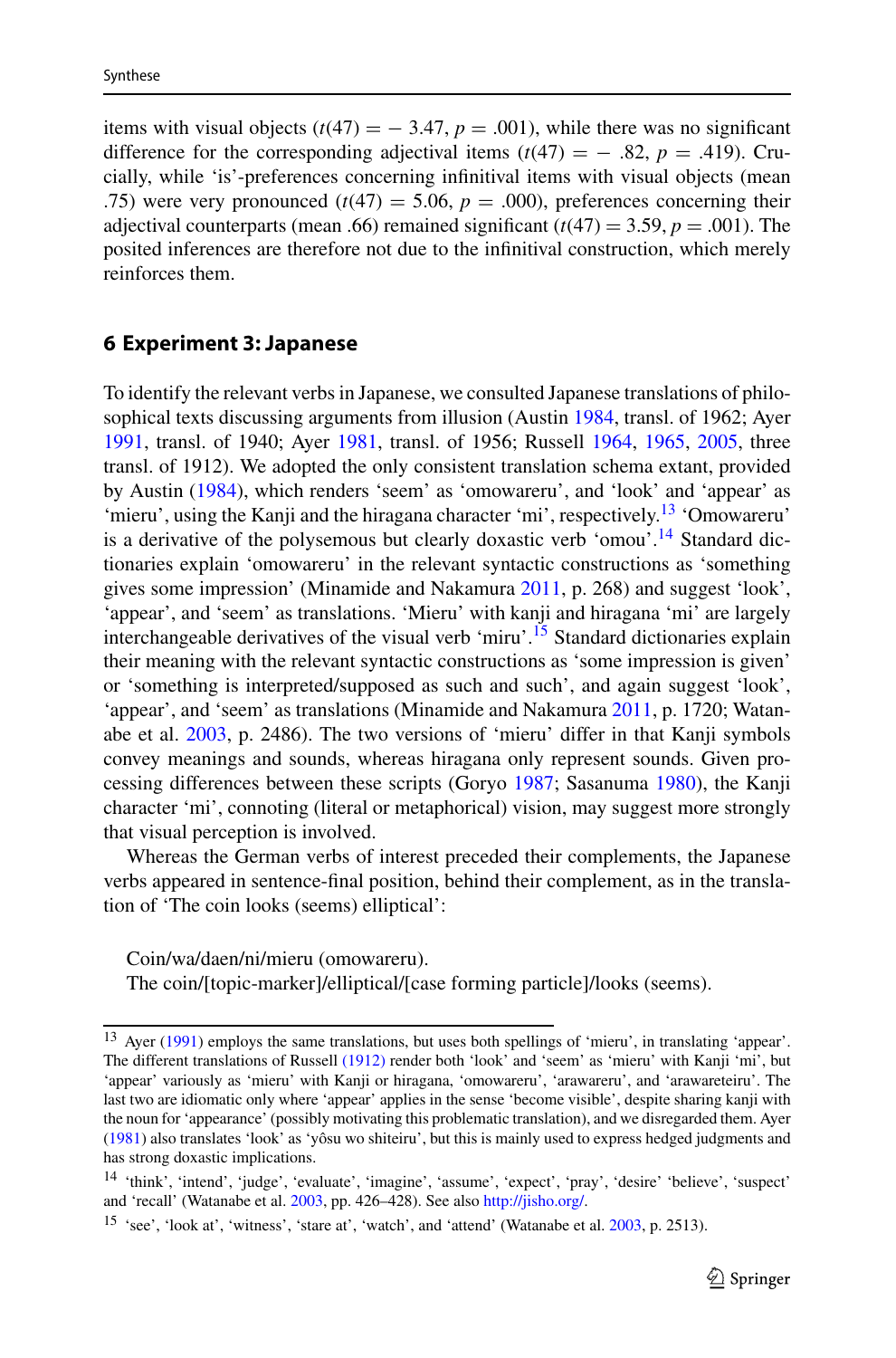Synthese

89 undergraduate humanities and social science students from Musashino University, Tokyo, participated without remuneration. All were native speakers of Japanese.

# **6.1.2 Materials**

Participants received a pen-and-paper questionnaire with 66 items, and the same instructions as in the previous study. 12 ('look') items employed the verb 'mieru' with Kanji 'mi'; 12 ('appear') items used 'mieru' with hiragana 'mi'; and 12 ('seem') items employed 'omowareru'. 19 critical items employed the construction with 'ni'; 9 used the auxiliary verb 'yôni'. Cancellation sentences used the verbs 'kangaeta' (= thought) or 'omowareta'  $(=$  believed) in equal number. The grammatical subject of the cancellation sentences was accompanied by the topic-marker 'wa', which does not determine by itself whether the agent of the second sentence is identical with the implicit patient from the first. 30 fillers were constructed as before. As in Exp. 1–2, items were controlled for word-order.

# **6.1.3 Procedure and design**

In constructing frequency-congruent and -reversed filler items, we used wordfrequency information from *NINJAL*-*LWP for BCCWJNational*. [16](#page-21-0) A prior norming study with 6 participants followed the same protocol as English and German studies. The protocol, design and coding were as before.

# **6.2 Results**

A  $3 \times 2$  (verb  $\times$  object) repeated measures ANOVA showed a significant interaction  $(F(2, 176) = 8.62, p < 0.001, \eta^2 = .09)$  and a significant main effect of object (*F*(1,88)  $= 9.41, p = .003, \eta^2 = .10$ , though not of verb ( $p > .40$ ). The significant interaction permits more fine-grained comparisons. We first considered 'is'-preferences for items with visual vs. non-perceptual objects, for each type of verb. 'Is'-preferences were significantly higher concerning items with visual objects for 'seem'-items (means .66 vs. .51;  $t(88) = -5.54$ ,  $p < .001$ ), but not for 'look'- and 'appear'-items ( $p's > .60$ ). We then compared preferences for items with visual objects and different verbs. 'Is' preferences were similar for 'look'- and 'appear'-items  $(t(88) = -0.39, p = 0.701)$ , and significantly higher for 'seems' (look vs. seem  $t(88) = -3.24$ ,  $p = .002$ ; appear vs. seem  $t(88) = -3.24$ ,  $p = .002$ ). For items with non-perceptual objects, 'is'-preferences were similar for 'look'- and 'appear'-items (both means .56), but numerically lower for 'seem'-items, though only the diffence between 'appear' and 'seem' was statistically (marginally) significant  $(t(88) = 1.97, p = .052)$ . As predicted, 'is'-preferences were

<span id="page-21-0"></span><sup>16</sup> [http://nlb.ninjal.ac.jp/,](http://nlb.ninjal.ac.jp/) using *The Balanced Corpus of Contemporary Written Japanese*.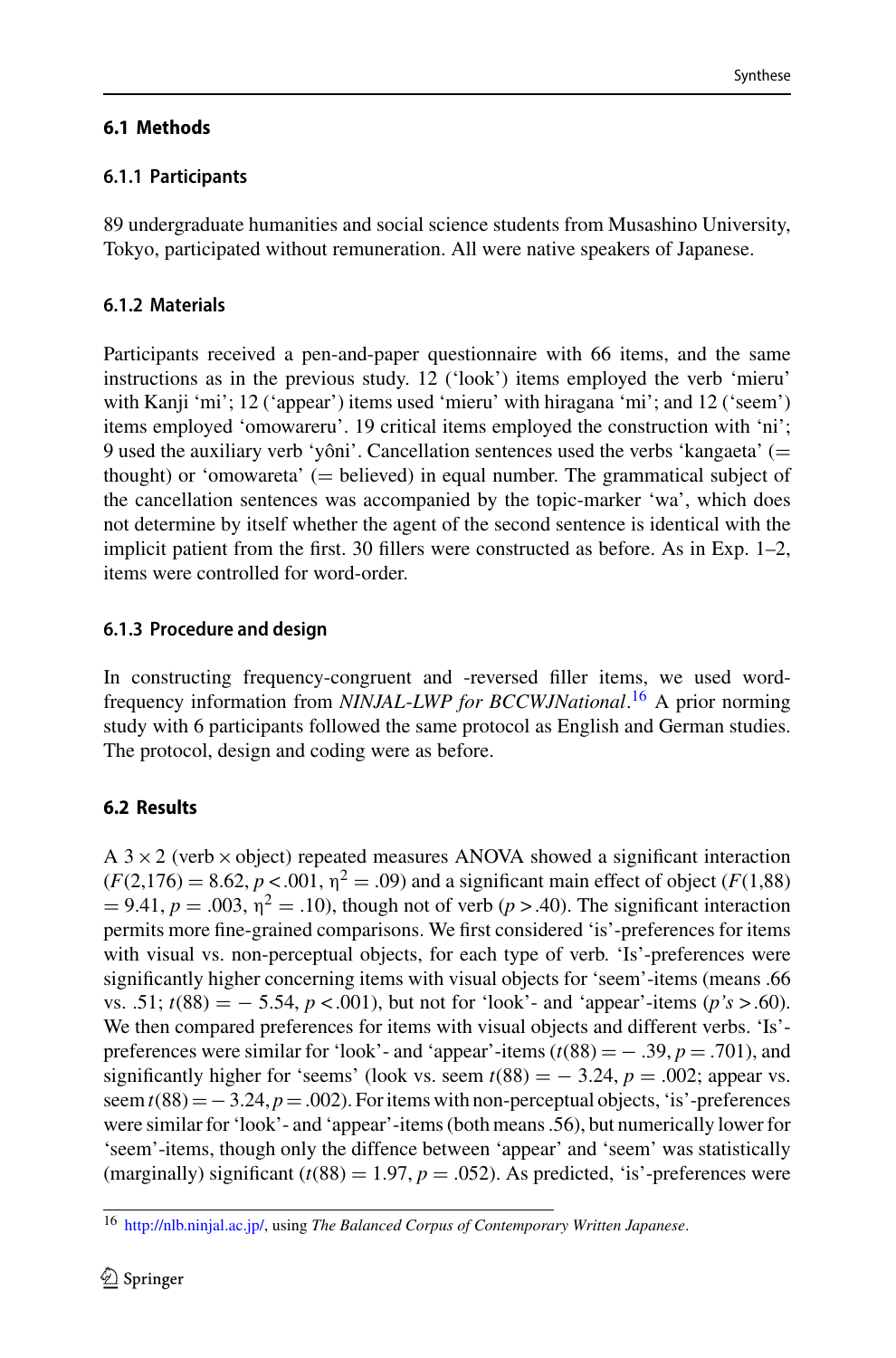significant for items with all appearance-verbs and visual objects, while attenuation with non-perceptual objects was only observed with 'seem' (Table [1\)](#page-17-0).

We identified potentially frequency-sensitive responders in the same way as in the German study (Exp.2). Results for the remaining 64 clearly frequency-insensitive responders (Table [2\)](#page-17-1) showed exactly the same pattern as those for the overall sample: We observed a significant interaction  $(F(2,126) = 4.67, p = .02, \eta^2 = .07)$  and main effect of object  $(F(1,63) = 4.38, p = .04, \eta^2 = .07)$ , but not of verb  $(p = .46)$ . The paired comparisons were similar (seem-visual vs. seem-nonvisual  $t(63) = -3.78$ , *p* < .001; look-visual vs. seem-visual  $t(63) = -2.53$ ,  $p = .014$ ; appear-visual vs. seem-visual:  $t(63) = -2.46$ ,  $p = .017$ ). Again, we can exclude word frequency as a confound.

## <span id="page-22-2"></span><span id="page-22-0"></span>**7 General discussion**

#### **7.1 Main findings**

Our three cross-linguistic experiments (English, German, Japanese) followed up the Salience Bias Hypothesis (SBH): When frequently used polysemous words have a clearly dominant sense or use whose associated schema is deployed in interpreting less salient uses, the latter uses will prompt inferences licensed (only) by the dominant sense, also in inappropriate contexts. Our experiments examined, in the first instance, two hypotheses about such inferences from appearance verbs, and their robustness:  $(H<sub>1</sub>)$  'X looks F', 'X appears F', and 'X seems F' [to S] as well as German and Japanese equivalents all prompt stereotypical inferences (with the I-heuristic) to *S thinks that X is F*, whose conclusions frequently influence further cognition (judgment and reasoning), even in inappropriate contexts which invite a phenomenal interpretation of the verb.  $(H_2)$  Even where sequels are inconsistent with them, such doxastic inferences from appearance verbs are defeated by competing pragmatic inferences (with the M-heuristic) only when these verbs are paired with non-perceptual objects, but not when they go with visual objects. In the plausibility-ranking paradigm we used, these hypotheses translated into predictions about (plausibility) preferences for 'is' sentences over counterparts using appearance-verbs. These predictions were borne out, for all three languages.

As per Prediction 1, we observed significant preferences for 'is'-sentences in items with visual objects, with all appearance verbs. This suggests that hypothesised doxastic inferences are made and influence further cognitive processing, when sentences combine appearance-verbs with visual objects as agent-role fillers. As per Prediction 2, we observed that preferences for 'is'-sentences were lower with non-perceptual objects than with visual objects: We measured a significant main effect of object, across verbs, in all three languages[.17](#page-22-1) In English and German, 'is'-preferences were numerically lower with non-perceptual objects for all three verbs. In English, they

<span id="page-22-1"></span><sup>&</sup>lt;sup>17</sup> We measured medium-size effects in German. In English and Japanese, effects were comparatively small, as often in social science experiments (Rosnow and Rosenthal [2003\)](#page-40-24); but they were well above the anchor point of  $\eta^2 = .04$  for practical significance (Ferguson [2009\)](#page-36-21). Further relevant sources of variance (individual differences in verbal IQ, inhibitory abilities, etc.) are unfortunately ill understood at this point.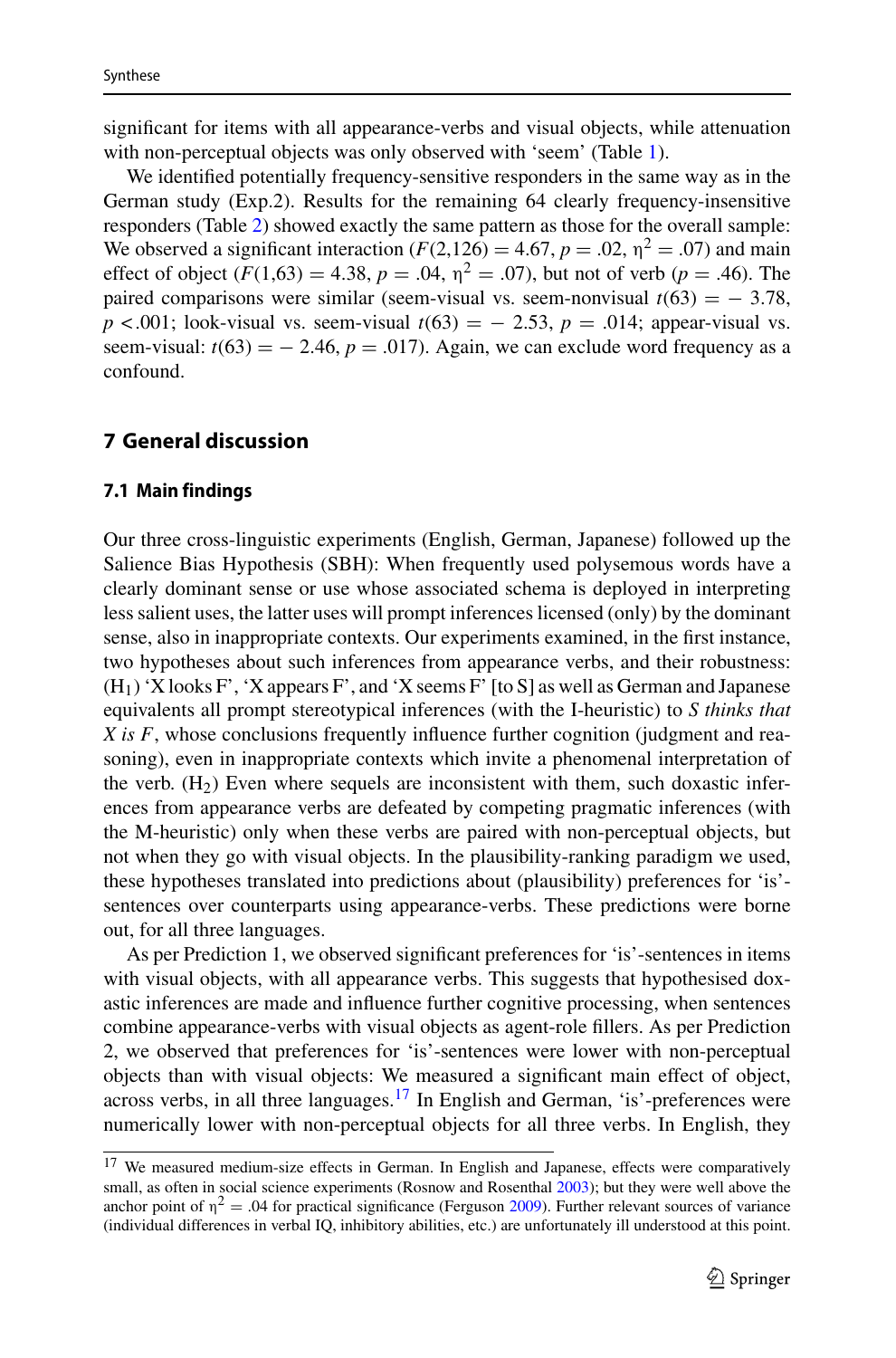became random, for all three verbs, upon exclusion of potentially frequency-sensitive responders; in German, they remained significant only for 'appear'. In Japanese, 'is' preferences were significantly lower (attenuated to randomness) for 'seems'-items with non-perceptual than with visual objects, though the object-manipulation made no difference for preferences concerning 'mieru'-items. The observed attenuation of 'is'-preferences provides evidence that doxastic inferences with the I-heuristic were frequently countermanded by inferences with the M-heuristic, which were probed by our task.

These findings provide additional experimental support for the Salience Bias Hypothesis: They complement prior findings about perception verbs (Fischer and Engelhardt [2017,](#page-37-5) [2019,](#page-37-15) under review) with fresh findings about appearance verbs. Second, these findings reveal the robustness of the inappropriate stereotypical inferences posited by the SBH: Our experimental task and design created the most favourable conditions for defeating stereotypical inferences with the M-heuristic. Even so, such defeat occurred only where appearance verbs took non-perceptual objects as agent-role fillers, while doxastic inferences with the I-heuristic went through undefeated where the verbs took visual objects (*pace* Grice [1961\)](#page-37-24). Third, crosslinguistic replication for increasingly rigid verb-final languages (German, Japanese), where verb-associated stereotypes influence utterance interpretation less strongly than in verb-medial English, suggests that inappropriate but influential stereotypical inferences are not only triggered by words which play a pivotal role in utterance interpretation, but more generally.

Finally, we found that 'look' and 'appear' behaved the same in all languages while 'seem' behaved differently. This is least surprising in Japanese, where we were merely dealing with different spellings of the same verb 'mieru'. But it seems inconsistent with Austin's [\(1962,](#page-35-0) pp. 36–37) hypothesis that 'appear' and 'seem' are more closely tied to judgment and belief than 'looks' (which supposedly is typically used to comment on the mere look of things): Not 'look', but 'seem', is the odd one out in terms of doxastic inferences[.18](#page-23-0) That even the ordinary language philosopher credited with the most extraordinary 'genius for spotting linguistic differences and distinctions' (Searle [2001,](#page-40-25) p. 226; *cf.* Cavell [1994,](#page-36-22) p. 21; Williams [2014,](#page-41-19) p. 44) misperceived the relevant linguistic pattern, forcefully illustrates how useful it is to complement informal with formal experiments.

By supporting the SBH, our findings support the psycholinguistic assumption underwriting Austin's brand of critical ordinary language philosophy: Under certain conditions, even competent speakers make contextually inappropriate stereotypical inferences that go through undefeated and influence further judgment and reasoning. The SBH identifies a first relevant set of conditions. We now turn to the metaphilosophical hypothesis the Austinian approach seeks to make good: Such inappropriate inferences are at the root of some philosophical paradoxes and problems. Austin [\(1962\)](#page-35-0) examines one such paradox, the 'argument from illusion'. We will now follow up the

<span id="page-23-0"></span><sup>18</sup> Since stereotypical association with doxastic patient-properties is stronger for 'seem' than 'look' or 'appear' (Fischer and Engelhardt [2016\)](#page-36-16), we submit our 'seem'-items are perceived as more contradictory. In our deliberately artificial forced-choice setting (Sect. [4.1\)](#page-13-0), this prompts occasional reference reassignment and M-heuristic inferences (Sect. [3.3\)](#page-10-0), even with visual objects, and thus leads to the lower 'is'-preferences observed in this study (Exp.1, replicated for German in Exp.2).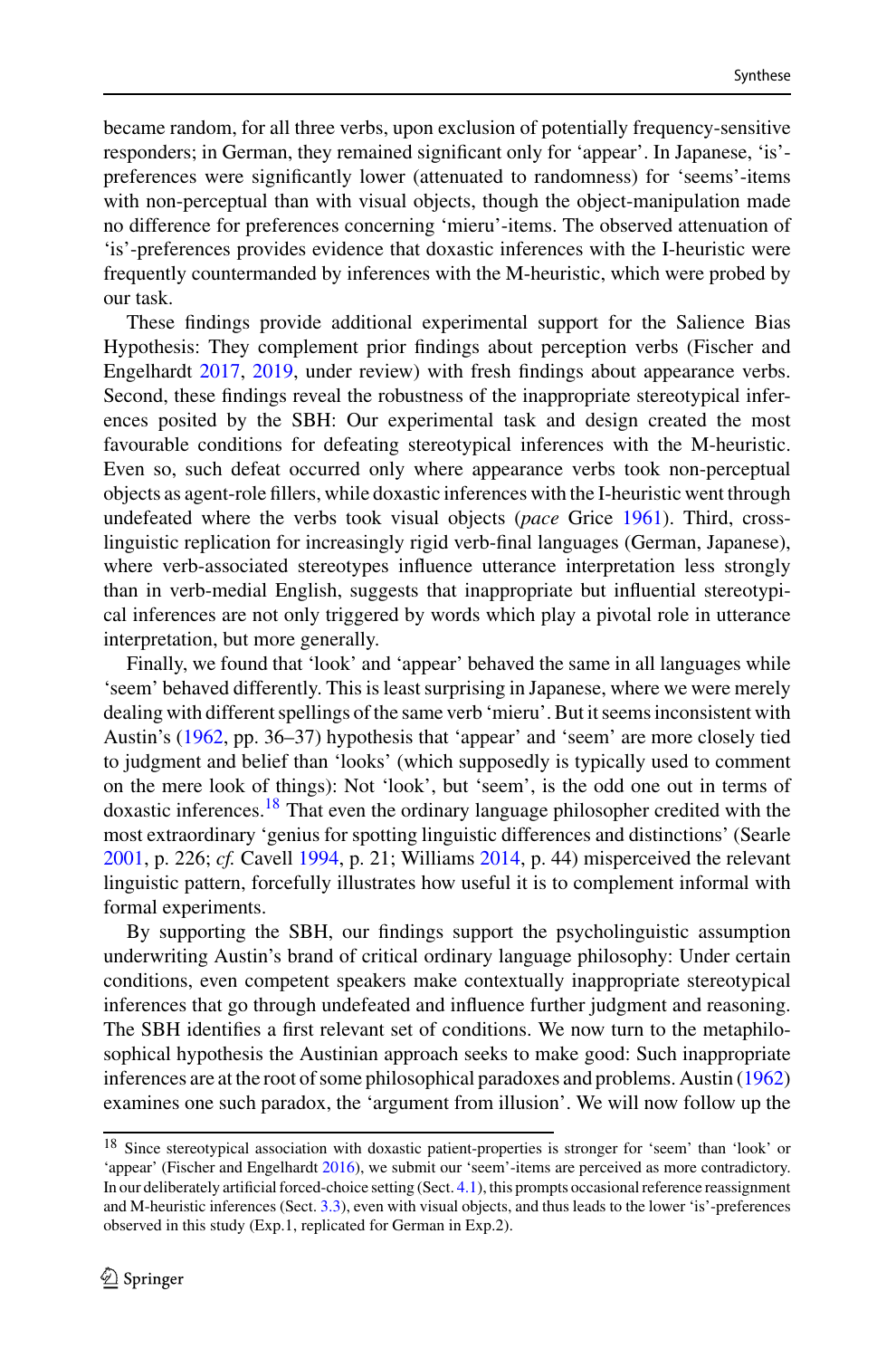metaphilosophical hypothesis by exploring to what extent our word-specific hypotheses  $(H_1)$  and  $(H_2)$  help develop the specific diagnostic hypothesis that has already received some preliminary support from the replication of English results in verbfinal German and Japanese (see end Sect. [3.3\)](#page-10-0):

H3 The 'argument from illusion' relies on contextually inappropriate stereotypical inferences from phenomenal uses of appearance verbs (in the argument's initial premises) to doxastic conclusions.<sup>19</sup>

The development of H<sub>3</sub> will illustrate, more generally, how experimental investigations into automatic cognitive processes can support the analysis of philosophical arguments and, specifically, 'diagnostic' analyses that seek to expose fallacies. The more blatant the identified fallacies are, once spelled out, the more strongly the proposed analysis violates hermeneutic principles of charity (Adler [1994;](#page-35-7) Lewinski [2012\)](#page-38-16), and the more strongly it is in need of empirical validation (Thagard and Nisbett [1983\)](#page-41-11). Such validation is provided by psychological explanations of when and why competent thinkers should commit the fallacies at issue (see above, Sect. [3\)](#page-6-0). In line with general trends in cognitive science (reviews: Kahneman [2011;](#page-38-24) Wilson [2002\)](#page-41-20), experimental philosophy has begun to examine how philosophical thought is shaped by largely unconscious automatic processes into which only experiments give us insight (see above, Sect. [1\)](#page-1-2). Where an automatic inference process leads from an explicit premise to a conclusion that remains implicit but provides input for another cognitive process that generates an explicit conclusion, a thinker may leap from explicit premise to explicit conclusion, without awareness of the initial inference and the intermediate conclusion. If that initial automatic inference is inappropriate, the fallacy will be committed below the radar of the thinker's conscious awareness.

We will now develop  $(H<sub>3</sub>)$  in conjunction with the suggestion that this happens in the argument from illusion: that the automatic comprehension inferences explained by the SBH and documented by our experiments provide input for a well-researched judgment heuristic that delivers an explicit verdict, without thinkers being aware of the initial inappropriate inference or its implicit conclusion (Sect. [7.2\)](#page-24-0). Then we will explore to what extent  $(H_3)$  can contribute to resolving the paradox (Sect. [7.3\)](#page-28-0), and clarify the sense in which it might help 'dissolve' a philosophical problem (Sect. [7.4\)](#page-31-0). We thus contribute towards first proof of concept for an experimental implementation of Austin's critical project that may provide fresh inspiration for restrictionist experimental philosophy (*cf.* Sect. [1\)](#page-1-2).

#### <span id="page-24-0"></span>**7.2 Reanalysing the argument from illusion**

The commonsense conception of sense-perception as experiential awareness mainly of material objects has been challenged by arguments that proceed from two kinds of cases: (1) from mostly familiar cases of non-veridical perception ('illusions') where physical objects look or otherwise appear to have a shape, size, colour, or other property they do not actually possess, and (2) from often fictitious cases of 'hallucination',

<span id="page-24-1"></span><sup>19</sup> Austin [\(1962\)](#page-35-0) discusses appearance verbs (see above, Sect. [2\)](#page-3-0), but does not deploy conclusions to analyse the argument from illusion.  $H_3$  was first mooted by Fischer [\(2014a\)](#page-36-6).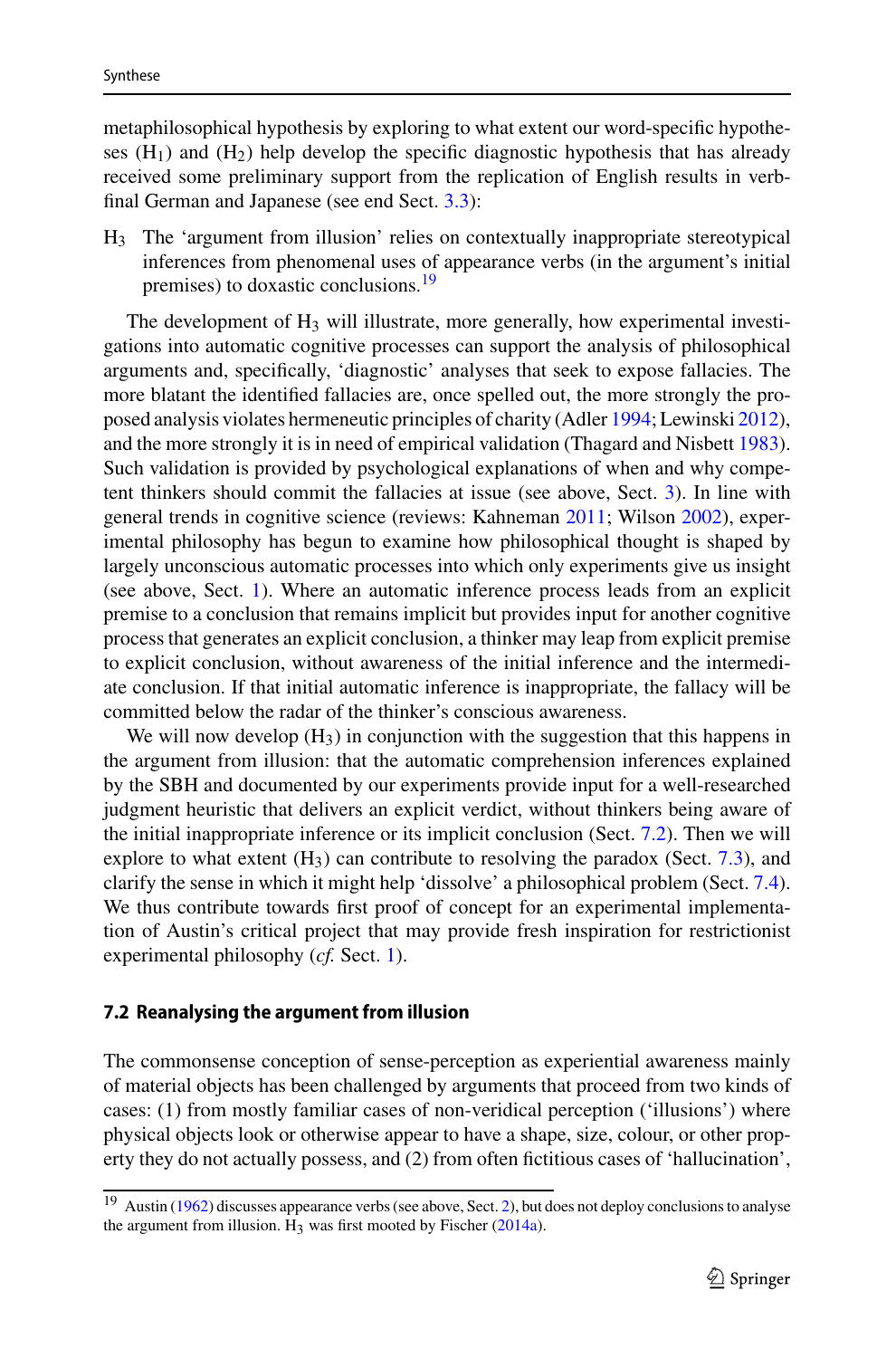where someone has an experience as of perceiving a physical object though no suitable object is actually around. These arguments lead to the same conclusion and the label 'argument from illusion' has sometimes been loosely applied to both. Despite occasional assimilation (e.g., Ayer [1940,](#page-35-16) p. 3; Fish [2010,](#page-37-27) pp. 12–13), however, these arguments are now generally treated as distinct (Crane and French [2015,](#page-36-4) Smith [2002\)](#page-40-2). We here consider 'arguments from illusion' in the now common stricter sense, which proceed from cases of the first kind. $20$  E.g.:

1. When a subject looks at a round coin sideways, the coin appears elliptical to her.

Seminal statements of the argument (e.g., Hume [1748] [1739,](#page-38-25) p. 152) infer directly that, in these cases, an 'image' (aka 'sense-datum') rather than a physical object must be 'present to the mind'. Subsequent proponents of the argument then sought to make explicit, and rationalize, the implicit reasoning driving this (to them) intuitively compelling leap of thought. Austin addresses early 20th century statements (e.g., Ayer [1940,](#page-35-16) p. 4; Broad [1923,](#page-35-20) p. 240; Price [1932,](#page-40-3) pp. 27–30; Russell [1912,](#page-40-26) pp. 1–3), which break this decisive 'sense-datum inference' (Smith [2002,](#page-40-2) p. 25) up into two parts. From (1) they infer the '*negative conclusion'*:

2. When a subject looks at a round coin sideways, she is not (directly) aware of the round coin.

The positive conclusion that subjects are, instead, aware of an 'elliptical sense-datum' is then obtained from an uncontroversial response to (2):

- 3. When a subject look at a round coin sideways, she is (directly) aware of*something*.
- 4. By (2) & (3), the subject is then (directly) aware of something other than the round coin (namely, a 'sense-datum').

The sense-datum is then credited with the shape, size, and colour that the coin merely looks (there and then). This yields so-called 'phenomenal judgments', such as 'The object that viewers are then (directly) aware of is elliptical.' The remainder of the argument then generalises from (4) to argue that in all cases of visual perception, we are (directly) aware of sense-data.

This early 20th century version has been superseded by other versions of the argument, in current debates (Robinson [2001,](#page-40-1) pp. 57–58; Smith [2002,](#page-40-2) pp. 25–27; *cf.* Crane and French [2015;](#page-36-4) Fish [2010,](#page-37-27) pp. 12–13). However, analysis of the currently most prominent version (in Sect. [7.3\)](#page-28-0) will benefit from prior analysis of its predecessor. We therefore now reconstruct how contextually inappropriate inferences may drive the crucial inference from (1) to (2) above. To do so, we turn from explicit reasoning to automatic inferences that remain implicit. Proponents of the argument divided their 'sense-datum inference' into a negative step (from 1 to 2) and a positive step (via 3 to 4). We divide the negative step, in turn, into two automatic inferences governed by well-researched heuristics: We suggest that comprehension inferences with the I-heuristic provide input for judgments with the representativeness heuristic.

Statements of arguments from illusion occasionally use the appearance verb 'look' (e.g., Ayer [1940,](#page-35-16) p. 4) but mainly 'appear' (e.g., Ayer [1940,](#page-35-16) p. 3; Fish [2010,](#page-37-27) pp. 12–13;

<span id="page-25-0"></span><sup>20</sup> For a parallel examination of 'arguments from hallucination', see Fischer and Engelhardt [\(2017,](#page-37-5) [2019,](#page-37-15) under review).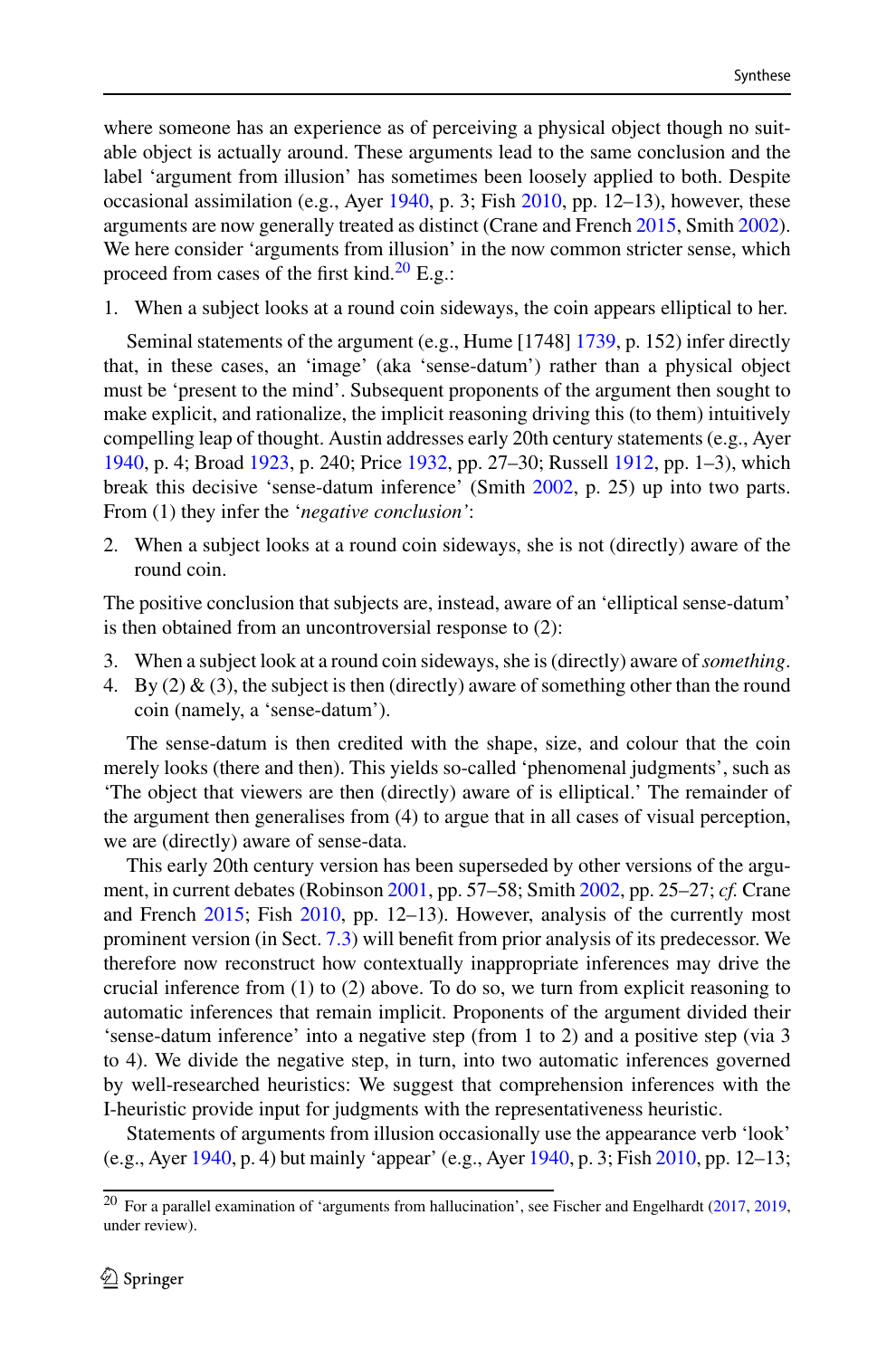Robinson [2001,](#page-40-1) p. 57; Russell [1912,](#page-40-26) p. 2; Smith [2002,](#page-40-2) p. 25) and 'seem' (e.g., Ayer [1940,](#page-35-16) p. 3; Broad [1923,](#page-35-20) pp. 239–240; Crane and French [2015,](#page-36-4) p. 3; Moore [1918/](#page-39-25)19, pp. 21–23; Russell [1912,](#page-40-26) p. 2).<sup>21</sup> These verbs are used here in a phenomenal sense devoid of factive, epistemic, or even doxastic implications (see above, Sect. [3.2\)](#page-9-0). The Salience Bias Hypothesis explains why such uses trigger contextually inappropriate doxastic inferences and our experiments show such inferences are made and go through in uninformative contexts. Such inferences with the I-heuristic lead from the initial premise (1) to the implicit conclusion:

(C) The viewer thinks that the object viewed is elliptical.

Since the appearance verb goes with perceptual objects in all relevant premises, this inference will not be defeated by inferences with the competing M-heuristic from the same verb (Sect. [7.1\)](#page-22-2).

But will the inference get defeated by conflicting inferences from other words figuring in statements of arguments from illusion? We identified two conditions under which the inferences of interest are particularly likely to go through undefeated (see end Sect. [3.1\)](#page-7-0). Both are satisfied by statements of arguments from illusion: (a) Some statements provide poor context, and the case description triggers no further comprehension inferences with a bearing on the truth of doxastic conclusions, as in 'When partially immersed in water, the straight stick looks bent' (Ayer [1940,](#page-35-16) p. 3). Hence the doxastic conclusions are not suppressed. (b) Other statements do trigger incompatible inferences, but these are supported by weaker stereotypical associations. E.g., 'When subjects *look at* a round coin sideways…', will trigger stereotypical inferences to 'The viewer knows there is a round coin'. But 'S looks at an F' is less strongly associated with epistemic or doxastic agent properties than appearance verbs are asso-ciated with doxastic patient-properties.<sup>[22](#page-26-1)</sup> Hence the weak competition gets sidelined by the stronger inferences (Foss and Speer [1991;](#page-37-20) Morris [1994\)](#page-39-17), whose conclusion (C) goes through. Either way, doxastic inferences provide input for further cognitive processing.

Arguments from illusion are commonly presented as addressing the guiding question whether perceivers are aware of physical objects. The present input is hence processed in addressing the task of judging whether or not the viewer is aware of the physical object (the round coin). Such categorization tasks are addressed with a version of the representativeness heuristic (Kahneman and Frederick [2002;](#page-38-26) Tversky and Kahneman [1982;](#page-41-21) *cf.* Morewedge and Kahneman [2010\)](#page-39-26). This heuristic has us base (probabilised) categorisation judgments (how probable is it that the ordered pair of

<span id="page-26-0"></span><sup>21</sup> An anonymous reviewer questioned whether the use of appearance verbs is crucial for the argument. Brief 'roadmaps' of the argument (e.g., the first outline in Crane and French [2015,](#page-36-4) Sect. 2.1) indeed do without them, but start the argument with the controversial negative claim (2 above). Appearance verbs are required, however, for stating the uncontroversial case descriptions (like 1 above) that fuller statements of the argument treat as initial premise.

<span id="page-26-1"></span><sup>&</sup>lt;sup>22</sup> A nearest neighbours analysis provided supporting evidence. Aurélie Herbelot complemented the data from Fischer et al. [\(2015\)](#page-37-21) (see above, Sect. [3.2\)](#page-9-0) with similar analysis for 'look at'. While its five nearest neighbours included epistemic terms 'notice' and 'find', distributional similarity was strikingly low, with a cosine of 0.14 for the nearest neighbour and no words clearly standing out in terms of distributional similarity. By constrast, appearance verbs had distributionally highly similar nearest neigbours (cosine 0.45 for 5th-nearest neighbour of 'seem' and 'appear'), which clearly stood out.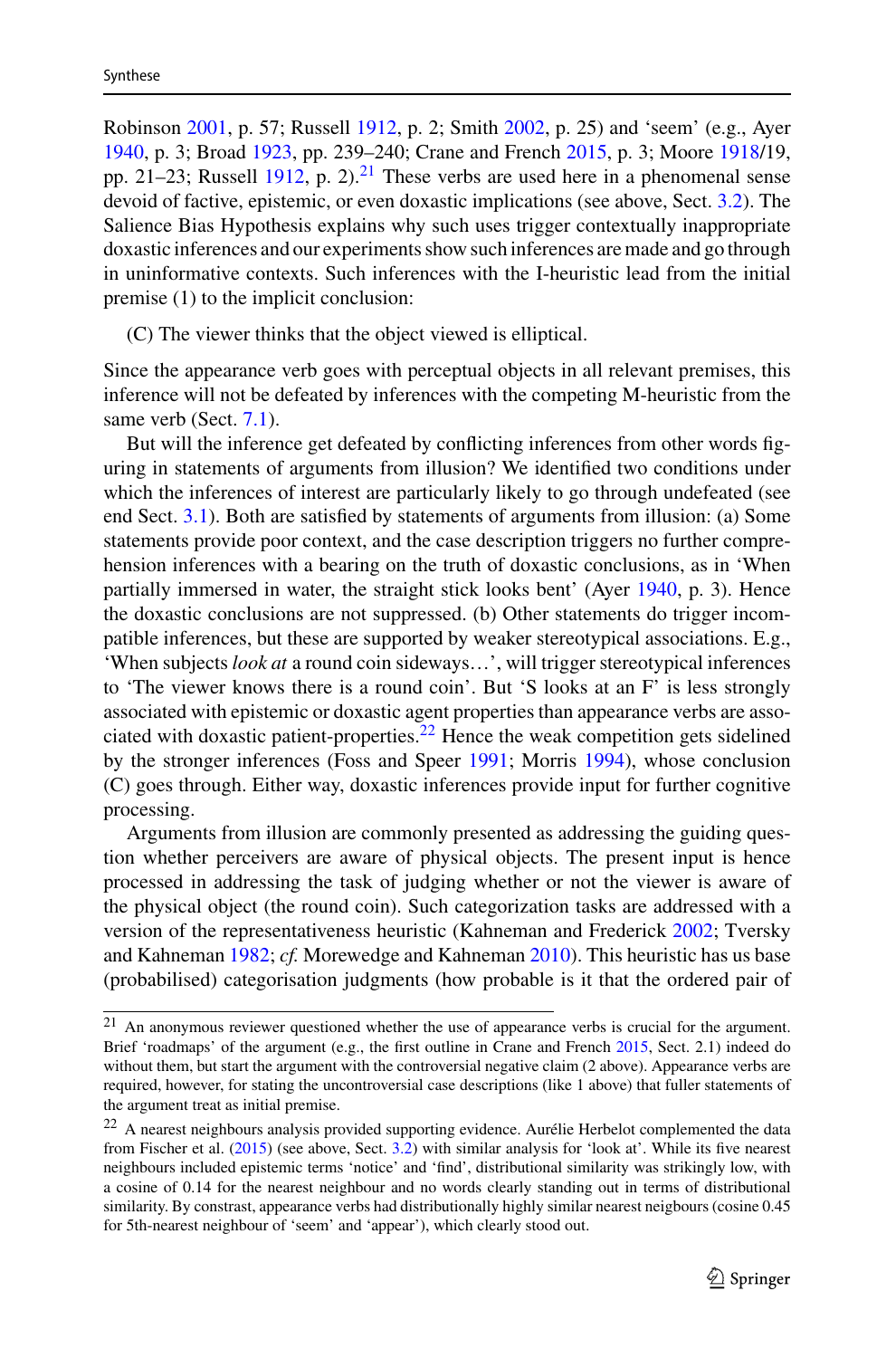viewer and round coin falls under the category 'S is aware of X'?) on the degree of conformity with the relevant stereotype. To gauge what judgment this heuristic would deliver in the present situation, we need to determine the components of this stereotype and their relative weights.

An eye-tracking study revealed extensive similarities in intricate processing patterns for 'aware'- and 'see'-sentences which strongly suggest similar schemas are deployed in interpreting them (Fischer and Engelhardt [2019\)](#page-37-15) with the retention strategy (see above, Sect. [3.1\)](#page-7-0). We infer that 'S is aware of X' is associated with a variant of the *seeing* stereotype. As components, this situation schema includes epistemic agent features (*S knows what X is, S knows X is there*, etc.) in addition to non-epistemic agent and patient features (*S looks at X*, *X is before S*, *X is near S*, etc.).

Further data suggests that, while the stereotypes associated with 'aware of' and 'see' are similar in terms of the features they include, these features differ in their 'weight' or strength of association with the different verbs: 'S is aware of X' is mostly applied where S does not see, hear, or feel (etc.) X: In a random sample of 1000 'aware of' sentences from the *British National Corpus*, 77% of occurrences fell into this category (Fischer et al., in prep). In these cases, knowledge is the only agent feature attributed to S, and the other features of the *seeing*-stereotype are contextually irrelevant. We infer that epistemic agent features are more strongly associated with 'aware' than 'see', and the other features less strongly. A forced-choice plausibility ranking experiment (reported in Supplementary Appendix, Section C, to the present paper) confirmed that epistemic agent features are yet more strongly associated with 'aware' than 'see'—where the association is strong enough to support a prominent epistemic use ('I see your point'), arguably interpreted with the common metaphorinterpretation strategy of stereotype-feature transfer (Bortfeld and McGlone [2001;](#page-35-10) Searle [1993\)](#page-40-14). Plausibility ratings elicited in a comprehension study with eye tracking confirmed that, where contextually irrelevant and unsupported, spatial patient features (*X is before S*) get completely suppressed in interpreting 'aware' (though not 'see') sentences (Fischer and Engelhardt [2019\)](#page-37-15); this suggests they are weakly associated with 'aware'. We tentatively conclude that, in the 'aware' stereotype, epistemic agent features are very strongly associated with the verb, whereas the other features are weakly associated.

Application of the representativeness heuristic to the present input therefore would deliver a negative judgment: Premise (1) tells us that the object viewed is round. Integration of (C) ('The viewer thinks that the object viewed is elliptical') with this contextual information leads to the conclusion that the viewer has a wrong belief about the coin, and does not know that it is round, or that there is a round coin. This input suggests that conformity with the 'aware' stereotype is low: The agent lacks the most highly weighted component feature of the stereotype, and the other component features have such a low weighting that even conformity with all remaining features could not compensate the lack. Application of the representativeness heuristic therefore delivers the judgment that (more likely than not) the viewer is not aware of the round  $\text{coin}$  ( $=$ 2 above).

This conclusion is strengthened, rather than defeated, by the common qualifier 'directly': The philosophical notion of 'direct awareness' does not cancel epistemic implications but rather imposes the stricter requirement that the relevant knowledge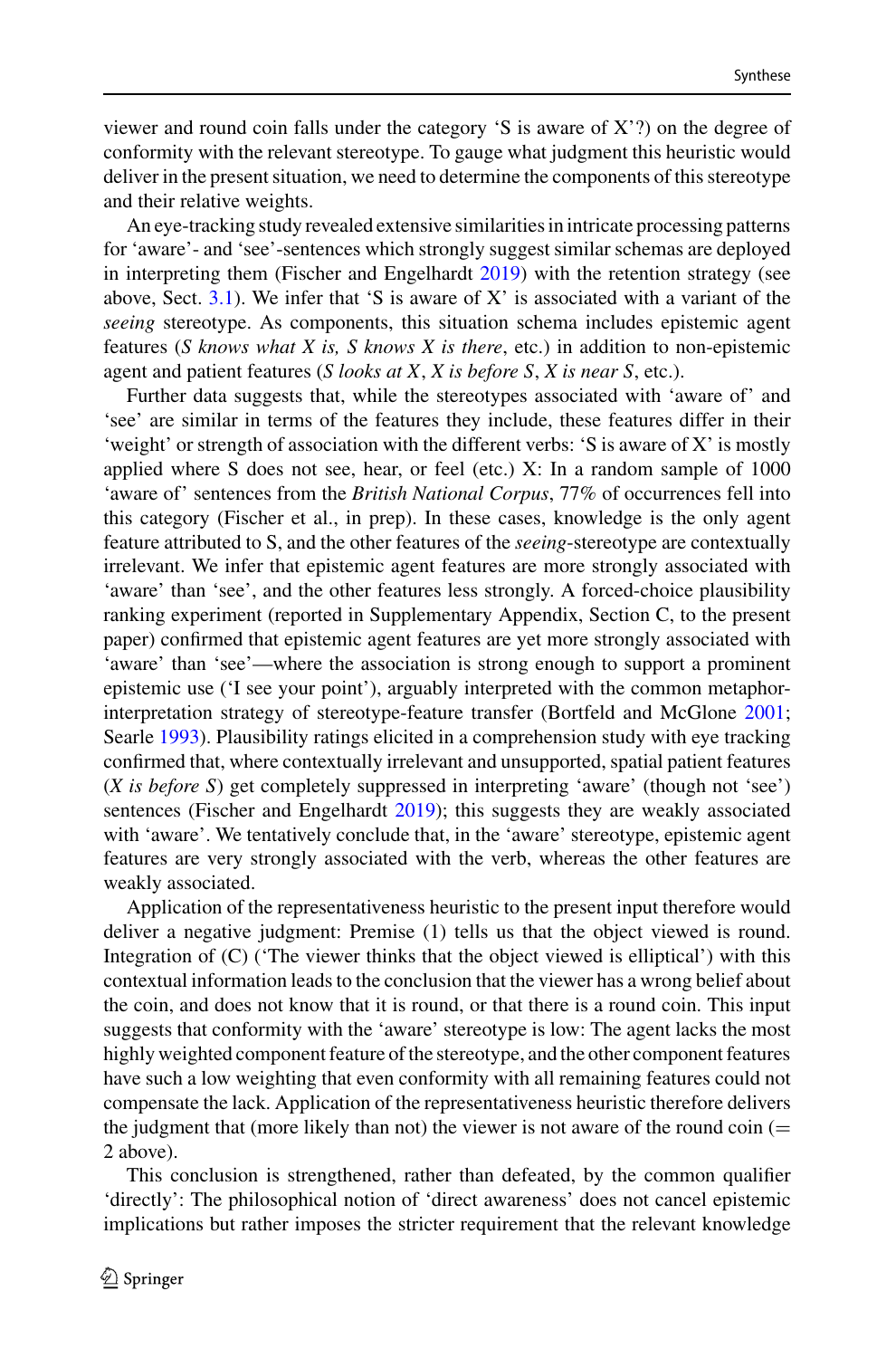be acquired without conscious inference or other intellectual process (Price [1932,](#page-40-3) p. 3; Russell [1912,](#page-40-26) p. 4; *cf.* Fischer [2011,](#page-36-0) pp. 114–116).<sup>[23](#page-28-1)</sup> Hence the ignorant viewer is not 'directly aware' of the round coin, either.

Further empirical evidence is required to support  $(H_3)$  and this explanation of the key inference in the argument from illusion, from (1) to (2) (see Sect. [7.5\)](#page-33-0). If confirmed, however, our explanation resolves at any rate the early 20th century version of the paradox by exposing in its very first step an automatic stereotypical inference, from (1) to (C), which is contextually inappropriate and leads to a conclusion proponents of the argument explicitly reject but presuppose in further reasoning: They typically intend to use appearance- and perception-verbs in a 'phenomenal' sense devoid of their usual factive, epistemic, or even doxastic implications (Ayer [1956,](#page-35-9) p. 90; Jackson [1977,](#page-38-20) pp. 33–49; *cf.* Chisholm [1957,](#page-36-17) pp. 44–48; Maund [1986\)](#page-39-18), so that the inference is not licensed by the intended sense of 'appear' and its cognates. Second, proponents explicitly acknowledge that, in the familiar cases at issue, viewers confidently judge that things actually have some shape, size, or colour distinct from the one they look under the circumstances (e.g., Ayer [1956,](#page-35-9) p. 88; Broad [1923,](#page-35-20) pp. 236–237, 241; *cf.* Price [1932,](#page-40-3) p. 27). Finally, also the inference from (C) to (2) is defective: Since 'is aware of' is one of the perception verbs proponents of the argument want to use in a phenomenal sense, the verb's epistemic implications should be completely suppressed. This impugns those rare versions of the argument that proceed from unfamiliar cases of illusion, where viewers are taken in.

#### <span id="page-28-0"></span>**7.3 Paradox resolution**

To explore whether our diagnostic hypothesis can meaningfully contribute to resolving the paradox, we now examine whether it can be extended to the currently most prominent version of the argument from illusion (Robinson [2001,](#page-40-1) pp. 57–58; Smith [2002,](#page-40-2) pp. 25–27; *cf.* Crane and French [2015;](#page-36-4) Fish [2010,](#page-37-27) pp. 12–13). Early 20th century authors leaped from case-descriptions (1 above) to negative conclusions (2 above), and based 'phenomenal' judgments on these (above). By contrast, more recent authors base negative conclusions (like 5 below) on 'phenomenal' judgments (3 below), inferred from case-descriptions with the 'Phenomenal Principle' (2 below). E.g.:

- 1. When subjects view a round coin sideways, the coin appears elliptical to them.
- 2. Whenever something appears a shape, size, or colour F to observers, they are (directly) aware of something that actually is F. Hence:
- 3. When subjects view a round coin sideways, they are (directly) aware of something that actually is elliptical (an elliptical patch).
- 4. If b has a property a lacks,  $a \neq b$ . (Leibniz' Law)
- 5. When subjects view a coin sideways, they are (directly) aware of something other than the round coin (an elliptical 'sense-datum').

Again, the remainder of the argument generalises to all cases of visual perception. We now outline for further follow-up an empirically informed analysis which will suggest

<span id="page-28-1"></span><sup>23</sup> Some authors exclude inferences by admitting as objects of 'direct awareness' only things to which the appearance/reality-distinction does not apply (e.g. Ayer [1940,](#page-35-16) pp. 59, 61, 69), so that no inference is required to find out whether they merely appear or actually are F (*cf.* Broad [1923,](#page-35-20) pp. 239–240, 248).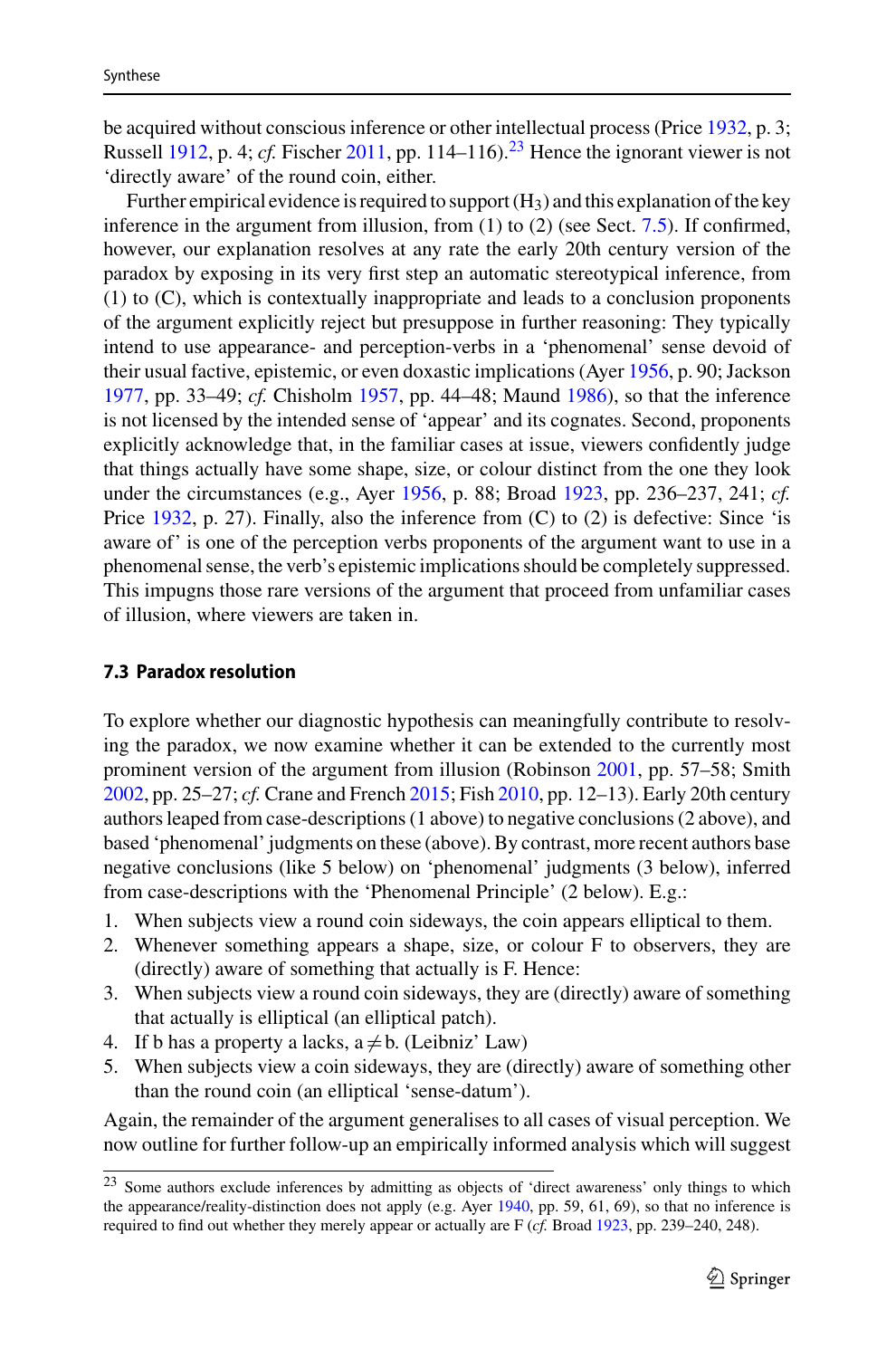– against first appearances to the contrary – that  $(H_3)$  applies also to this version of the argument.

The Phenomenal Principle has been either advanced to explain the phenomenal character of our perceptual experience (Broad [1923,](#page-35-20) pp. 240–241; *cf.* Smith [2002,](#page-40-2) pp. 36–37; Fish [2010,](#page-37-27) p. 6) or treated as obvious or intuitive (e.g., Price [1932,](#page-40-3) p. 63; Robinson [2001,](#page-40-1) p. 54). We now argue that thinkers only regard the principle as intuitive when they presuppose the negative conclusion (5 above) it is meant to support, so that at least where the principle is treated as obvious or intuitive, the present version of the argument continues to rely at its earliest stage on the negative conclusion  $(H_3)$  can explain.<sup>[24](#page-29-0)</sup>

Intuitive plausibility results from high fluency of the underlying processes (Simmons and Nelson [2006\)](#page-40-27), and promotes swift acceptance of judgments (Thompson et al. [2011\)](#page-41-22) and ex-post rationalisations of initial responses (Shynkaruk and Thompson [2006\)](#page-40-28). Syntactic complexity reduces fluency (Lowrey 1989), and abstract or general wording reduces the effect of fluency on judgments (Tsai and Thomas [2011\)](#page-41-23). This suggests that what strikes proponents of the argument as intuitive is not the general principle, in its abstract formulation (which many students find outright incomprehensible, until given concrete examples), but rather particular phenomenal judgments, phrased in syntactically simple and concrete terms. The relevant phrasing in statements of the argument is that 'viewers are aware of an elliptical patch' (*cf.* Price [1932,](#page-40-3) p. 3) or 'speck' (e.g., Ayer [1940,](#page-35-16) pp. 22–23). These statements express the intuitions to which the argument has been held to appeal (e.g., Robinson [2001,](#page-40-1) p. 54). The general principle is then formulated only in efforts to transform intuitive reasoning into a deductive argument, namely, to turn the inference of phenomenal judgments from initial case descriptions into a deductive inference, and it is accepted as 'intuitive' due to the intuitive plausibility of the particular phenomenal judgments it appears to justify.

The intuitive judgments that thus do all the work have the form 'S is aware of an F patch'. 'F patch' has a literal use, which attributes F-ness to a patch of some sort, and a metaphorical use, which refers to something by saying it looks like an F patch (perhaps from here, now).<sup>[25](#page-29-1)</sup> We employ the latter, e.g., when we cannot tell what it is we are looking at ('Do you see the small red patch in the valley? Might that be our

<span id="page-29-0"></span><sup>&</sup>lt;sup>24</sup> This conclusion will arguably also apply where the Phenomenal Principle (PP) is invoked on explanatory grounds. E.g., C.D. Broad [\(1923\)](#page-35-20) invokes the PP to explain 'why the penny should seem elliptical rather than of any other shape'. But, as Broad grants, familiar 'laws of perspective' explain this (p. 235); what these laws supposedly cannot explain is 'the compatibility of these changing elliptical appearances … with the … constancy and roundness of the physical object' (p. 236). This compatibility problem arises from an apparent tension between, e.g., the object's elliptical appearance and the fact that it is round. Since people ordinarily expect round objects to look elliptical from various perspectives (Austin [1962,](#page-35-0) p. 26), the felt tension is only generated by the expectation that when something appears F there should be something that *is* F. Without such prior commitment to the PP, this specific explanatory challenge does not arise. Alternatively, authors insist that only instantiations of F can 'adequately explain' why our experience of an F-looking thing is as it is (Fish [2010,](#page-37-22) p. 6)—without considering scientific explanations, which take a different line (review: Clark [1996\)](#page-36-23). Either way, thinkers seem committed to the PP from the start, instead of basing their acceptance of it on an inference to the best explanation, and our account below may apply.

<span id="page-29-1"></span><sup>&</sup>lt;sup>25</sup> The common feature transfer strategy (Bortfeld and McGlone [2001;](#page-35-10) Ortony [1993;](#page-40-11) Searle [1993\)](#page-40-25) has language users select one or more stereotypical implications of the dominant (literal) sense of an expression, as metaphorical interpretation. Here, we select the stereotypical looks of the literal referent.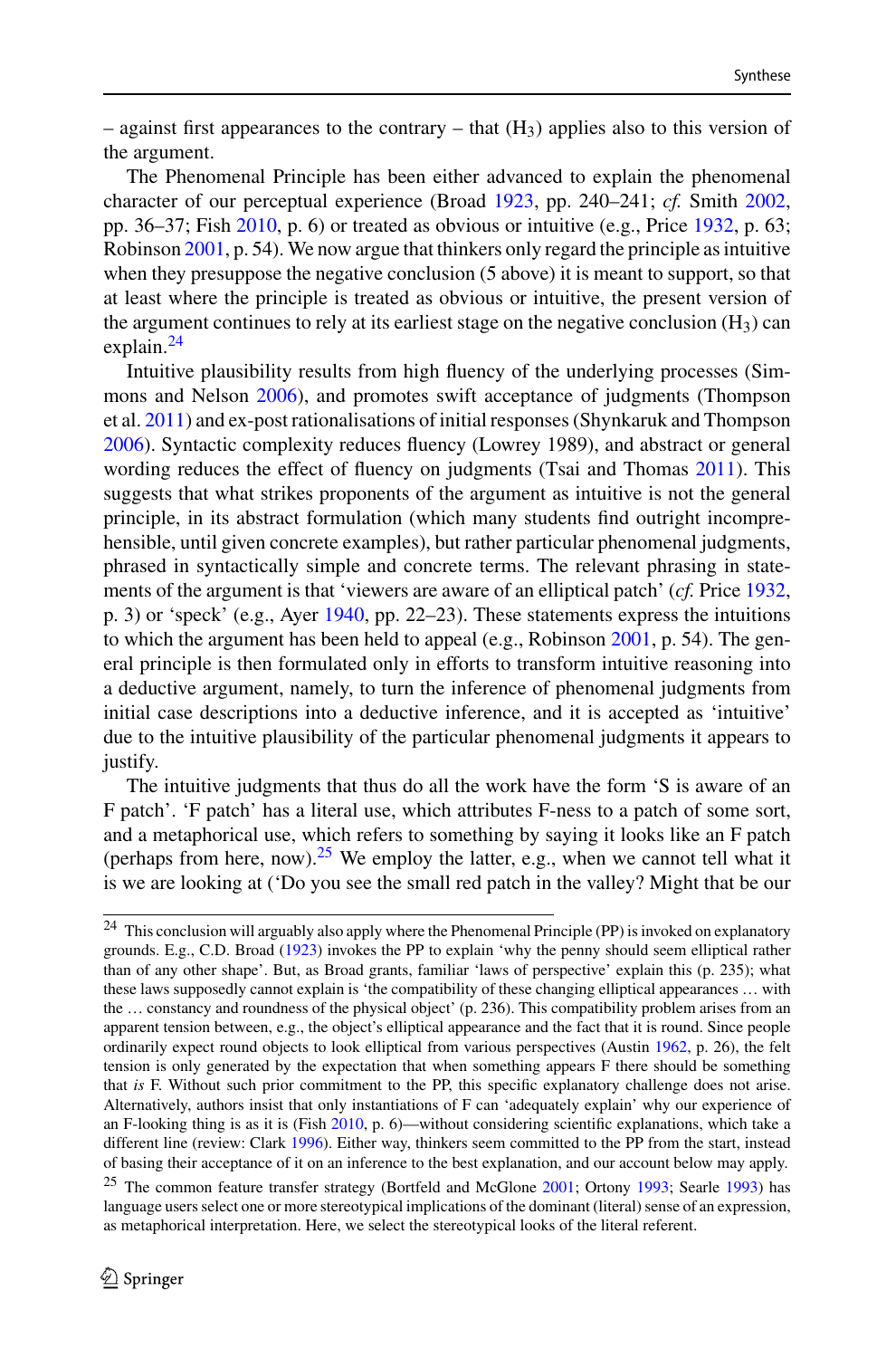car?'), or when we wish to avoid the stereotypical implication that the agent knows what it is she is seeing ('She watched the small specks climbing towards her, and would have fled, had she recognised them as her pursuers.'), in line with the speaker's maxim of the M-heuristic: 'Use unusual (marked) expressions for stereotype-deviant situations', where marked expressions 'contrast with those you would use to describe the corresponding stereotypical situation' (Levinson [2000,](#page-38-6) p. 136). There is then no suggestion that 'F patch' refers to something that actually is  $F$  (the small red patch may turn out to *be* a big SUV).

On a literal interpretation of the phrase, phenomenal intuitions like 'The viewer is aware of an elliptical patch' are controversial, and take for granted too much of what the argument needs to show. We therefore submit that any pre-theoretical acceptance of them as obvious is due to metaphorical interpretation: 'Elliptical patch' then refers to the round coin just mentioned before. *Thus* understood, the judgment is prephilosophically uncontroversial. But this metaphorical interpretation does not support the key moves required by the argument from illusion: First, it does not support generalization from intuitive inferences (which lead from specific case descriptions to particular phenomenal judgments), to the Phenomenal Principle that whenever something appears F, observers are aware of something that *actually is F*. Alternatively, proponents of the argument could base inferences with Leibniz' Law directly on intuitive phenomenal judgments. But, second, their metaphorical interpretation does not permit such inferences, either (*cf.* 'That small red patch cannot be our car—our SUV is big'). The argument thus requires the switch to a literal interpretation.

This switch can be explained by the partial match heuristic for determining reference, which has been invoked to explain semantic illusions (Barton and Sanford [1993;](#page-35-21) Kamas et al. [1996;](#page-38-27) Park and Reder [2004\)](#page-40-29): 'Pick the domain element semantically most similar to the stimulus concept, if the similarity exceeds a threshold; otherwise, assume the expression has a referent satisfying the concept, outside the domain of discourse.' This heuristic has us initially interpret 'elliptical patch' as referring to the reasonably similar sole object mentioned—the coin which then looks similar to an elliptical patch. But any further negative conclusion to the effect that the viewer is unaware of the round coin will remove this object from the relevant domain of discourse (objects of awareness). The partial match heuristic then has people posit a new object, not introduced by the premises, which satisfies the description on the default literal interpretation.

We therefore submit that the current textbook version of the argument from illusion relies on the same inference from initial case descriptions to negative conclusions that earlier versions explicitly endorsed. Only these negative conclusions effect the switch in the interpretation of phenomenal judgments that allows proponents of the argument to first regard them as intuitive or pre-philosophically uncontroversial and then rationalize intuitive inferences to phenomenal judgments with the Phenomenal Principle that supposedly licences them.

This means that implicit reliance on intuitive phenomenal judgments and Leibniz' Law cannot explain how negative conclusions are obtained, in the first place. By contrast, the 'textbook reasoning' can be explained by the hypothesis  $(H_3)$  that initial case descriptions trigger contextually inappropriate stereotypical inferences to attributions of doxastic attitudes ('The viewer thinks the coin is elliptical') and ignorance (since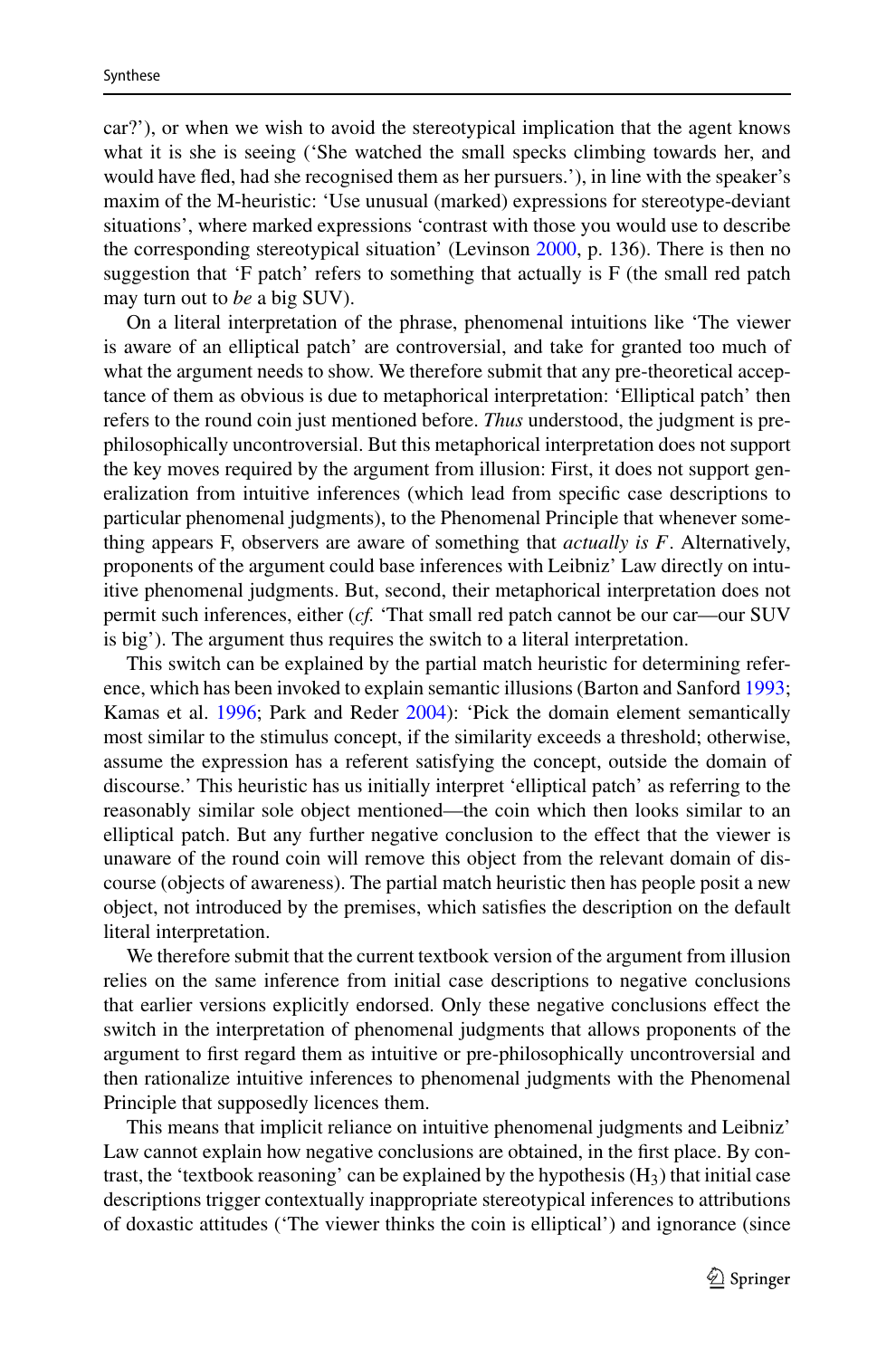the coin is round). The moment we ask, 'What is the viewer aware of?', the speaker's maxim of the M-heuristic has us respond to inferred ignorance by opting for the marked expression 'an elliptical patch', which signals deviation from relevant stereotypes and is often used to avoid the stereotypical implication that the viewer knows what she is viewing (above). The moment we ask, 'Is the viewer aware of the round coin?', the same ignorance attribution has the representativeness heuristic deliver the negative judgment that the viewer is not aware of the coin (Sect. [7.2\)](#page-24-0). The automatic doxastic inference thus facilitates both phenomenal judgments and negative conclusions. And only the interpretation of those judgments in the light of these conclusions supports the Phenomenal Principle.

Contextually inappropriate doxastic inferences from appearance verbs thus seem to provide the best available explanation for the spontaneous inferences from initial case descriptions to negative conclusions ('The viewer is not aware of the coin') which we submit are crucially involved in both early analytic and current versions of the argument from illusion. If so, the explanation warrants the evaluative conclusion that both versions ultimately rely on contextually inappropriate stereotypical inferences. In addition, it identifies at the root of the more recent version a fallacy of equivocation: Phenomenal judgments ('… elliptical patch') receive a metaphorical interpretation when accepted as intuitive or obvious, but a literal interpretation in acceptance of the Phenomenal Principle that supposedly licenses them. We tentatively conclude that  $(H<sub>3</sub>)$  can meaningfully contribute towards a resolution of this classic paradox about perception.

### <span id="page-31-0"></span>**7.4 Problem-'dissolution'**

Arguments from illusion lead from uncontroversial premises to the conclusion that when we use our five senses, we are never (directly) aware of physical objects, but only of sense-data. Together with 'arguments from hallucination' for the same conclusion, they generate the 'problem of perception' (Crane and French [2015;](#page-36-4) Fish [2009;](#page-37-6) Smith [2002\)](#page-40-2). This is the problem of reconciling the conclusion of these paradoxes, or as much of these arguments as one still accepts, with the common-sense convictions with which it appears to conflict. It thus exemplifies a recurrent structure: It is a *'paradox*-*generated reconciliation problem'* (Fischer [2011\)](#page-36-0). *Theoretical responses* try to solve such problems by showing that, properly understood, the parties to the apparent conflict are mutually consistent (Dancy [1985\)](#page-36-24). *Diagnostic responses* try to resolve such problems by identifying mistakes in the underlying paradoxes. Relevant 'mistakes' can range from substantive theoretical presuppositions and implicit general principles that are wrong (Papineau [2009;](#page-40-30) Williams [1996\)](#page-41-24) to contextually inappropriate default inferences (Austin [1962\)](#page-35-0). Diagnostic responses can involve either more or less empirical argument and theoretical reflection about the topic under investigation (say, sense-perception): the assessment of implicit theories and principles will typically involve more, the examination of contextually inappropriate default inferences perhaps less.

We propose to give more precise content to the distinction between 'solving' and 'dissolving' such problems by considering to what extent responses require the acqui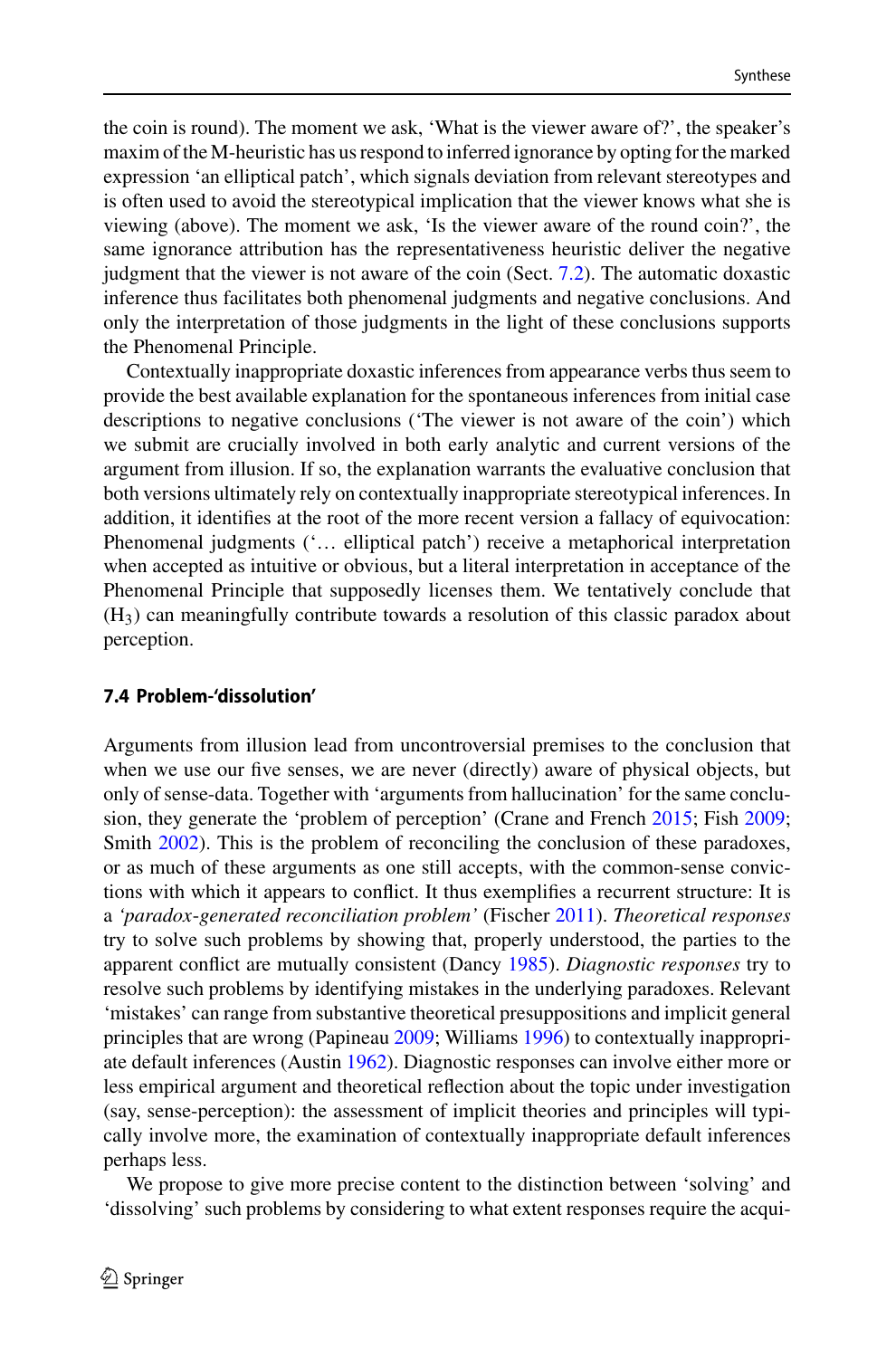sition of new theoretical or empirical knowledge about the topic under investigation. The less such knowledge they require, the more 'solutions' turn into 'dissolutions'.<sup>26</sup> While they do not require the acquisition of knowledge about the topic under investigation (say, sense-perception), they may involve the acquisition of semantic knowledge about words used in discussion about that topic (Austin [1962,](#page-35-0) p. 5) (*semantic dissolution*) or of psychological knowledge about the cognitive processes that drive reasoning about that topic (and the formulation of the paradox, in particular), as well as about the cognitive structures that support these processes (Fischer  $2011$ , pp. 218–223; Weinberg [2017,](#page-41-3) p. 179) (*psychological dissolution*).[27](#page-32-1)

Both approaches can target different defects for exposure. As traditionally conceived (e.g., Hanfling [2000;](#page-37-28) *cf.* Hansen [2014\)](#page-37-2), OLP seeks to expose semantic defects, namely, lack of meaning or truth, in philosophical questions or the assumptions or conclusions that motivate them. Alternatively, however, diagnostic responses may seek to expose epistemic defects, namely, show proponents lack justification for some of the assumptions or conclusions that engender the problem (Fischer [2011,](#page-36-0) pp. 61–72). Paradoxical arguments provide prima facie justification for conclusions that engender reconciliation problems. Exposing fallacies in such arguments then provides an undercutting defeater (Pollock [1986,](#page-40-31) p. 39) that undermines that prima facie justification. By identifying fallacies in the very first step of arguments from illusion, this paper provides proponents of these arguments with an undercutting defeater for their reasons to accept already the arguments' initial conclusions. This contributes to showing that the paradox-generated reconciliation problem is ill-motivated. Together with a parallel diagnostic response to the argument from hallucination (Fischer and Engelhardt [2017,](#page-37-5) [2019,](#page-37-15) under review), the proposed diagnostic account may 'dissolve' the problem of perception: If further vindicated, it will show this problem ill-motivated, and will show this by depending on facts about verbal cognition, rather than about sense-perception.

The more glaring the fallacies are that a diagnostic response attributes to a philosophical paradox, the more urgent it is to support the diagnosis through empirical accounts that explain when and why competent thinkers commit those fallacies (Thagard and Nisbett [1983\)](#page-41-11). Diagnostic responses to paradox-generated problems can receive such support from second-generation contributions to restrictionist experimental philosophy (see Sect. [1\)](#page-1-2). These seek to develop epistemological profiles of automatic cognitive processes that tell us under which conditions we may (not) rely on their outputs (Weinberg [2015,](#page-41-5) [2016\)](#page-41-6). By showing that the paradox is formulated under vitiating conditions (like those identified by the Salience Bias Hypothesis) where automatic language processes that are generally reliable lead to inappropriate inferences, we can vindicate attribution of the resulting fallacies to competent thinkers—and develop psychological dissolutions of paradox-generated problems.

<span id="page-32-0"></span><sup>&</sup>lt;sup>26</sup> This criterion is inspired by Wittgenstein ([1933] [2005\)](#page-41-25), who wished to 'completely dissolve' some philosophical problems (p. 421) and suggested that 'taking care of a philosophical problem is not a matter of pronouncing new truths about the subject of the investigation' (p. 416).

<span id="page-32-1"></span> $27$  For discussion of how this approach is in line with a new 'metaphilosophical naturalism', while deviating from traditional 'first-order methodological naturalism', see Fischer and Collins [\(2015\)](#page-36-25) and Fischer [\(2018a\)](#page-36-26).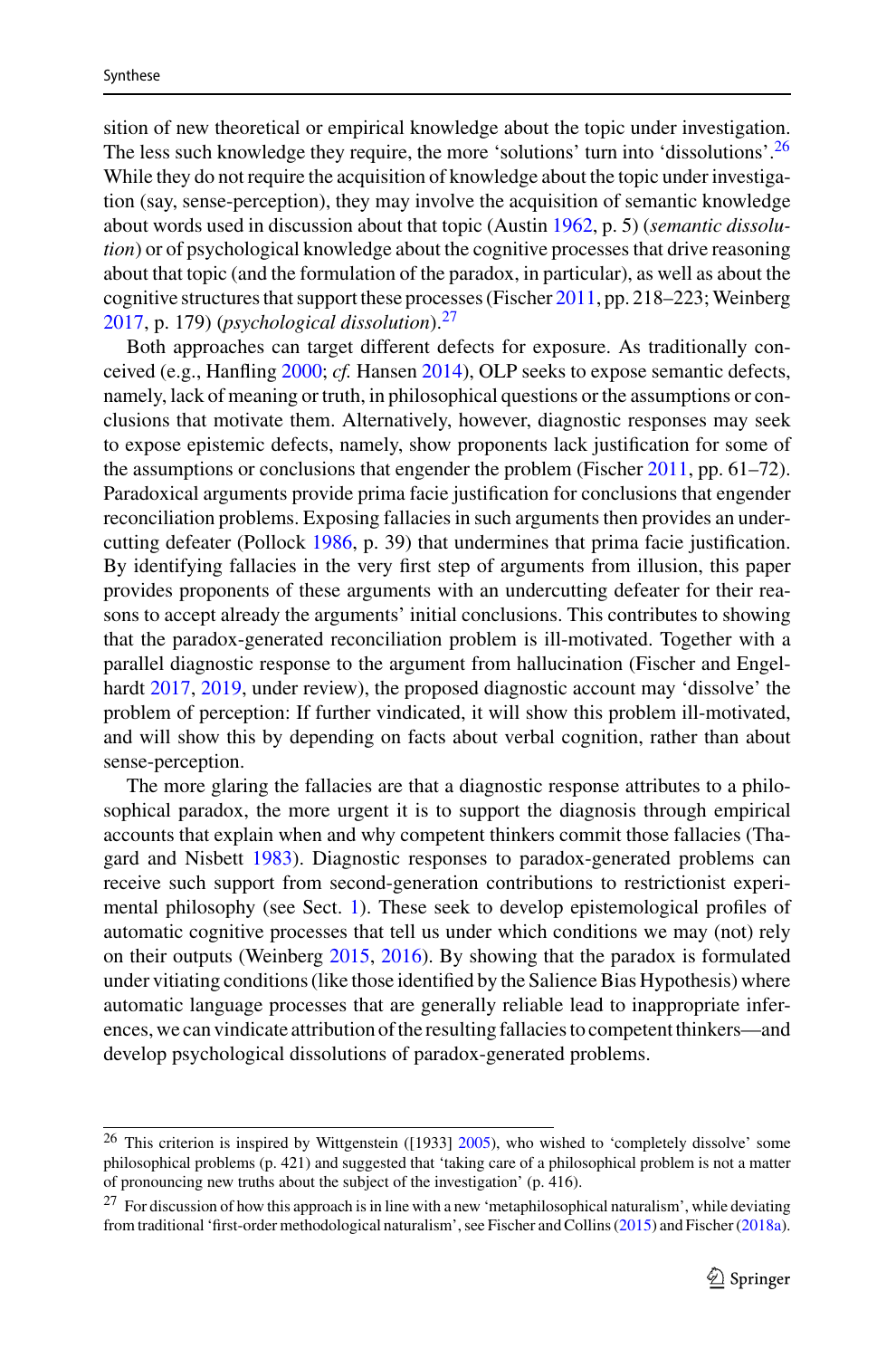#### <span id="page-33-0"></span>**7.5 Limitations and future research**

Our study used a plausibility-ranking task to examine  $(H_1)$  and  $(H_2)$ , and provide indirect evidence of contextually inappropriate stereotypical inferences from appearance verbs. More direct evidence can be provided by online measures including reading time measurements with eye tracking (Patson and Warren [2010;](#page-40-4) Rayner [1998\)](#page-40-5), and comprehension experiments with pupillometry (Kahneman [1973;](#page-38-28) Laeng et al. [2012\)](#page-38-29). We used both techniques to document contextually inappropriate stereotypical inferences from perception-verbs (Fischer and Engelhardt [2017,](#page-37-5) [2019\)](#page-37-15) which may drive arguments from hallucination. We plan to use these techniques to follow up the present investigation of appearance verbs, to provide direct evidence of contextually inappropriate doxastic inferences.

To provide initial empirical support for the metaphilosophical hypothesis  $(H_3)$ , this paper presented evidence that the 'aware'-stereotype has a structure which ensures that input from the documented doxastic inferences *would* lead the representativeness heuristic to yield negative judgments (like 'The viewer is not aware of the coin') (Sect. [7.2\)](#page-24-0). Follow-up experiments will examine whether this heuristic is actually used in moving from premises of arguments from illusion to such negative conclusions. Relevant experiments include, e.g., plausibility assessments where participants assess answers to questions about cases described by the arguments' premises (e.g., 'The round coin appears elliptical to Joe'). Questions employ either 'see' or 'aware' ('Does Joe see/Is Joe aware of/the round coin?'). 'see' is less strongly associated with epistemic and doxastic agent-properties than 'is aware of', and more strongly with the other components of its associated stereotype. If participants employ the representativeness heuristic to answer the question, doxastic inferences from appearance verbs should affect answers to 'aware'-questions more strongly, and negative answers should be deemed more plausible in response to 'aware'questions than 'see'-counterparts.

This paper has examined one source of the fallacies we identified in the classical paradoxes we considered: Automatic inferences with the I-heuristic and the representativeness heuristic lead to conclusions (e.g., 'the viewer is unaware of the coin') which appear to clash with background beliefs and contextual inferences (e.g., 'the viewer is aware of something'). But perceived conflicts lead to lower subjective confidence and plausibility (De Neys et al. [2011\)](#page-36-27) and increased critical scrutiny (Thompson et al. [2011\)](#page-41-22). Arguably, the inferences at the root of arguments from illusion (and hallucination) only strike their proponents as so intuitively plausible because they believe from the outset in the existence of a complementary perceptual space, 'the mind', in which objects of awareness can be placed when evicted from the viewer's physical environment. Accordingly, one of us has developed a debunking explanation of introspective conceptions of the mind that have traditionally struck proponents of these arguments as intuitively plausible (Fischer [2014b,](#page-36-28) [2018b\)](#page-36-29). How this conception and contextually inappropriate stereotypical inferences interact to generate these paradoxes and the 'problem of perception' remains to be examined.

Further profitable applications may include examination of inferences from the verb 'to know': Experimental philosophers have started to collect data relevant for assessing the salience of its different senses or uses (Hansen et al. [under review\)](#page-38-30).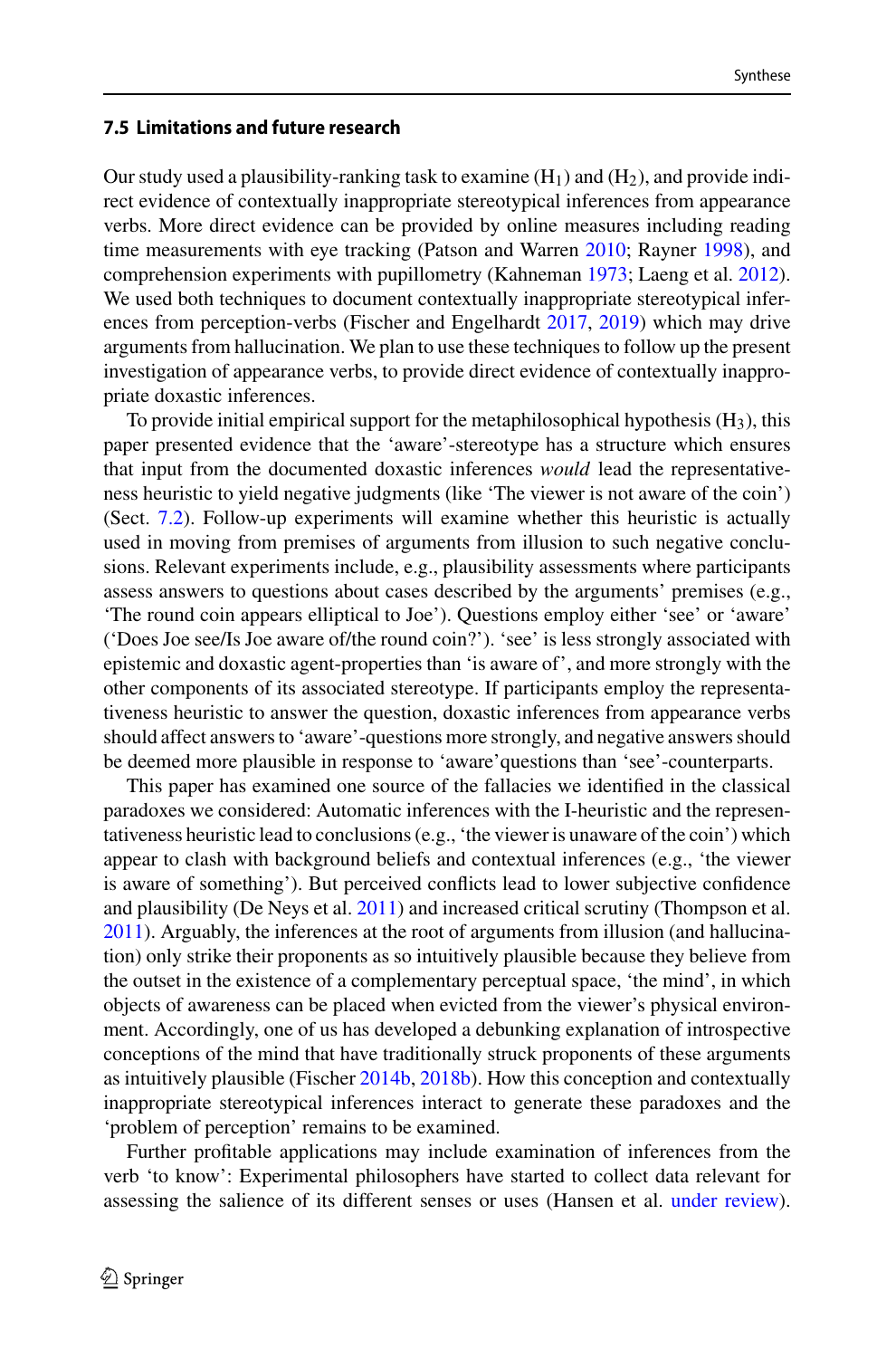Experimental and ordinary language philosophers have clarified philosophically relevant uses, including infallibilist uses (Nichols and Pinillos [2018\)](#page-39-27) and uses according varying relevance to relevant alternatives (Baz [2017\)](#page-35-12), suggesting interesting hypotheses about how skeptical paradoxes and other epistemological problems may arise from contextually inappropriate inferences from the verb. We would welcome application of the approach presented, to these and further problems.

## **8 Conclusion**

This paper provides critical ordinary language philosophy with fresh, empirical foundations. Critical OLP examined default inferences from words, which have subtle contextual defeaters. It sought to 'dissolve' philosophical problems by disentangling such inferences. Our Salience Bias Hypothesis identifies a first set of conditions under which even competent speakers make contextually inappropriate stereotypical inferences: Such inferences occur when speakers give a word with a clearly dominant sense rarefied uses for whose interpretation the dominant sense is functional. This is liable to happen when philosophers give special uses to words that already have wellestablished uses in ordinary discourse. Our psycholinguistic hypothesis thus lends empirical substance to Austin's observation that 'tampering with words … is always liable to have unforeseen repercussions… we must always be particularly wary of the philosophical habit of dismissing some (if not all) the ordinary uses of a word as "unimportant"' (Austin [1962,](#page-35-0) p. 63). We must be wary because ordinary uses may be most salient and continue to shape automatic inferences; and 'unforeseen repercussions' include inappropriate inferences from rarefied uses (say, technical uses resulting from well-motivated philosophical 'tampering'), which go through especially in uninformative contexts (typical of philosophical arguments). The Salience Bias Hypothesis thus provides an empirical rationale for critical OLP.

Three cross-linguistic experiments supported the psycholinguistic hypothesis by providing evidence for contextually inappropriate doxastic inferences from phenomenal uses of appearance verbs, and their robustness in the face of competing pragmatic inferences. We empirically developed the metaphilosophical hypothesis that the documented inferences are at the root of classical paradoxes about perception ('arguments from illusion'). Philosophical problems arising from such paradoxes can be resolved by identifying the inappropriate inferences involved. Where inferences remain tacit, or their attribution would otherwise violate principles of charity, experimental evidence is required. Psycholinguistic experiments can provide such evidence. Psycholinguistic methods and findings thus motivate and support a more widely applicable 'critical' approach in experimental ordinary language philosophy that seeks to 'dissolve' paradox-generated problems by disentangling context-sensitive inferences language users automatically make from words.<sup>[28](#page-34-0)</sup>

<span id="page-34-0"></span><sup>&</sup>lt;sup>28</sup> For helpful comments on previous drafts, the authors thank two anonymous reviewers as well as James Andow, Avner Baz, Chi-He Elder, Rachel Giora, Nat Hansen, Jennifer Nado, and conference audiences in Turku (Finland, May [2017\)](#page-37-29) and Osnabrück (Germany, November 2017). Linguist Akiko Tomatsuri kindly provided advice on the development of Japanese materials. For help with gathering and entering English, German, and Japanese data, respectively, we thank Oliver Afridijanta, Karolin Meinert, and Junichiro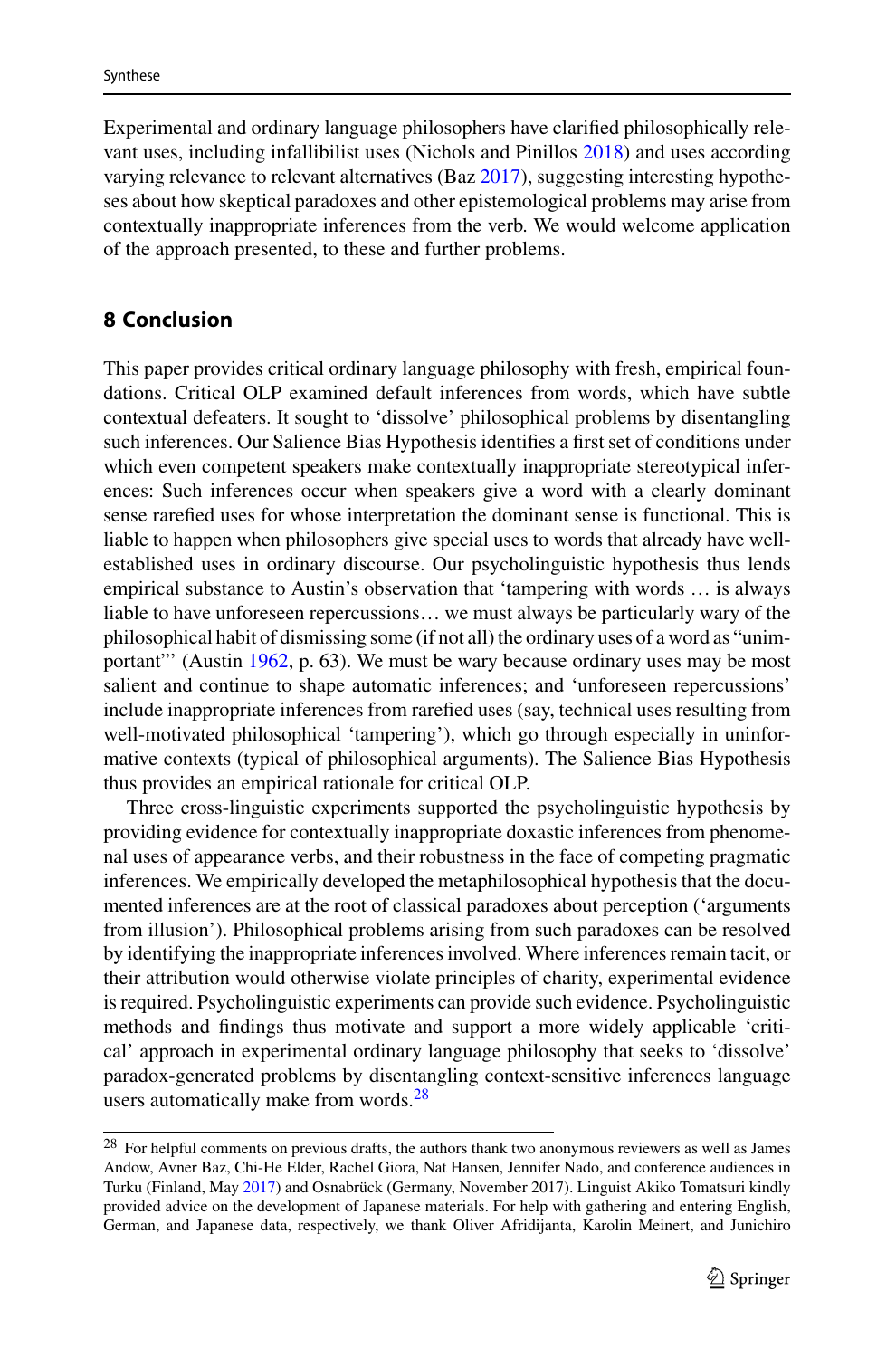#### **Compliance with ethical standards**

**Ethical standards** The research conformed to the ethical standards for conducting research as outlined by the British Psychological Society.

**Human and animal rights** The use of human research participants was approved by the relevant Research Ethics Committee of the University of East Anglia.

**Open Access** This article is distributed under the terms of the Creative Commons Attribution 4.0 International License [\(http://creativecommons.org/licenses/by/4.0/\)](http://creativecommons.org/licenses/by/4.0/), which permits unrestricted use, distribution, and reproduction in any medium, provided you give appropriate credit to the original author(s) and the source, provide a link to the Creative Commons license, and indicate if changes were made.

## **References**

- <span id="page-35-7"></span>Adler, J. E. (1994). Fallacies and alternative interpretations. *Australasian Journal of Philosophy, 72,* 271–282.
- <span id="page-35-3"></span>Alexander, J. (2012). *Experimental philosophy: An introduction*. Cambridge: Polity.
- <span id="page-35-13"></span>Alter, A. L., & Oppenheimer, D. M. (2009). Uniting the tribes of fluency to form a metacognitive nation. *Personality and Social Psychology Review, 13,* 219–235.
- <span id="page-35-14"></span>Armstrong, R. A. (2014). When to use the Bonferroni correction. *Ophthalmic and Psychological Optics, 34,* 502–508.
- <span id="page-35-4"></span>Austin, J. L. (1957). A plea for excuses. *Proceeding s of the Aristotelian Society, 57,* 1–30.
- <span id="page-35-0"></span>Austin, J. L. (1962). *Sense and sensibilia*. Oxford: Oxford University Press.
- <span id="page-35-15"></span>Austin, J. L. (1975). *Sinn und Sinneserfahrung* (E. Cassirer, Trans.). Stuttgart: Reclam.
- <span id="page-35-17"></span>Austin, J. L. (1984). *Chikaku no Gengo: Sense to Sensibilia* (N. Tanji & S. Moriya, Trans.). Tokyo: Keiso Shobo.
- <span id="page-35-16"></span>Ayer, A. J. (1940). *Foundations of empirical knowledge*. London: Macmillan.
- <span id="page-35-9"></span>Ayer, A. J. (1956/1990). *The problem of knowledge*. London: Penguin.
- <span id="page-35-19"></span>Ayer, A.J. (1981). *Chishiki no Tetsugaku* (K. Kamino, Trans.). Tokyo: Hakusuisha.
- <span id="page-35-18"></span>Ayer, A. J. (1991). *Keikenteki Chishiki no Kiso* (K. Kamino, T. Nakasai, & T. Nakatani, Trans.). Tokyo: Keiso Shobo.
- <span id="page-35-5"></span>Balota, D. A., & Lorch, R. F. (1986). Depth of automatic spreading activation: mediated by priming effects in pronunciation but not in lexical decision. *Journal of Experimental Psychology. Learning, Memory, and Cognition, 12,* 336–345.
- <span id="page-35-21"></span>Barton, S. B., & Sanford, A. J. (1993). A case study of anomaly detection: Shallow semantic processing and cohesion establishment. *Memory and Cognition, 21,* 477–487.
- <span id="page-35-1"></span>Baz, A. (2012). *When words are called for: A defense of ordinary language philosophy*. Cambridge, MA: Harvard University Press.
- <span id="page-35-2"></span>Baz, A. (2016). Ordinary language philosophy. In H. Cappelen, T. Szabo Gendler, & J. Hawthorne (Eds.), *Oxford handbook of philosophical methodology* (pp. 112–129). Oxford: OUP.
- <span id="page-35-12"></span>Baz, A. (2017). *The crisis of method*. Oxford: OUP.
- <span id="page-35-6"></span>Bicknell, K., Elman, J. L., Hare, M., McRae, K., & Kutas, M. (2010). Effects of event knowledge in processing verbal arguments. *Journal of Memory and Language, 63,* 489–505.
- <span id="page-35-11"></span>Bornkessel, I., McElree, B., Schlesewsky, M., & Friederici, A. D. (2004). Multi-dimensional contributions to garden path strength: Dissociating phrase structure from case marking. *Journal of Memory and Language, 51,* 495–522.
- <span id="page-35-10"></span>Bortfeld, H., & McGlone, M. S. (2001). The continuum of metaphor processing. *Metaphor and Symbol, 16,* 75–86.
- <span id="page-35-20"></span>Broad, C. D. (1923). *Scientific thought.* Repr. 2000. London: Routledge.
- <span id="page-35-8"></span>Brogaard, B. (2013). It's not what it seems: a semantic account of 'seems' and seemings. *Inquiry, 56,* 210–239.

Footnote 28 continued

Wada. Joachim Horvath's work on this paper was supported by an Emmy Noether grant of the *Deutsche Forschungsgemeinschaft* (project number 391304769).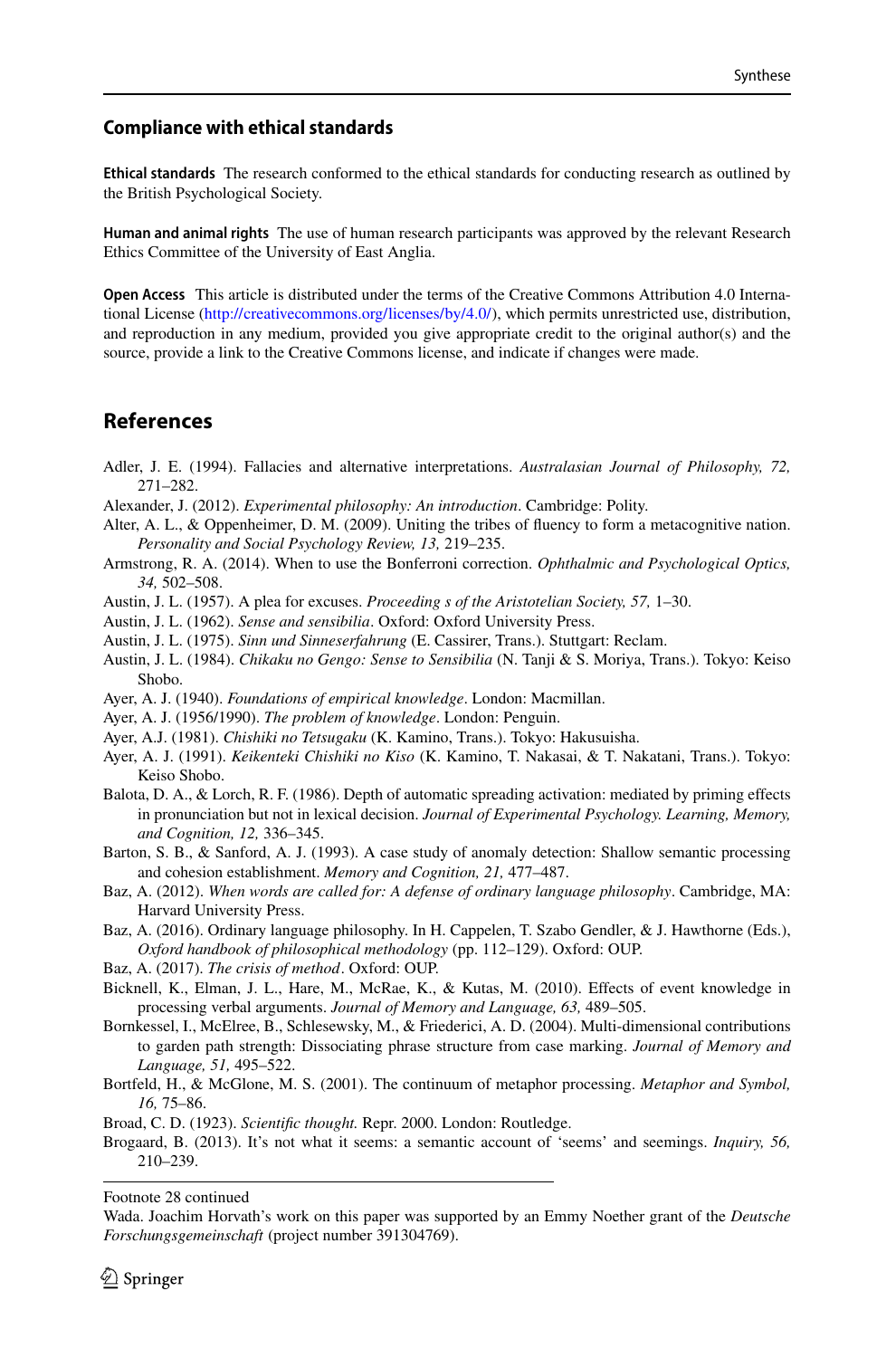- <span id="page-36-14"></span>Brogaard, B. (2014). The phenomenal use of 'look' and perceptual representation. *Philosophy Compass, 9*(7), 455–468.
- <span id="page-36-20"></span>Cabin, R. J., & Mitchell, R. J. (2000). To Bonferroni or not to Bonferroni: When and how are the questions. *Bulletin of the Ecological Society of America, 81,* 246–248.
- <span id="page-36-2"></span>Cappelen, H. (2012). *Philosophy without intuitions*. Oxford: OUP.
- <span id="page-36-22"></span>Cavell, S. (1994). *A pitch of philosophy: Autobiographical exercises*. Cambridge, MA: Harvard University Press.
- <span id="page-36-17"></span>Chisholm, R. (1957). *Perceiving*. Ithaca: Cornell UP.
- <span id="page-36-8"></span>Chow, W., Smith, C., Lau, E., & Phillips, C. (2016). A 'bag-of-arguments' mechanism for initial verb predictions. *Language, Cognition, and Neuroscience, 31,* 577–596.
- <span id="page-36-23"></span>Clark, A. (1996). *Sensory qualities*. Oxford: OUP.
- <span id="page-36-1"></span>Cova, F. et al. (2018). *[Estimating the reproducibility of experimental philosophy](https://doi.org/10.17605/osf.io/sxdah)*.https://doi.org/10.17605/ osf.io/sxdah.
- <span id="page-36-4"></span>Crane, T., & French, C. (2015). The problem of perception. In N. Zalta (Ed.), *The Stanford encyclopedia of philosophy*. Summer 2015. [http://plato.stanford.edu/entries/perception-problem/.](http://plato.stanford.edu/entries/perception-problem/)
- <span id="page-36-24"></span>Dancy, J. (1985). *Introduction to contemporary epistemology*. Oxford: Blackwell.
- <span id="page-36-19"></span>De Neys,W. (2006). Automatic-heuristic and executive-analytic processing during reasoning: Chronometric and dual-task considerations. *Quarterly Journal of Experimental Psychology, 59,* 1070–1100.
- <span id="page-36-13"></span>De Neys, W., Schaeken, W., & D'Ydewalle, G. (2003). Inference suppression and semantic memory retrieval: Every counterexample counts. *Memory and Cognition, 31,* 581–595.
- <span id="page-36-27"></span>De Neys, W., Cromheeke, S., & Osman, M. (2011). Biased but in doubt: Conflict and decision confidence. *PLoS ONE*. [https://doi.org/10.1371/journal.pone.0015954.](https://doi.org/10.1371/journal.pone.0015954)
- <span id="page-36-3"></span>Deutsch, M. (2015). *The myth of the intuitive*. Cambridge, MA: MIT Press.
- <span id="page-36-18"></span>Eckman, F. R. (1977). Markedness and the contrastive analysis hypothesis. *Language Learning, 27,* 315–330.
- <span id="page-36-10"></span>Elman, J. L. (2009). On the meaning of words and dinosaur bones: Lexical knowledge without a lexicon. *Cognition, 33,* 547–582.
- <span id="page-36-15"></span>Erk, K. (2012). Vector space models of word meaning and phrase meaning: A survey. *Language and Linguistics Compass, 6,* 635–653.
- <span id="page-36-12"></span>Farah, M. J., & McClelland, J. L. (1991). A computational model of semantic memory impairment: Modality specificity and emergent category specificity. *Journal of Experimental Psychology: General, 120,* 339–357.
- <span id="page-36-11"></span>Faust, M. E., & Gernsbacher, M. A. (1996). Cerebral mechanisms for suppression of inappropriate information during sentence comprehension. *Brain and Language, 53,* 234–259.
- <span id="page-36-5"></span>Fein, O., Yeari, M., & Giora, R. (2015). On the priority of salience-based interpretations: The case of sarcastic irony. *Intercultural Pragmatics, 12,* 1–32.
- <span id="page-36-21"></span>Ferguson, C. J. (2009). An effect size primer: A guide for clinicians and researchers. *Professional Psychology: Research and Practice, 40,* 532–538.
- <span id="page-36-9"></span>Ferretti, T. R., Kutas, M., & McRae, K. (2007). Verb aspect and the activation of event knowledge. *Journal of Experimental Psychology. Learning, Memory, and Cognition, 33,* 182–196.
- <span id="page-36-7"></span>Ferretti, T., McRae, K., & Hatherell, A. (2001). Integrating verbs, situation schemas, and thematic role concepts. *Journal of Memory and Language, 44,* 516–547.
- <span id="page-36-0"></span>Fischer, E. (2011). *Philosophical delusion and its therapy. Outline of a philosophical revolution*. New York: Routledge.
- <span id="page-36-6"></span>Fischer, E. (2014a). Verbal fallacies and philosophical intuitions: The continuing relevance of ordinary language analysis. In B. Garvey (Ed.), *J. L. Austin on language* (pp. 124–140). Basingstoke: Palgrave Macmillan.
- <span id="page-36-28"></span>Fischer, E. (2014b). Philosophical intuitions, heuristics, and metaphors. *Synthese, 191,* 569–606.
- <span id="page-36-26"></span>Fischer, E. (2018a). Wittgensteinian 'therapy', experimental philosophy, and metaphilosophical naturalism. In K. Cahill & T. Raleigh (Eds.), *Wittgenstein and naturalism* (pp. 260–286). New York: Routledge.
- <span id="page-36-29"></span>Fischer, E. (2018b). Two analogy strategies: The cases of mind metaphors and introspection. *Connection Science, 30,* 211–243.
- <span id="page-36-25"></span>Fischer, E., & Collins, J. (2015). Rationalism and naturalism in the age of experimental philosophy. In E. Fischer & J. Collins (Eds.), *Experimental philosophy, rationalism and naturalism* (pp. 3–33). London: Routledge.
- <span id="page-36-16"></span>Fischer, E., & Engelhardt, P. E. (2016). Intuitions' linguistic sources: Stereotypes, intuitions, and illusions. *Mind and Language, 31,* 67–103.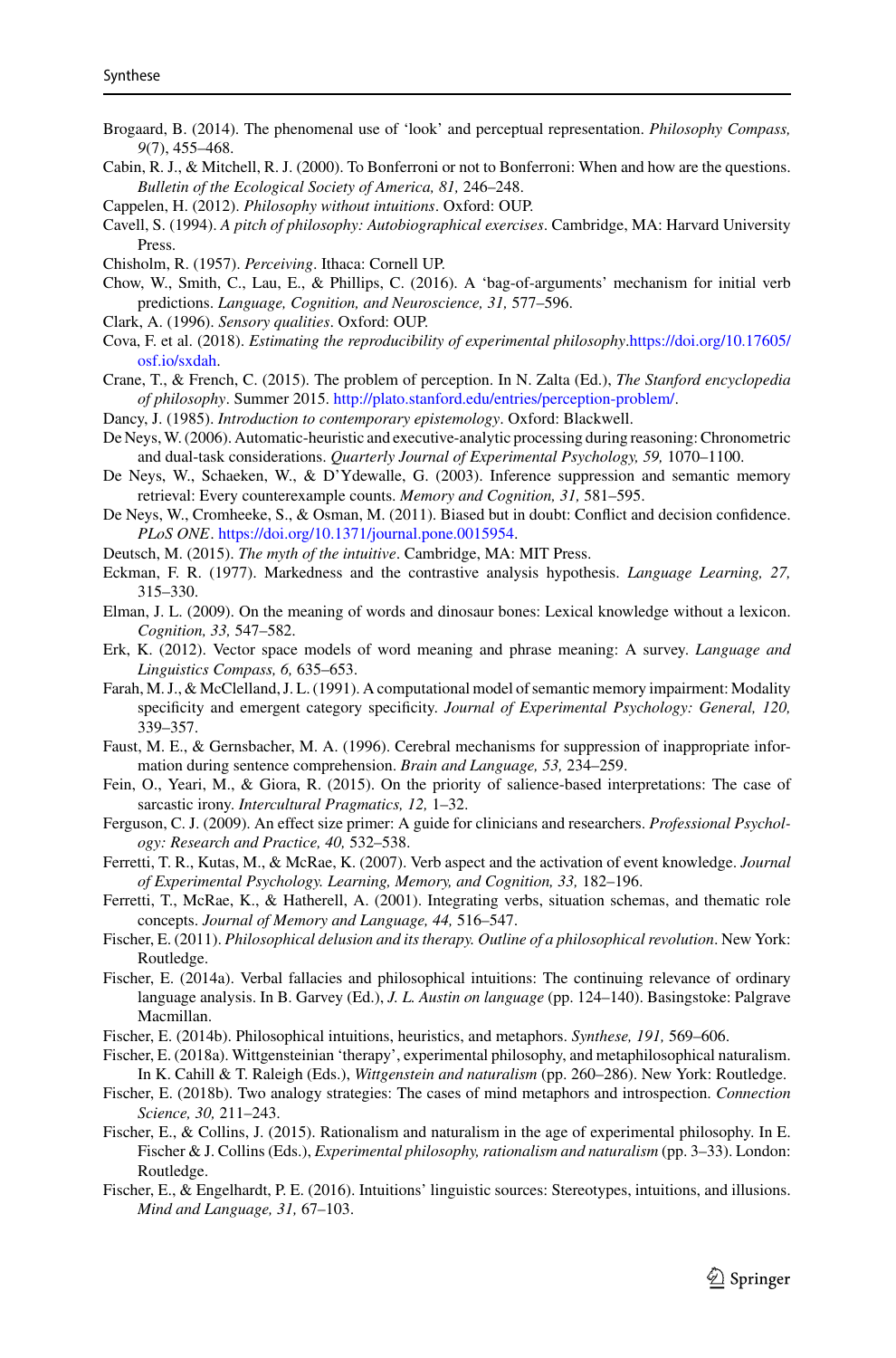- <span id="page-37-5"></span>Fischer, E., & Engelhardt, P. E. (2017). Stereotypical inferences: Philosophical relevance and psycholinguistic toolkit. *Ratio, 30,* 411–442.
- <span id="page-37-15"></span>Fischer, E., & Engelhardt, P. E. (2019). Eyes as windows to minds: Psycholinguistics for experimental philosophy. In E. Fischer & M. Curtis (Eds.), *Methodological advances in experimental philosophy* (pp. 43–100). London: Bloomsbury.
- <span id="page-37-19"></span>Fischer, E., & Engelhardt, P. E. (under review). *Lingering stereotypes: Salience bias in philosophical arguments*.
- <span id="page-37-21"></span>Fischer, E., Engelhardt, P. E., & Herbelot, A. (2015). Intuitions and illusions: From experiment and explanation to assessment. In E. Fischer & J. Collins (Eds.), *Experimental philosophy, rationalism and naturalism* (pp. 259–292). London: Routledge.
- Fischer, E., Engelhardt, P. E., & Herbelot, A. (in prep). *The expertise objection to experimental philosophy: A psycholinguistic perspective*.
- <span id="page-37-6"></span>Fish, W. (2009). *Perception, hallucination, and illusion*. Oxford: Oxford University Press.
- <span id="page-37-27"></span>Fish, W. (2010). *Philosophy of perception*. London: Routledge.
- <span id="page-37-22"></span>Flickinger, D., Oepen, S., & Ytrestol, G. (2010). Wikiwoods: Syntacto-semantic annotation for the English Wikipedia. In N. Calzolari, K. Choukri, B. Maegaard, J. Mariani, J. Odijk, S. Piperidis, M. Rosner and D. Tapias (Eds.), *Proceedings of the seventh international conference on language resources and evaluation (LREC2010)* (pp. 1665–1671). Paris: European Language Resources Association.
- <span id="page-37-11"></span>Fodor, J. (1983). *The modularity of mind*. Cambridge (MA): MIT Press.
- <span id="page-37-20"></span>Foss, D. J., & Speer, S. R. (1991). Global and local context effect in sentence processing. In R. R. Hoffman & D. S. Palermo (Eds.), *Cognitive and the symbolic processes: Applied and ecological perspectives* (pp. 115–139). Hillsdale, NJ: Erlbaum.
- <span id="page-37-9"></span>Garrod, S., & Sanford, A. J. (1981). Bridging inferences and the extended domain of reference. In J. Long & A. Baddley (Eds.), *Attention and performance IX* (pp. 331–346). Hillsdale, NJ: Erlbaum.
- <span id="page-37-0"></span>Garvey, B. (Ed.). (2014). *J.L. Austin on Language*. Basingstoke: Palgrave.
- <span id="page-37-25"></span>Genka, T. (2017). *Chikaku to Handan no Kyoukaisen [The distinction between perception and cognition]*. Tokyo: Keio University Press.
- <span id="page-37-3"></span>Gerken, M., & Beebe, J. (2016). Knowledge in and out of contrast. *Nous, 50,* 133–164.
- <span id="page-37-12"></span>Giora, R. (1997). Understanding figurative and literal language: The graded salience hypothesis. *Cognitive Linguistics, 8,* 183–206.
- <span id="page-37-7"></span>Giora, R. (2003). *On our mind. Salience, context, and figurative language*. Oxford: OUP.
- <span id="page-37-16"></span>Giora, R., & Fein, O. (1999). On understanding familiar and less-familiar figurative language. *Journal of Pragmatics, 31,* 1601–1618.
- <span id="page-37-18"></span>Giora, R., Fein, O., Aschkenazi, K., & Alkabets-Zlozover, I. (2007a). Negation in context: A functional approach to suppression. *Discourse Processes, 43,* 153–172.
- <span id="page-37-17"></span>Giora, R., Fein, O., Laadan, D., Wolfson, J., Zeituny, M., Kidron, R., et al. (2007b). Expecting irony: Context versus salience-based effects. *Metaphor and Symbol, 22,* 119–146.
- <span id="page-37-14"></span>Giora, R., Raphaely, M., Fein, O., & Livnat, E. (2014). Resonating with contextually inappropriate interpretations: The case of irony. *Cognitive Linguistics, 25,* 443–455.
- <span id="page-37-13"></span>Givoni, S., Giora, R., & Bergerbest, D. (2013). How speakers alert addressees to multiple meanings. *Journal of Pragmatics, 48,* 29–40.
- <span id="page-37-10"></span>Goldberg, A. E. (2003). Constructions: A new theoretical approach to language. *Trends in Cognitive Sciences, 7,* 219–224.
- <span id="page-37-26"></span>Goryo, K. (1987). *Yomu toiu koto. (on reading)*. Tokyo: University of Tokyo Press.
- <span id="page-37-24"></span>Grice, H. P. (1961). The causal theory of perception. *Proceedings of the Aristotelian Society, 35,* 121–152.
- <span id="page-37-23"></span>Grice, H. P. (1989). Logic and conversation. In His: *Studies in the ways of words* (pp. 22-40). Cambridge, MA: Harvard UP.
- <span id="page-37-4"></span>Grindrod, J., Andow, J., & Hansen, N. (2018). Third-person knowledge ascriptions: A crucial experiment for contextualism. *Mind and Language*. [https://doi.org/10.1111/mila.12196.](https://doi.org/10.1111/mila.12196)
- <span id="page-37-1"></span>Gustafsson, M., & Sørli, R. (2011). *The philosophy of J.L. Austin*. Oxford: OUP.
- <span id="page-37-8"></span>Hampton, J. A., & Passanisi, A. (2016). When intensions do not map onto extensions: Individual differences in conceptualization. *Journal of Experimental Psychology. Learning, Memory, and Cognition, 42,* 505–523.
- <span id="page-37-28"></span>Hanfling, O. (2000). *Philosophy and ordinary language*. London: Routledge.
- <span id="page-37-2"></span>Hansen, N. (2014). Contemporary ordinary language philosophy. *Philosophy Compass, 9,* 556–569.
- <span id="page-37-29"></span>Hansen, N. (2017). Must we measure what we mean? *Inquiry, 60,* 785–815.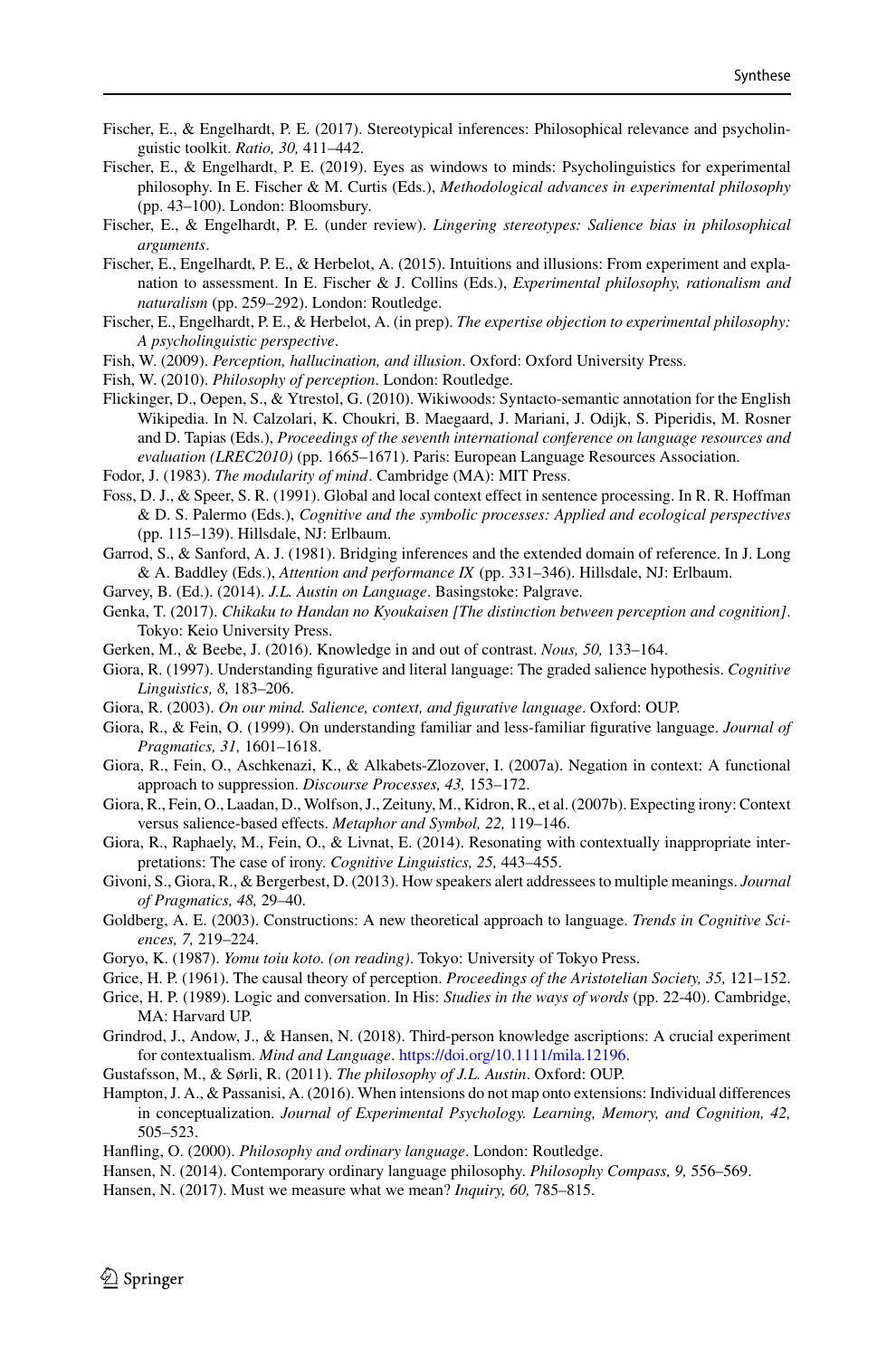- <span id="page-38-0"></span>Hansen, N. (2018). "Nobody would really talk that way!": The critical project in contemporary ordinary language philosophy. *Synthese*. [https://doi.org/10.1007/s11229-018-1812-x.](https://doi.org/10.1007/s11229-018-1812-x)
- <span id="page-38-4"></span>Hansen, N., & Chemla, E. (2013). Experimenting on contextualism. *Mind and Language, 28,* 286–321.
- <span id="page-38-2"></span>Hansen, N., & Chemla, E. (2015). Linguistic experiments and ordinary language philosophy. *Ratio, 28,* 422–445.
- <span id="page-38-30"></span>Hansen, N., Porter, J. D., & Francis, K. (under review). *A corpus study of "know": On the verification of philosophers' frequency claims about language*.
- <span id="page-38-7"></span>Hare, M., Jones, M., Thomson, C., Kelly, S., & McRae, K. (2009). Activating event knowledge. *Cognition, 111,* 151–167.
- <span id="page-38-10"></span>Harmon-Vukić, M., Guéraud, S., Lassonde, K. A., & O'Brien, E. J. (2009). The activation and instantiation of instrumental inferences. *Discourse Processes, 46,* 467–490.
- <span id="page-38-21"></span>Hawkins, J. A. (1994). *A performance theory of order and constituency*. Cambridge: CUP.
- <span id="page-38-22"></span>Hawkins, J. A. (2004). *Efficiency and complexity in grammars*. Oxford: OUP.
- <span id="page-38-5"></span>Horne, Z., & Livengood, J. (2017). Ordering effects, updating effects, and the spectre of global scepticism. *Synthese, 194,* 1189–1218.
- <span id="page-38-3"></span>Horvath, J. (2010). How (not) to react to experimental philosophy. *Philosophical Psychology, 23*, 447–480.
- <span id="page-38-25"></span>Hume, D. (1739/1975). A treatise of human nature (revised by P.H. Nidditch). In L. A. Selby-Bigge (Ed.), 2nd edn. Oxford: Clarendon Press.
- Institute for Japanese Language and Linguistics and Lago Institute of Language. (2012). *NINJAL*-*LWP for BCCWJNational* [\(http://nlb.ninjal.ac.jp/\)](http://nlb.ninjal.ac.jp/).
- <span id="page-38-20"></span>Jackson, F. (1977). *Perception. A representative theory*. Cambridge: CUP.
- <span id="page-38-28"></span>Kahneman, D. (1973). *Attention and effort*. Englewood Cliffs, NJ: Prentice-Hall.
- <span id="page-38-24"></span>Kahneman, D. (2011). *Thinking fast and slow*. London: Allen and Lane.
- <span id="page-38-26"></span>Kahneman, D., & Frederick, S. (2002). Representativeness revisited: Attribute substitution in intuitive judgment. In T. Gilovich, et al. (Eds.), *Heuristics and biases: The psychology of intuitive judgment* (pp. 49–81). Cambridge: CUP.
- <span id="page-38-27"></span>Kamas, E. N., Reder, L. M., & Ayers, M. S. (1996). Partial matching in the Moses illusion: Response bias not sensitivity. *Memory and Cognition, 24,* 687–699.
- <span id="page-38-12"></span>Kamide, Y., Altmann, G. T. M., & Haywood, S. L. (2003). The time-course of prediction in incremental sentence processing: Evidence from anticipatory eye movements. *Journal of Memory and Language, 49,* 133–156.
- <span id="page-38-13"></span>Kehler, A., Kertz, L., Rohde, H., & Elman, J. L. (2008). Coherence and co-reference revisited. *Journal of Semantics, 25,* 1–44.
- <span id="page-38-14"></span>Kim, A. E., Oines, L. D., & Sikos, L. (2016). Prediction during sentence comprehension is more than a sum of lexical associations: The role of event knowledge. *Language, Cognition, and Neuroscience, 31,* 597–601.
- <span id="page-38-15"></span>Kim, A. E., & Osterhout, L. (2005). The independence of combinatory semantic processing: Evidence from anticipatory eye-movements. *Journal of Memory and Language, 52,* 205–225.
- <span id="page-38-17"></span>Klein, D. E., & Murphy, G. L. (2001). The representation of polysemous words. *Journal of Memory and Language, 45,* 259–282.
- <span id="page-38-8"></span>Kutas, M., & Federmeier, K. T. (2000). Electrophysiology reveals semantic memory use in language comprehension. *Trends in Cognitive Sciences, 4,* 460–463.
- <span id="page-38-9"></span>Kutas, M., & Federmeier, K. T. (2011). Thirty years and counting: Finding meaning in the N400 component of the event-related brain potential (ERP). *Annual Review of Psychology, 62,* 621–647.
- <span id="page-38-29"></span>Laeng, B., Sirois, S., & Gredeback, G. (2012). Pupillometry: A window to the preconscious? *Perspectives on Psychological Science, 7,* 18–27.
- <span id="page-38-1"></span>Laugier, S. (2013). *Why we need ordinary language philosophy*. Chicago: University of Chicago Press.
- <span id="page-38-23"></span>Leech, G., Rayson, P., & Wilson, A. (2001). *Word frequencies in written and spoken English: Based on the British National Corpus*. London: Longman.
- <span id="page-38-6"></span>Levinson, S. C. (2000). *Presumptive meanings. The theory of generalized conversational implicature*. Cambridge: MIT Press.
- <span id="page-38-19"></span>Levy, B. J., & Anderson, M. C. (2002). Inhibitory processes and the control of memory retrieval. *Trends in Cognitive Sciences, 6,* 299–305.
- <span id="page-38-16"></span>Lewinski, M. (2012). The paradox of charity. *Informal Logic, 32,* 403–439.
- <span id="page-38-18"></span>Loftus, E. F. (1973). Activation of semantic memory. *The American Journal of Psychology, 86,* 331–337.
- <span id="page-38-11"></span>Lucas, M. (2000). Semantic priming without association: A meta-analytic review. *Psychonomic Bulletin & Review, 7,* 618–630.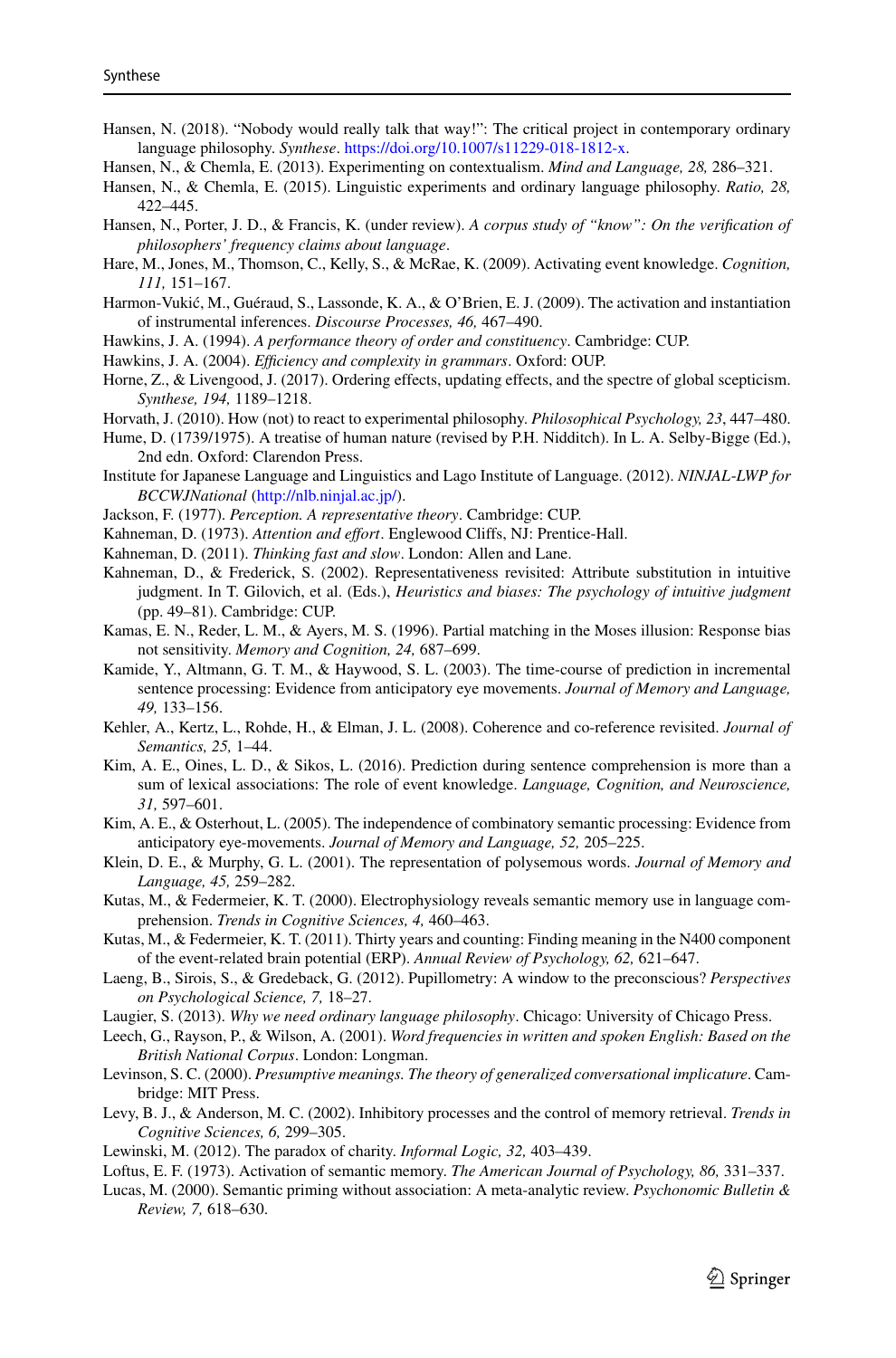- <span id="page-39-8"></span>Lupker, S. J. (1984). Semantic priming without association: A second look. *Journal of Verbal Learning and Verbal Behavior, 23,* 709–733.
- <span id="page-39-5"></span>Machery, E. (2017). *Philosophy within its proper bounds*. Oxford: OUP.
- <span id="page-39-1"></span>Mallon, R. (2016). Experimental philosophy. In H. Cappelen, T. Szabo Gendler, & J. Hawthorne (Eds.), *Oxford handbook of philosophical methodology* (pp. 410–433). Oxford: OUP.
- <span id="page-39-21"></span>Masuoka, T. (2002). Handan no modality [Modality of judgment]. *Nihongogaku, 21*(2), 6–16.
- <span id="page-39-22"></span>Matsui, T. (2000). Linguistic encoding of the guarantee of relevance: Japanese sentence-final particle YO. In G. Anderson & T. Frethein (Eds.), *Pragmatic Markers and propositional attitude* (pp. 145–172). Amsterdam: John Benjamins.
- <span id="page-39-13"></span>Matsuki, K., Chow, T., Hare, M., Elman, J. L., Scheepers, C., & McRae, K. (2011). Event-based plausibility immediately influences on-line language comprehension. *Journal of Experimental Psychology. Learning, Memory, and Cognition, 37,* 913–934.
- <span id="page-39-18"></span>Maund, J. B. (1986). The phenomenal and other uses of 'looks'. *Australasian Journal of Philosophy, 64,* 170–180.
- <span id="page-39-11"></span>McKoon, G., & Ratcliff, R. (1980). Priming in item recognition: The organization of propositions in memory for text. *Journal of Verbal Learning and Verbal Behavior, 19,* 369–386.
- <span id="page-39-7"></span>McRae, K., Ferretti, T. R., & Amyote, I. (1997). Thematic roles as verb-specific concepts. *Language and Cognitive Processes, 12,* 137–176.
- <span id="page-39-16"></span>McRae, K., Hare, M., Elman, J. L., & Ferretti, T. R. (2005). A basis for generating expectancies for verbs from nouns. *Memory & Cognition, 33,* 1174–1184.
- <span id="page-39-9"></span>McRae, K., & Jones, M. (2013). Semantic memory. In D. Reisberg (Ed.), *Oxford handbook of cognitive psychology*. Oxford: OUP.
- <span id="page-39-14"></span>Mehler, J., Sebastian, N., Altmann, G., Dupoux, E., Christophe, A., & Pallier, C. (1993). Understanding compressed sentences: The role of rhythm and meaning. *Annals of the New York Academy of Sciences, 682,* 272–282.
- <span id="page-39-20"></span>Melinger, A., & Mauner, G. (1999). When are implicit agents encoded? Evidence from cross-modal priming. *Brain and Language, 68,* 185–191.
- <span id="page-39-15"></span>Metusalem, R., Kutas, M., Urbach, T. P., Hare, M., McRae, K., & Elman, J. L. (2012). Generalized event knowledge activation during online sentence comprehension. *Journal of Memory and Language, 66,* 545–567.
- <span id="page-39-24"></span>Minamide, K., & Nakamura, M. (Eds.). (2011). *Genius Japanese–English dictionary* (3rd ed.). Tokyo: Taishukan.
- <span id="page-39-25"></span>Moore, G. E. (1918/19). Some judgments of perception. *Proceedings of the Aristotelian Society*, *19,* 1–29.
- <span id="page-39-26"></span>Morewedge, C. K., & Kahneman, D. (2010). Associative processes in intuitive judgment. *Trends in Cognitive Science, 14,* 435–440.
- <span id="page-39-17"></span>Morris, R. K. (1994). Lexical and message-level sentence context effects on fixation times in reading. *Journal of Experimental Psychology. Learning, Memory, and Cognition, 20,* 92–103.
- <span id="page-39-0"></span>Murphy, T. (2014). Experimental philosophy 1935–1965. In J. Knobe, T. Lombrozo, & S. Nichols (Eds.), *Oxford studies in experimental philosophy* (Vol. 1, pp. 325–368). Oxford: OUP.
- <span id="page-39-2"></span>Nado, J. (2016). Experimental philosophy 2.0. *Thought, 5*, 159–168.
- <span id="page-39-3"></span>Naess, A. (1956). Logical equivalence, intentional isomorphism and synonymity as studied by questionnaires. *Synthese, 10,* 471–479.
- <span id="page-39-4"></span>Naess, A. (1961). A study of "or". *Synthese, 13,* 49–60.
- <span id="page-39-23"></span>Nakagawa, S. (2004). A farewell to Bonferroni: The problems of low statistical power and publication bias. *Behavioral Ecology, 15,* 1044–1045.
- <span id="page-39-10"></span>Neely, J. H., & Kahan, T. A. (2001). Is semantic activation automatic? A critical re-evaluation. In H. L. Roediger, J. S. Nairne, I. Neath, & A. M. Surprenant (Eds.), *The nature of remembering* (pp. 69–93). Washington, DC: APA.
- <span id="page-39-6"></span>Nichols, S., & Knobe, J. (2007). Moral responsibility and determinism: The cognitive science of folk intuitions. *Noûs, 41,* 663–685.
- <span id="page-39-27"></span>Nichols, S., & Pinillos, A. (2018). Skepticism and the acquisition of 'knowledge'. *Mind and Language*. [https://doi.org/10.1111/mila.12179.](https://doi.org/10.1111/mila.12179)
- <span id="page-39-19"></span>Nobuhara, Y. (1999). *Kokoro no Gendai Tetsugaku [Contemporary philosophy of mind]*. Tokyo: Keiso Shobo.
- <span id="page-39-12"></span>O'Brien, E. J., & Albrecht, J. E. (1992). Comprehension strategies in the development of a mental model. *Journal of Experimental Psychology. Learning, Memory, and Cognition, 18,* 777–784.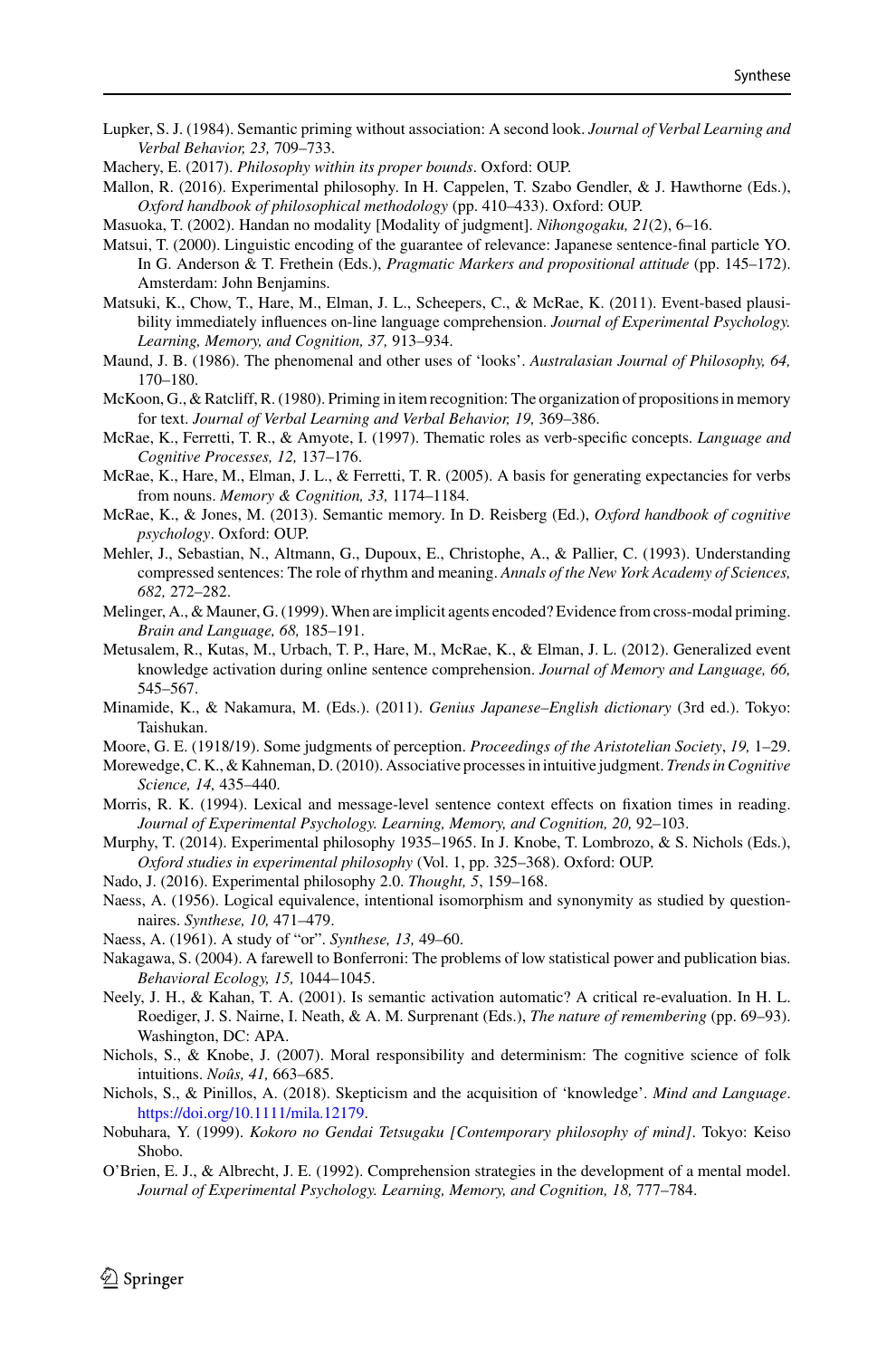- <span id="page-40-10"></span>Oden, G. C., & Spira, J. L. (1983). Influence of context on the activation and selection of ambiguous word senses. *Quarterly Journal of Experimental Psychology, 35A,* 51–64.
- <span id="page-40-16"></span>Oppenheimer, D. M. (2006). Consequences of erudite vernacular utilised irrespective of necessity: Problems with using long words needlessly. *Applied Cognitive Psychology, 20,* 139–156.
- <span id="page-40-13"></span>Ortony, A. (1993). The role of similarity in similes and metaphors. In A. Ortony (Ed.), *Metaphor and thought* (2nd ed., pp. 342–356). Cambridge: CUP.
- <span id="page-40-11"></span>Osterhout, L., Bersick,M., &McLaughlin, J. (1997). Brain potentials reflect violations of gender stereotypes. *Memory & Cognition, 25,* 273–285.
- <span id="page-40-30"></span>Papineau, D. (2009). The poverty of analysis. *Aristotelian Society Supplementary Volumes, 83,* 1–30.
- <span id="page-40-29"></span>Park, H., & Reder, L. M. (2004). Moses illusion. In R. Pohl (Ed.), *Cognitive illusions* (pp. 275–291). New York: Psychology Press.
- <span id="page-40-4"></span>Patson, N. D., & Warren, T. (2010). Eye movements to plausibility violations. *Quarterly Journal of Experimental Psychology, 63,* 1516–1532.
- <span id="page-40-9"></span>Peleg, O., & Giora, R. (2011). Salient meanings: The whens and wheres. In K. M. Jaszczolt & K. Allan (Eds.), *Salience and defaults in utterance processing* (pp. 32–52). Berlin: de Gruyter.
- <span id="page-40-7"></span>Pickering, M. J., & Garrod, S. (2013). An integrated theory of language production and comprehension. *Behavioral and Brain Sciences, 36,* 329–347.
- <span id="page-40-31"></span>Pollock, J. L. (1986). *Contemporary theories of knowledge*. Totowa, NJ: Rowman and Littlefield.
- <span id="page-40-12"></span>Postal, P. (1973). *On raising*. Cambridge, MA: MIT Press.
- <span id="page-40-3"></span>Price, H. H. (1932). *Perception*. 2nd edn., repr. 1961. London: Methuen.
- <span id="page-40-5"></span>Rayner, K. (1998). Eye movements in reading and information processing: 20 years of research. *Psychological Bulletin, 124,* 372–422.
- <span id="page-40-1"></span>Robinson, H. (2001). *Perception*. London: Routledge.
- <span id="page-40-24"></span>Rosnow, R. L., & Rosenthal, R. (2003). Effect sizes for experimenting psychologists. *Canadian Journal of Experimental Psychology, 57,* 221–237.
- <span id="page-40-6"></span>Rumelhart, D. E. (1978). Schemata: The building blocks of cognition. In R. Spiro, B. Bruce, & W. Brewer (Eds.), *Theoretical issues in reading comprehension*. Hillsdale, NJ: Erlbaum.
- <span id="page-40-26"></span>Russell, B. (1912/1980). *The problems of philosophy*, Oxford: OUP.
- <span id="page-40-20"></span>Russell, B. (1964). *Tetsugaku Nyuumon* in 1912 (Russell, Ed., H. Nakamura, Trans.). Tokyo: Shakaishisousha.
- <span id="page-40-21"></span>Russell, B. (1965). *Tetsugaku Nyuumon* in 1912 (Russell, Ed., K. Ikumatsu, Trans.). Tokyo: Kadokawa Shoten.
- <span id="page-40-17"></span>Russell, B. (1967). *Probleme der Philosophie* in 1912 (Russell, Ed., E. Bubser, Trans.). Frankfurt a.M.: Suhrkamp.
- <span id="page-40-22"></span>Russell, B. (2005). *Tetsugaku Nyuumon* in 1912 (Russell, Ed., N. Takamura, Trans.). Tokyo: Chikuma Shobo.
- <span id="page-40-23"></span>Sasanuma, S. (1980). Acquired dyslexia in Japanese: Clinical features and underlying mechanisms. In M. Coltheart, K. Patterson, & J. C. Marshall (Eds.), *Deep dyslexia* (pp. 48–90). London: Routledge.
- <span id="page-40-0"></span>Schaffer, J., & Knobe, J. (2012). Contrastive knowledge surveyed. *Noûs, 46,* 675–708.
- <span id="page-40-18"></span>Scholze-Stubenrecht, W., & Sykes, J. B. (Eds.). (1999). *Duden-Oxford, Großwörterbuch Englisch* (2nd ed.). Mannheim: Dudenverlag.
- <span id="page-40-14"></span>Searle, J. (1993). Metaphor. In A. Ortony (Ed.), *Metaphor and thought* (2nd ed., pp. 83–111). Cambridge:  $CUP$
- <span id="page-40-25"></span>Searle, J. (2001). J.L. Austin. In A. Martinich & D. Sosa (Eds.), *A companion to analytic philosophy* (pp. 218–230). Oxford: Blackwell.
- <span id="page-40-15"></span>Shattuck-Hufnagel, S., & Klatt, D. H. (1979). The limited use of distinctive features and markedness in speech production: Evidence from speech error data. *Journal of Verbal Learning and Verbal Behavior, 18,* 41–55.
- <span id="page-40-28"></span>Shynkaruk, J. M., & Thompson, V. A. (2006). Confidence and accuracy in deductive reasoning. *Memory and Cognition, 34,* 619–632.
- <span id="page-40-27"></span>Simmons, J. P., & Nelson, L. D. (2006). Intuitive confidence: Choosing between intuitive and non-intuitive alternatives. *Journal of Experimental Psychology: General, 135,* 409–428.
- <span id="page-40-8"></span>Simpson, G. B., & Burgess, C. (1985). Activation and selection processes in the recognition of ambiguous words. *Journal of Experimental Psychology: Human Perception and Performance, 11,* 28–39.
- <span id="page-40-2"></span>Smith, A. D. (2002). *The problem of perception*. Cambridge, MA: Harvard UP.
- <span id="page-40-19"></span>Springer, O. (Ed.). (2000). *Langenscheidts Enzyklopädisches Wörterbuch der englischen und deutschen Sprache: "Der Große Muret-Sanders"* (Vol. 2). Berlin: Langenscheidt.